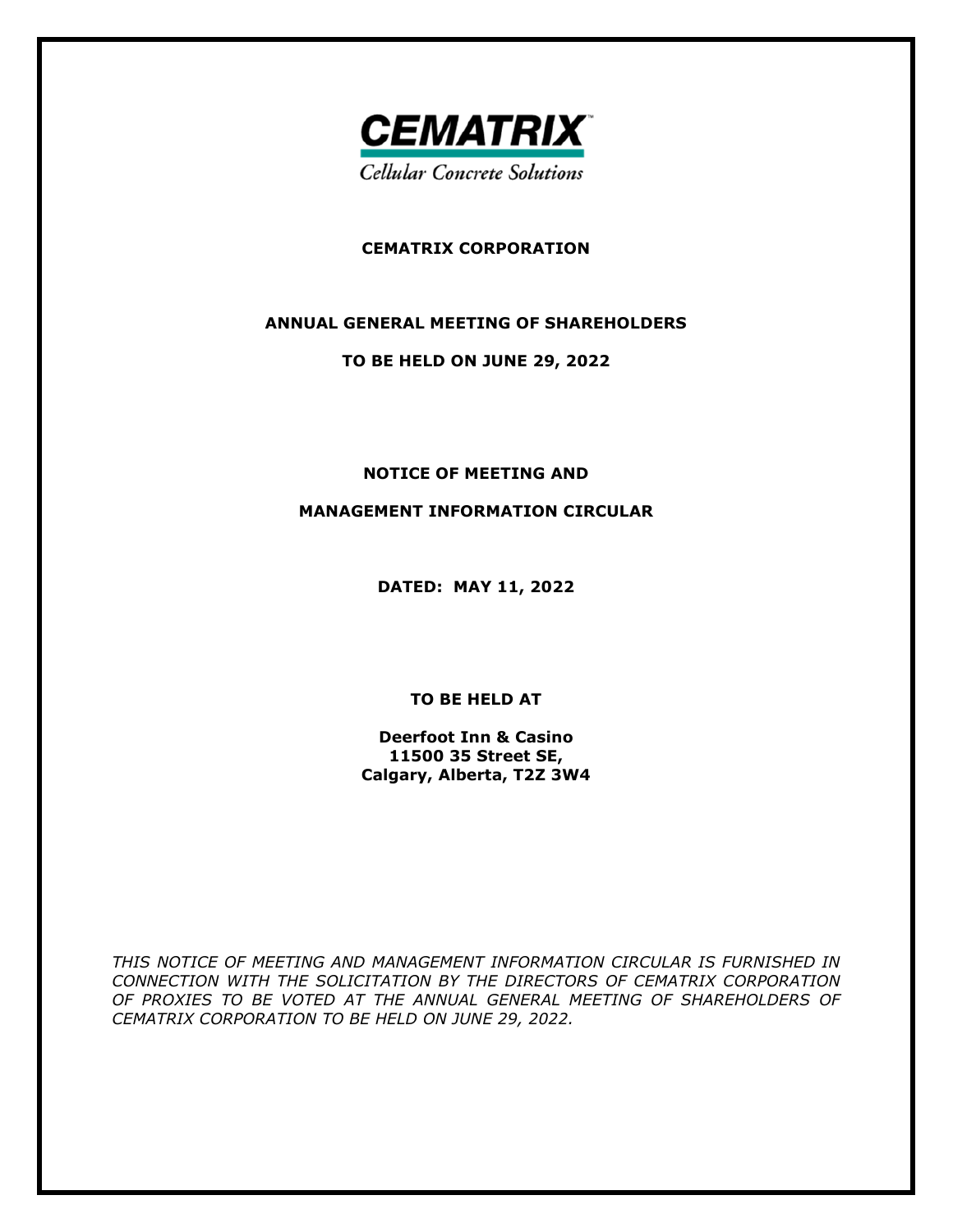# **TABLE OF CONTENTS**

| NOTICE OF ANNUAL GENERAL MEETING OF HOLDERS OF COMMON SHARES I         |
|------------------------------------------------------------------------|
|                                                                        |
|                                                                        |
|                                                                        |
|                                                                        |
|                                                                        |
|                                                                        |
|                                                                        |
|                                                                        |
| PARTICULARS OF MATTERS TO BE ACTED UPON AT THE MEETING 5               |
|                                                                        |
|                                                                        |
|                                                                        |
|                                                                        |
|                                                                        |
|                                                                        |
| RE-APPROVAL OF OMNIBUS EQUITY INCENTIVE COMPENSATION PLAN7             |
|                                                                        |
|                                                                        |
|                                                                        |
|                                                                        |
|                                                                        |
|                                                                        |
| EXERCISE OF COMPENSATION SECURITIES BY DIRECTORS AND NAMED EXECUTIVE   |
|                                                                        |
| <b>FXFCUTIVE FMPLOYMENT AGREEMENTS</b><br>16                           |
|                                                                        |
| SECURITIES AUTHORIZED FOR ISSUANCE UNDER EQUITY COMPENSATION PLANS  18 |
|                                                                        |
|                                                                        |
|                                                                        |
| INTEREST OF INFORMED PERSONS IN MATERIAL TRANSACTIONS22                |
| INTEREST OF CERTAIN PERSONS OR COMPANIES IN MATTERS TO BE ACTED UPON22 |
|                                                                        |
|                                                                        |
| SCHEDULE A - AUDIT COMMITTEE CHARTER                                   |
| SCHEDULE B - 2020 OMNIBUS EQUITY INECENTIVE COMPENSATION PLAN          |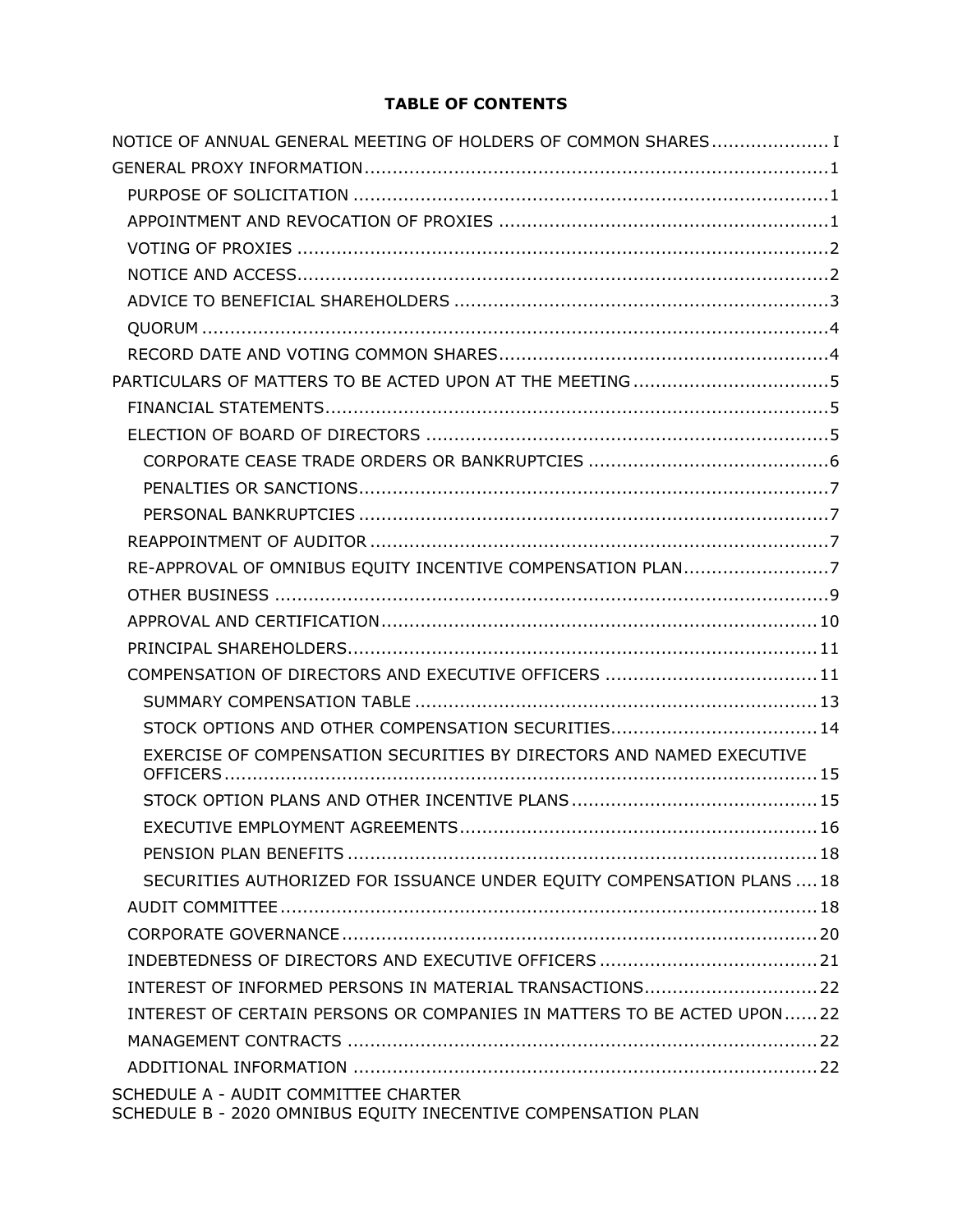# **CEMATRIX CORPORATION**

## **NOTICE OF ANNUAL GENERAL MEETING OF HOLDERS OF COMMON SHARES**

Notice is hereby given that the annual meeting (the "**Meeting**") of the holders ("**Shareholders**") of common shares ("**Common Shares**") of CEMATRIX CORPORATION (the "**Corporation**") will be held at the Deerfoot Inn and Casino, 11500 35 Street SE, Calgary, Alberta, T2Z 3W4 at 10:00 a.m. (Mountain Standard Time), on June 29, 2022 for the following purposes:

- 1. To receive and consider the audited financial statements of the Corporation for the financial year ended December 31, 2021 and the report of its auditors;
- 2. To fix the board of directors of the Corporation (the "**Board**") to be elected at the Meeting at seven (7) members and to elect the Board of the Corporation for the ensuing year and to elect the directors of the Corporation;
- 3. To consider and, if thought appropriate, to pass, with or without variation, an ordinary resolution approving the reappointment of MNP LLP, Chartered Accountants, as the Corporation's auditor for the ensuing year and to authorize the Board to fix the auditor's remuneration;
- 4. To consider, and if thought appropriate, to approve, with or without variation, an ordinary resolution, as more particularly set forth in the accompanying circular (the "**Circular**") relating to the renewal and adoption of the Omnibus Equity Incentive Plan of the Corporation; and
- 5. To transact any such other business as may properly be brought before the Meeting or any adjournment thereof.

The directors of the Corporation have fixed May 20, 2022 (the "**Record Date**") as the record date for the determination of Shareholders entitled to receive notice of the Meeting.

The Corporation has elected to use the notice-and-access provisions under National Instrument 54-101 and National Instrument 51-102 (the "Notice-and-Access Provisions") for the Meeting. The Notice-and-Access provisions are a relatively new set of rules developed by the Canadian Securities Administrators that reduce the volume of materials that must be physically mailed to Shareholders by allowing the Corporation to post the Information Circular and any additional materials online. Shareholders will still receive this Notice of Meeting and a form of proxy and may choose to receive a paper copy of the Information Circular. The Corporation will not use the procedure known as 'stratification' in relation to the use of Noticeand-Access Provisions. Stratification occurs when a reporting issuer using the Notice-and-Access Provisions provides a paper copy of the Information Circular to some shareholders with this notice package. In relation to the Meeting, all Shareholders will receive the required documentation under the Notice-and-Access Provisions, which will not include a paper copy of the Information Circular.

Please review the Information Circular carefully and in full prior to voting as the Information Circular has been prepared to help you make an informed decision on the matters to be acted upon. The Information Circular is available on the Corporation's website at:

www.cematrix.com/investors/presentations-and-webcasts/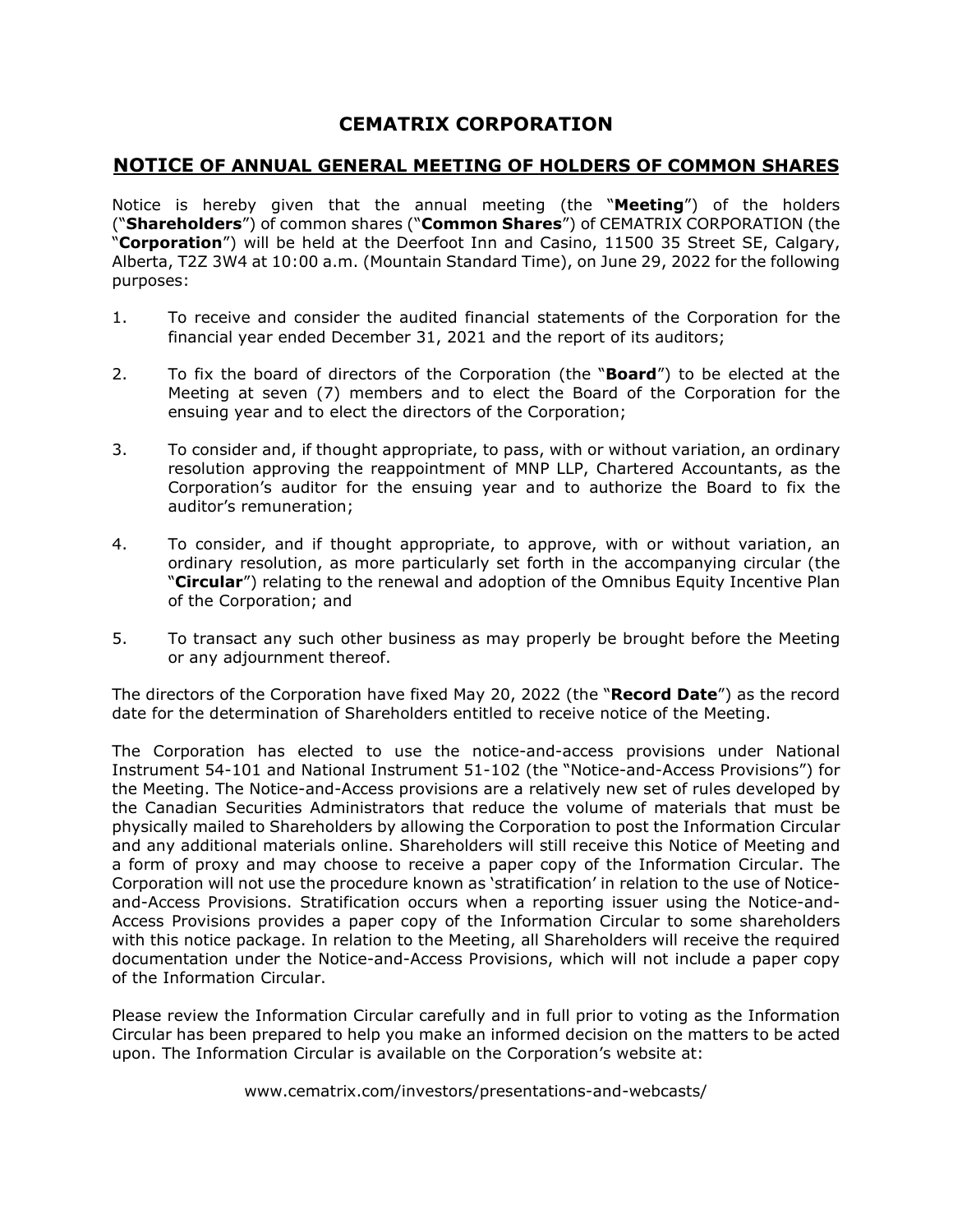and under the Corporation's profile on SEDAR at www.sedar.com. Any shareholder who wishes to receive a paper copy of the Information Circular, should contact the Corporation at 403- 219-0484, or toll free at 1-888-876-0484 or by email to public.company@cematrix.com. Shareholders may also use the toll-free number noted above to obtain additional information about the Notice-and-Access Provisions.

Shareholders as of the Record Date are entitled to vote their Common Shares except to the extent that they have transferred the ownership of any of his or her Common Shares after the Record Date. The transferee of those Common Shares must produce properly endorsed share certificates or otherwise establish that he or she owns the Common Shares and requests, not later than 10 days before the date of the Meeting, to be included in the list of Shareholders eligible to vote at the Meeting, in which case such transferee will be entitled to vote those Common Shares at the Meeting.

**DATED** at Calgary, Alberta, May 11, 2022.

### **By Order of the Board of Directors**

**Signed** *"Minaz Lalani"* 

 **Minaz Lalani Chairman of the Board**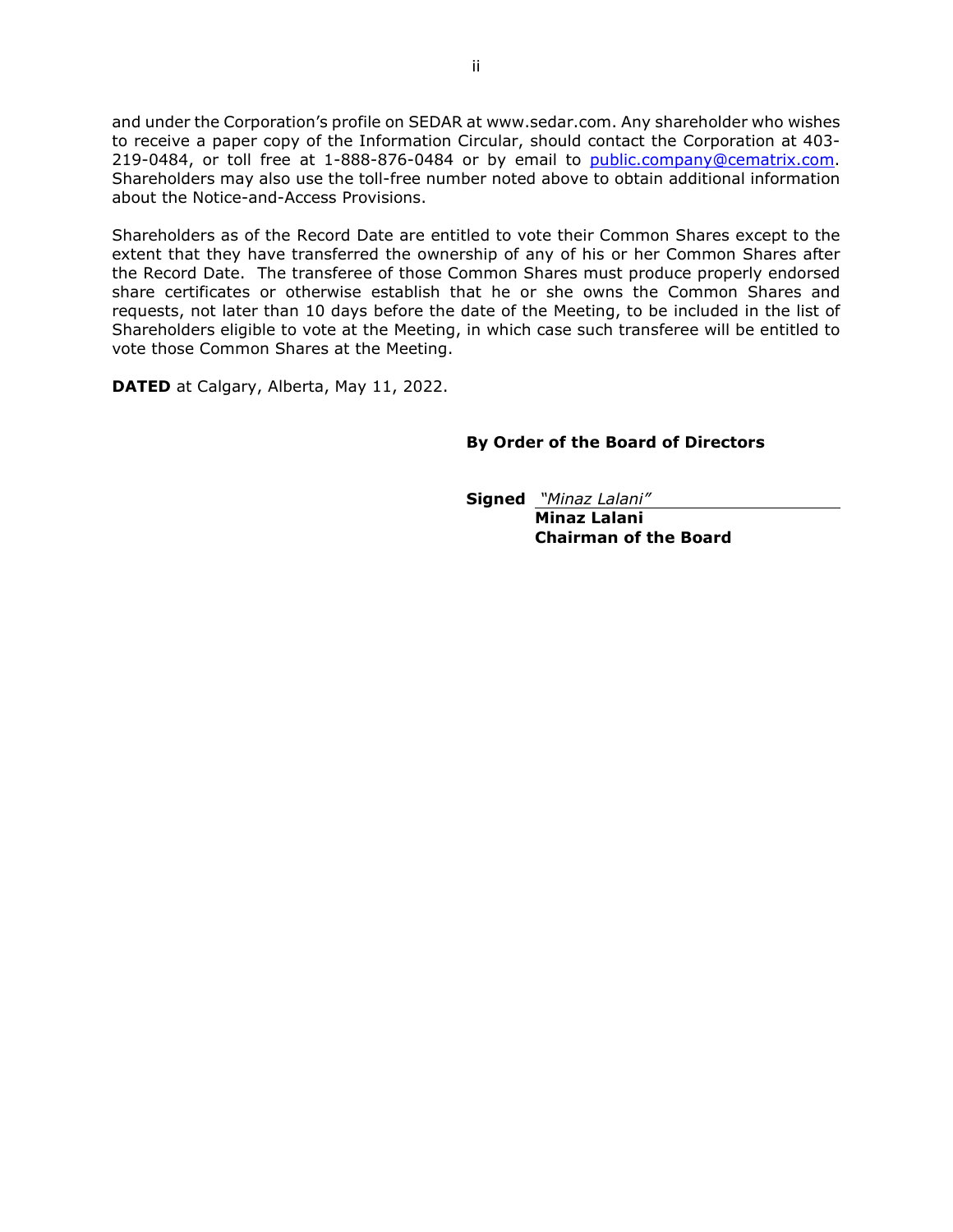**A registered Shareholder may attend the Meeting in person or may be represented by proxy. All Shareholders are encouraged to vote in advance of the meeting by mail, in the manner set out in the meeting materials that have been sent to Shareholders.** To be effective, the enclosed proxy must be mailed so as to reach or be deposited with Computershare Trust Company of Canada, 8th Floor, 100 University Avenue, Toronto, Ontario, M5J 2Y1, not later than 48 hours (excluding Saturdays, Sundays and statutory holidays) prior to the time set for the Meeting or any adjournment thereof.

The persons named in the enclosed form of proxy (the "**Management Designees**") are members of the Corporation's management. **Each Shareholder has the right to appoint a proxyholder other than such persons, who need not be a Shareholder, to attend and to act for him or her and on his or her behalf at the Meeting.** To exercise such right, the names of the Management Designees should be crossed out and the name of the Shareholder's appointee should be legibly printed in the blank space provided.

**The instrument appointing the proxy shall be in writing and shall be executed by the Shareholder or his or her attorney authorized in writing or, if the Shareholder is a corporation, under its corporate seal by an officer or attorney thereof duly authorized.** 

**In order to ensure that a paper copy of the Information Circular can be delivered to a requesting Beneficial Shareholder or Registered Shareholder in time for such shareholder to review the Information Circular and return a voting instruction form or proxy prior to the Proxy Deadline, it is strongly suggested that a shareholder ensure their request is received no later than June 17, 2022.** 

A live audio of the meeting will be available by conference call by dialing 1-844-511-2074 and using the participant code 720-803-646 to listen to the meeting via conference call.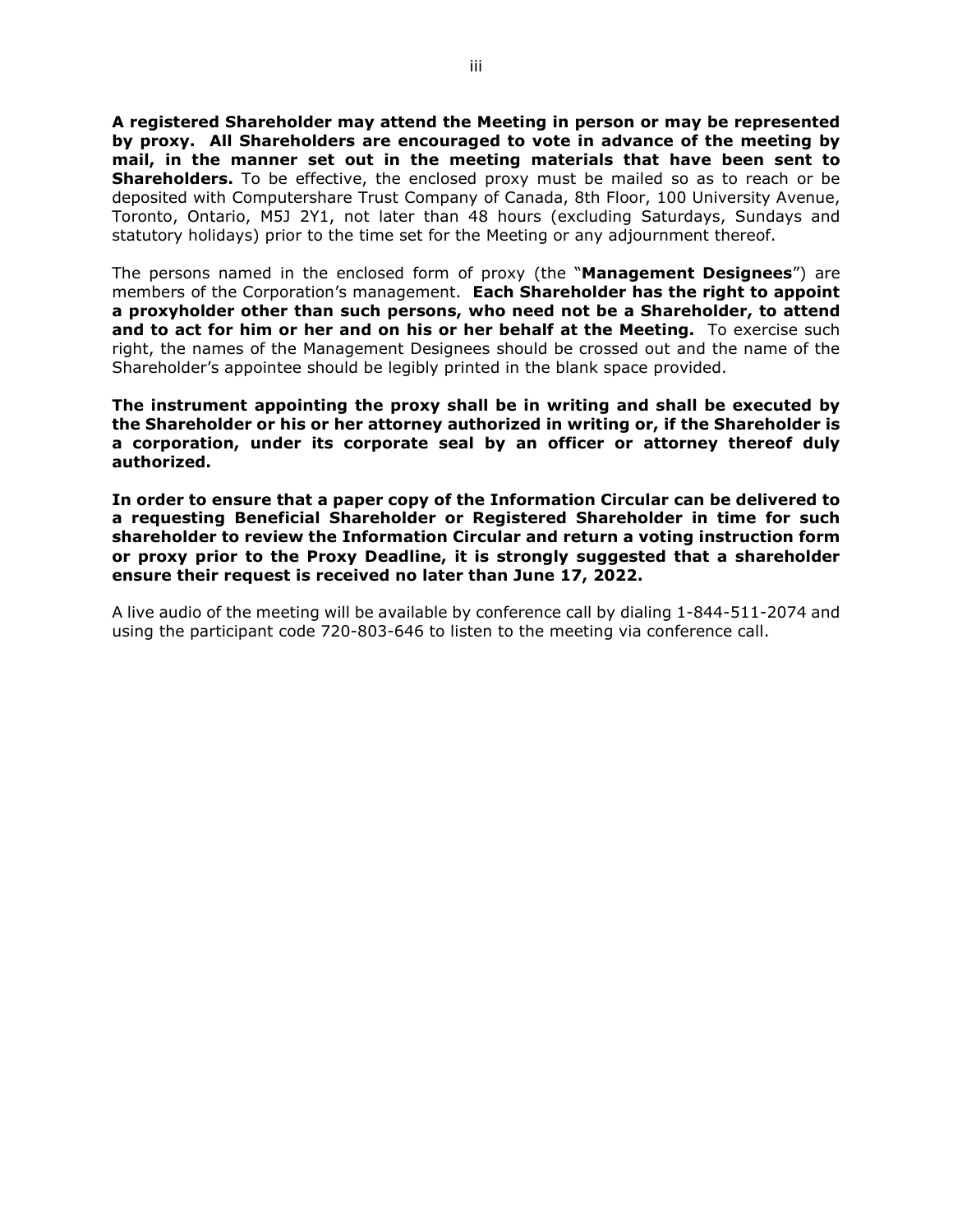# **CEMATRIX CORPORATION**

## **INFORMATION CIRCULAR (as at May 20, 2022)**

# **FOR THE ANNUAL GENERAL MEETING OF SHAREHOLDERS TO BE HELD ON JUNE 29, 2022**

# **GENERAL PROXY INFORMATION**

## **PURPOSE OF SOLICITATION**

This Circular is furnished in connection with the solicitation of proxies by the management of Cematrix Corporation (the "**Corporation**") for use at the annual and special meeting of the common shareholders of the Corporation (the "Meeting"), to be held at the Deerfoot Inn and Casino, 11500 35 Street SE, Calgary, Alberta, T2Z 3W4 at 10:00 a.m. (Mountain Standard Time), on June 29, 2022, or at any adjournment for the purposes set out in the accompanying notice of meeting (the "**Notice**").

The solicitation of proxies will be conducted primarily by mail, subject to the use of "Notice and Access Provisions" (as described below) in relation to the delivery of the Information Circular and the cost of the solicitation will be borne by the Corporation. **The Corporation may retain other persons, entities or companies to solicit proxies on its behalf which may be by phone, email, fax or in person.**

# **APPOINTMENT AND REVOCATION OF PROXIES**

**Shareholders have the right to appoint a nominee (who need not be a shareholder) to represent them at the Meeting other than the persons designated in the enclosed form of proxy, and may do so by inserting the name of the appointed representative in the blank space provided in the form of proxy.** 

A form of proxy will not be valid for the Meeting or any adjournment unless it is completed by the shareholder or by his attorney authorized in writing and must be delivered by mail to Computershare Trust Company of Canada, 8th Floor, 100 University Avenue, Toronto, Ontario, M5J 2Y1, not later than 48 hours (excluding Saturdays, Sundays and statutory holidays in the Province of Alberta) before the Meeting or any adjournment thereof.

In addition to revocation in any other manner permitted by law, a shareholder who has given a proxy may revoke it as to any matter upon which a vote has not already been cast pursuant to the authority conferred by the proxy. A proxy may be revoked by either executing a proxy bearing a later date or by executing a valid notice of revocation, either of the foregoing to be executed by the shareholder or by his authorized attorney in writing, or, if the shareholder is a corporation, under its corporate seal by an officer or attorney duly authorized, and by depositing the proxy bearing a later date with Computershare Trust Company of Canada, 8th Floor, 100 University Avenue, Toronto, Ontario, M5J 2Y1, at any time up to and including the last business day preceding the date of the Meeting or any adjournment at which the proxy is to be used, or by depositing the revocation of proxy with the chairman of such Meeting on the day of the Meeting, or any adjournment of the Meeting.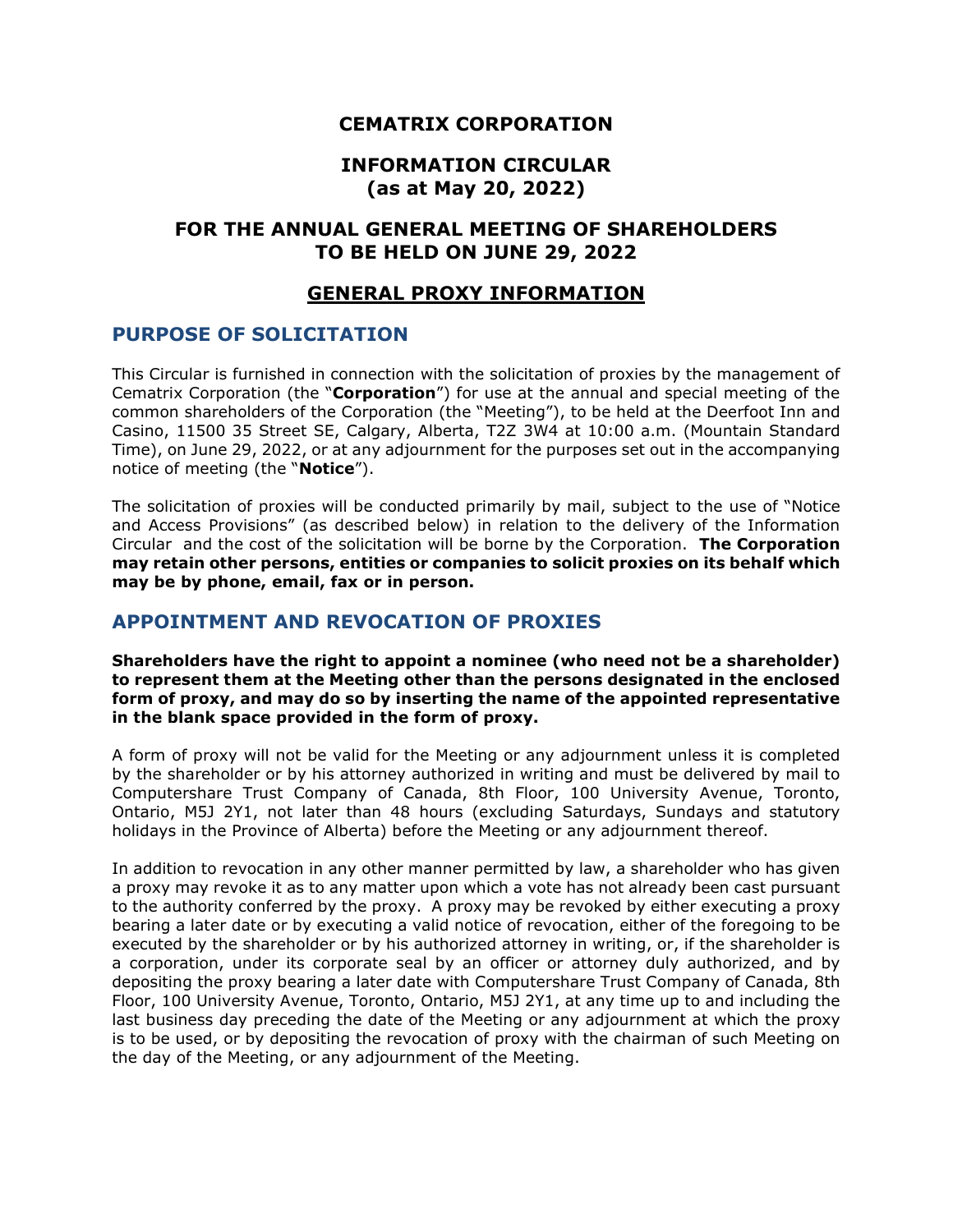# **VOTING OF PROXIES**

The persons named in the enclosed form of proxy are directors and/or officers of the Corporation and have indicated their willingness to represent as proxy the shareholder who appoints them. Each shareholder may instruct his proxy how to vote his shares by completing the proxy form.

The person indicated in the accompanying proxy shall vote the shares in respect of which they are appointed in accordance with the direction of the shareholder appointing them. **In the absence of such direction, the Management Designees named in the accompanying proxy will vote such shares in favour of the matters on which the Shareholder is entitled to vote as specified in the Notice, and more specifically in favour of:** 

- 1. **the election of the persons proposed to be nominated by management as directors;**
- 2. **the appointment of MNP LLP, as auditors of the Corporation; and**
- 3. **the approval of the Corporation's Omnibus Equity Incentive Plan.**

**all as more specifically described in this Information Circular.** 

**THE ENCLOSED FORM OF PROXY CONFERS DISCRETIONARY AUTHORITY UPON THE PERSON INDICATED IN THE PROXY WITH RESPECT TO AMENDMENTS OR VARIATIONS TO MATTERS IDENTIFIED IN THE NOTICE OF ANNUAL GENERAL MEETING OF SHAREHOLDERS AND WITH RESPECT TO OTHER MATTERS WHICH MAY PROPERLY COME BEFORE THE MEETING.** At the time of printing of the Information Circular, the management of the Corporation knows of no such amendments, variations or other matters to come before the Meeting other than the matters referred to in the Notice and the Information Circular. If any matters which are not now known to the directors and senior officers of the Corporation should properly come before the Meeting, the persons named in the accompanying form of proxy will vote on such matters in accordance with their best judgment.

# **NOTICE AND ACCESS**

Notice-and-Access is a mechanism which allows reporting issuers other than investment funds to choose to deliver proxy-related materials to registered holders and beneficial owners of its securities by posting such materials on a non-SEDAR website (usually the reporting issuer's website and sometimes the transfer agent's website) rather than delivering such materials by mail. The notice-and-access provisions under National Instrument 54-101 and National Instrument 51-102 (the "Notice-and-Access Provisions") can be used to deliver materials for both special and general meetings.

The use of the Notice-and-Access Provisions is intended to reduce paper waste and mailing costs to the reporting issuer. In order for the Corporation to utilize the Notice-and-Access Provisions to deliver proxy-related materials, the Corporation must send a notice to Shareholders indicating that the proxy-related materials for the Meeting have been posted electronically on a website that is not SEDAR and explaining how a Shareholder can access them or obtain a paper copy of those materials. Upon request, beneficial owners are entitled to delivery of a paper copy of the information circular at the reporting issuer's expense. This Information Circular has been posted in full on the Corporation's website at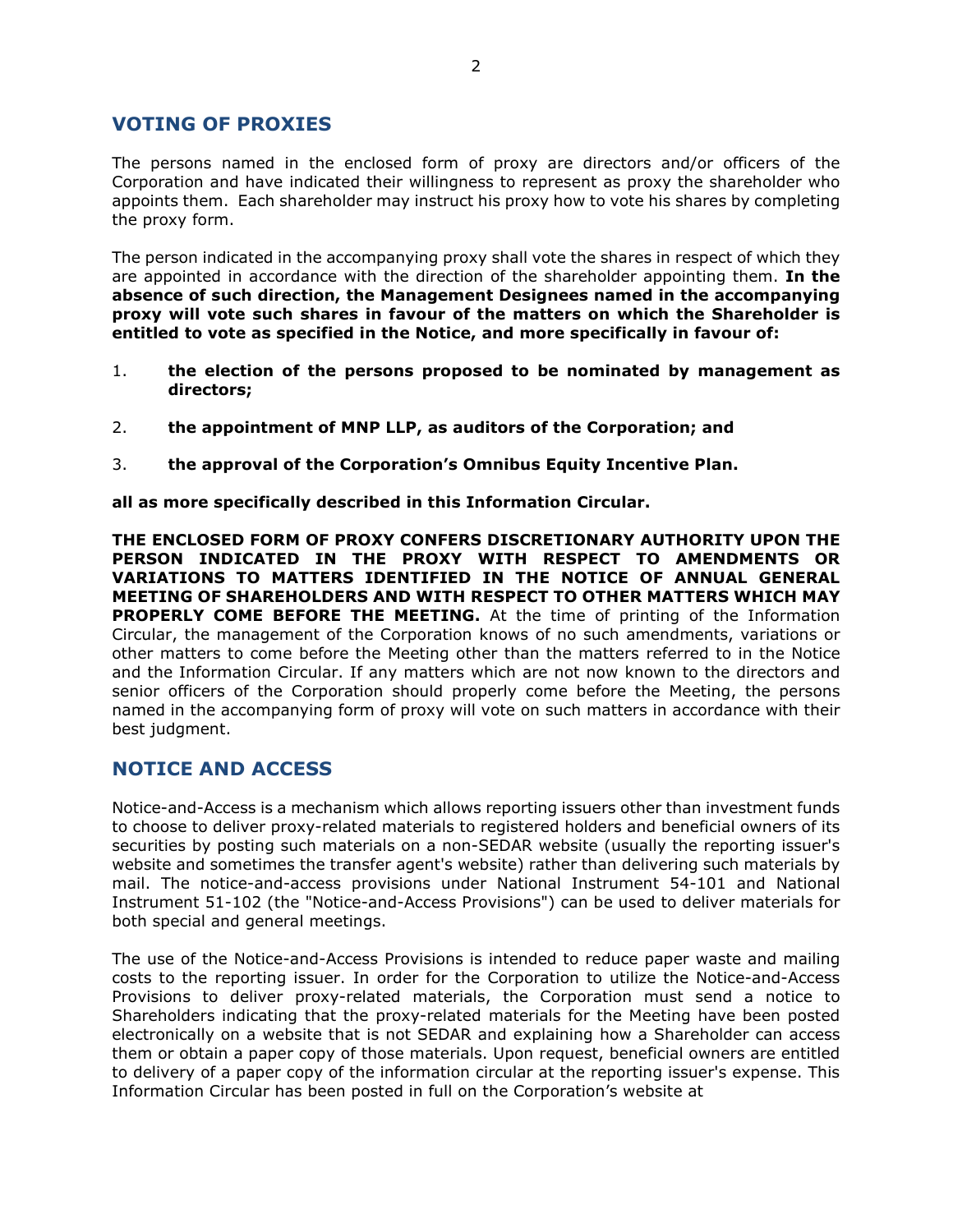#### www.cematrix.com/investors/presentations-and-webcasts/

and under the Corporation's SEDAR profile at www.sedar.com.

In order to use the Notice-and-Access Provisions, a reporting issuer must set the record date for the meeting at least 40 days prior to the meeting to ensure there is sufficient time for the materials to be posted on the applicable website and the notice of meeting and form of proxy to be delivered to Shareholders. The requirements for the notice of meeting are that the Corporation shall provide basic information about the Meeting and the matters to be voted on, explain how a Shareholder can obtain a paper copy of this Information Circular, and explain the Notice-and-Access process. The Notice of Meeting containing this information has been delivered to Shareholders by the Corporation, along with the applicable voting document (a form of proxy in the case of registered Shareholders or a voting instruction form in the case of non-registered Shareholders).

The Corporation will not rely upon the use of 'stratification'. Stratification occurs when a reporting issuer using the Notice-and-Access Provisions provides a paper copy of the information circular to some, but not all, of its shareholders, along with the notice of meeting. In relation to the Meeting, all Shareholders will receive the documentation required under the Notice-and-Access Provisions and all documents required to vote at the Meeting. No Shareholder will receive a paper copy of this Information Circular from the Corporation or any intermediary unless such Shareholder specifically requests same.

The Corporation will be delivering proxy-related materials to NOBOs indirectly through the use of intermediaries. The Corporation intends to pay for delivery of materials to OBOs. As a result OBOs will also receive the materials indirectly through the use of intermediaries.

Any shareholder who wishes to receive a paper copy of this Information Circular should contact the Corporation at 403-219-0484, or toll free at 1-888-876-0484 or by email to public.company@cematrix.com. In order to ensure that a paper copy of this Information Circular can be delivered to a requesting shareholder in time for such shareholder to review this Information Circular and return a proxy or voting instruction form so that it is received not later than forty-eight (48) hours (excluding Saturdays, Sundays and statutory holidays) prior to the time set for the Meeting or any adjournment of the Meeting, it is strongly suggested that a shareholder ensure their request is received no later than June 17, 2022. All shareholders may call 1-866-962-0498 (toll-free) in order to obtain additional information about the Notice-and-Access Provisions or to obtain a paper copy of this Information Circular, up to and including the date of the Meeting, including any adjournment of the Meeting.

## **ADVICE TO BENEFICIAL SHAREHOLDERS**

#### **The information set forth in this section is of significant importance to many shareholders of the Corporation, as a substantial number of shareholders do not hold Common Shares in their own name.**

Shareholders who do not hold their Common Shares in their own name (referred to in this Information Circular as "**Beneficial Shareholders**") should note that only proxies deposited by shareholders whose names appear on the records of the Corporation as the registered holders of Common Shares can be recognized and acted upon at the Meeting. If shares are listed in an account statement provided to a shareholder by a broker, then, in almost all cases, those shares will not be registered in the shareholder's name on the records of the Corporation. Such shares will more likely be registered under the name of the shareholder's broker or an agent of that broker. In Canada, the vast majority of such shares are registered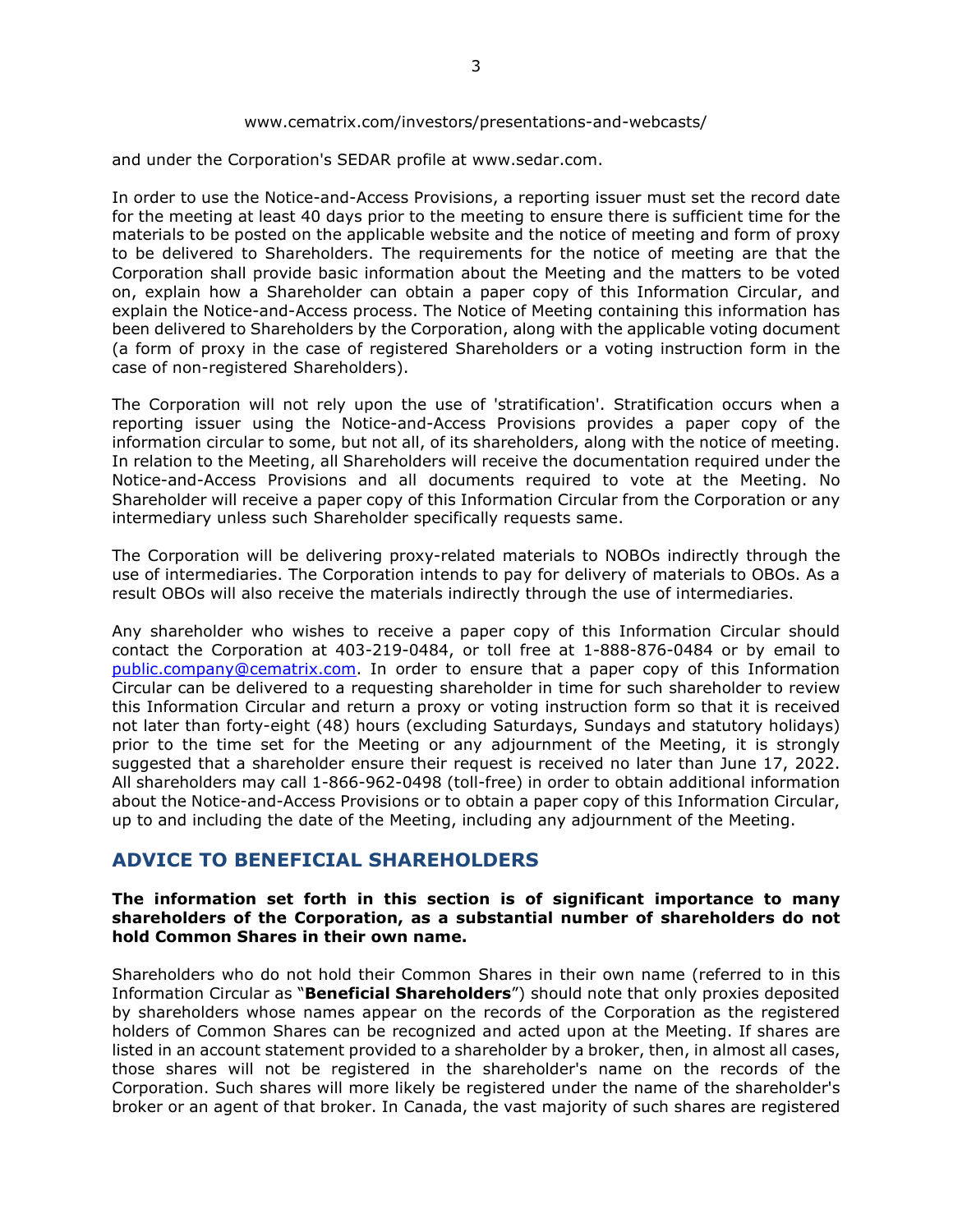under the name of CDS & Co. (the registration name for The Canadian Depositary for Securities, which acts as nominee for many Canadian brokerage firms). Shares held by brokers or their agents or nominees can only be voted (for or against resolutions) upon the instructions of the Beneficial Shareholder. Without specific instructions, a broker and its agents and nominees are prohibited from voting shares for the broker's clients. **Therefore, Beneficial Shareholders should ensure that instructions respecting the voting of their Common Shares are communicated to the appropriate person.**

Applicable regulatory policy requires intermediaries/brokers to seek voting instructions from Beneficial Shareholders in advance of shareholders' meetings. Every intermediary/broker has its own mailing procedures and provides its own return instructions to clients, which should be carefully followed by Beneficial Shareholders in order to ensure that their shares are voted at the Meeting. The majority of the brokers now delegate responsibility for obtaining instructions from clients to Broadridge Financial Solutions Inc. ("**Broadridge**"). Broadridge typically uses its own form of proxy, mails those forms to the Beneficial Shareholders and asks Beneficial Shareholders to either return the proxy forms to Broadridge or alternatively provide voting instructions by utilizing an internet on-line or automated telephone system. Broadridge then tabulates the results of all instructions received and provides appropriate instructions respecting the voting of shares to be represented at the Meeting. **A Beneficial Shareholder receiving a proxy from Broadridge cannot use that proxy to vote Common Shares directly at the Meeting. The proxy must be returned to Broadridge well in advance of the Meeting in order to have the Common Shares voted.**

Although a Beneficial Shareholder may not be recognized directly at the Meeting for the purposes of voting Common Shares registered in the name of his broker (or an agent of the broker), a Beneficial Shareholder may attend at the Meeting as proxyholder for the registered shareholder and vote the Common Shares in that capacity. Beneficial Shareholders who wish to attend the Meeting and indirectly vote their Common Shares as proxyholder for the registered shareholder, should enter their own names in the blank space on the instrument of proxy provided to them and return the same to their broker (or the broker's agent) in accordance with the instructions provided by such broker (or agent), well in advance of the Meeting.

All references to shareholders in this Information Circular, the accompanying instrument of proxy and Notice are to shareholders of record unless specifically stated otherwise.

# **QUORUM**

The by-laws of the Corporation provide that a quorum of Shareholders is present at the meeting of Shareholders of the Corporation if at least two persons holding or representing in person or by proxy not less than five (5%) percent of the outstanding shares of the Corporation entitled to vote at the Meeting are in attendance.

# **RECORD DATE AND VOTING COMMON SHARES**

Only the Common Shares are entitled to vote at the Meeting. As of the date of this Information Circular, 133,939,938 Common Shares without nominal or par value are issued and outstanding. Each Common Share entitles the holder to one vote on all matters to come before the Meeting. No group of shareholders has a right to elect a specified number of directors, nor is there cumulative or similar voting rights attached to the Common Shares of the Corporation.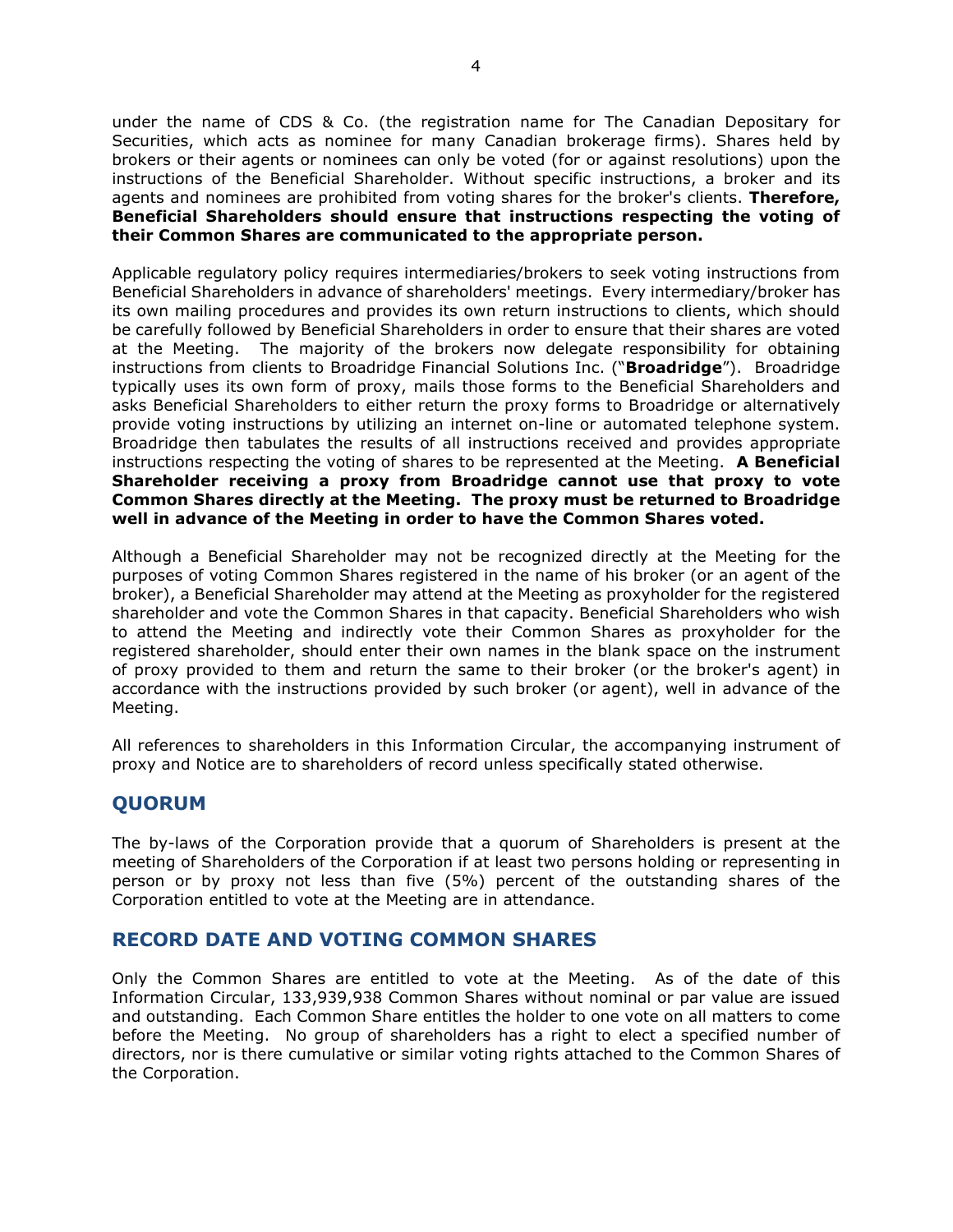The record date for determining the Shareholders entitled to receive notice of, attend and vote at the Meeting was fixed by the board of directors of the Corporation (the "Board") as May 20, 2022 (the "Record Date"). A shareholder of record as of the Record Date is entitled to vote his Common Shares except to the extent that he has transferred the ownership of any of his shares after the Record Date, and the transferee of those shares produces properly endorsed share certificates or otherwise establishes that he owns the shares, and demands, not later than 10 days before the Meeting, that his name be included in the shareholder list before the Meeting, in which case the transferee is entitled to vote his shares at the Meeting.

# **PARTICULARS OF MATTERS TO BE ACTED UPON AT THE MEETING**

# **FINANCIAL STATEMENTS**

The Board of Directors of the Corporation has approved all of the information in the audited financial statements of the Corporation for the year ended December 31, 2021 and the report of the Auditor thereon, all of which may be reviewed on SEDAR at www.sedar.com or the Corporation's website www.cematrix.com/investors/presentations-and-webcasts/.

# **ELECTION OF BOARD OF DIRECTORS**

The following table sets forth the name of the seven persons proposed to be nominated for election as a director of the Corporation, all positions and offices in the Corporation presently held by them, their municipality of residence, principal occupation at the present and during the preceding five years, the period during which they have served on the Board, and the number and percentage of Common Shares that the nominee has advised are beneficially owned by the nominee, directly or indirectly, or over which control or direction is exercised, as of the date hereof.

Unless otherwise directed, it is the intention of the Management Designees, if named as proxy, to vote for the election of the persons named in the following table to the Board. The Board does not contemplate that any of such nominees will be unable to serve as directors. Each director elected will hold office until the next annual meeting of the Shareholders or until his successor is duly elected.

| Name and<br><b>Municipality</b><br>of Residence            | <b>Principal Occupation for Past Five Years</b>                                                               | <b>Office Held and</b><br><b>Date Appointed</b> | <b>Voting Shares</b><br><b>Beneficially</b><br><b>Owned or</b><br>over which<br><b>Control or</b><br><b>Direction is</b><br>Exercised $(1)$ |
|------------------------------------------------------------|---------------------------------------------------------------------------------------------------------------|-------------------------------------------------|---------------------------------------------------------------------------------------------------------------------------------------------|
| Robert L. Benson $(3)(4)$<br>Victoria, British<br>Columbia | Retired. Former Operational Executive. Vice<br>President & COO for Kemex Limited from 2005<br>to 2007.        | Director<br>(July 28, 2008)                     | 85,000<br>$(< 0.1\%)$                                                                                                                       |
| Steve Bjornson $(2)$<br>Calgary, Alberta                   | Independent<br>Financial<br>businessman<br>and<br>Executive. CFO of Valeura Energy Inc. from<br>2010 to 2020. | Director<br>(July 28, 2008)                     | 25,000<br>$(< 0.1\%)$                                                                                                                       |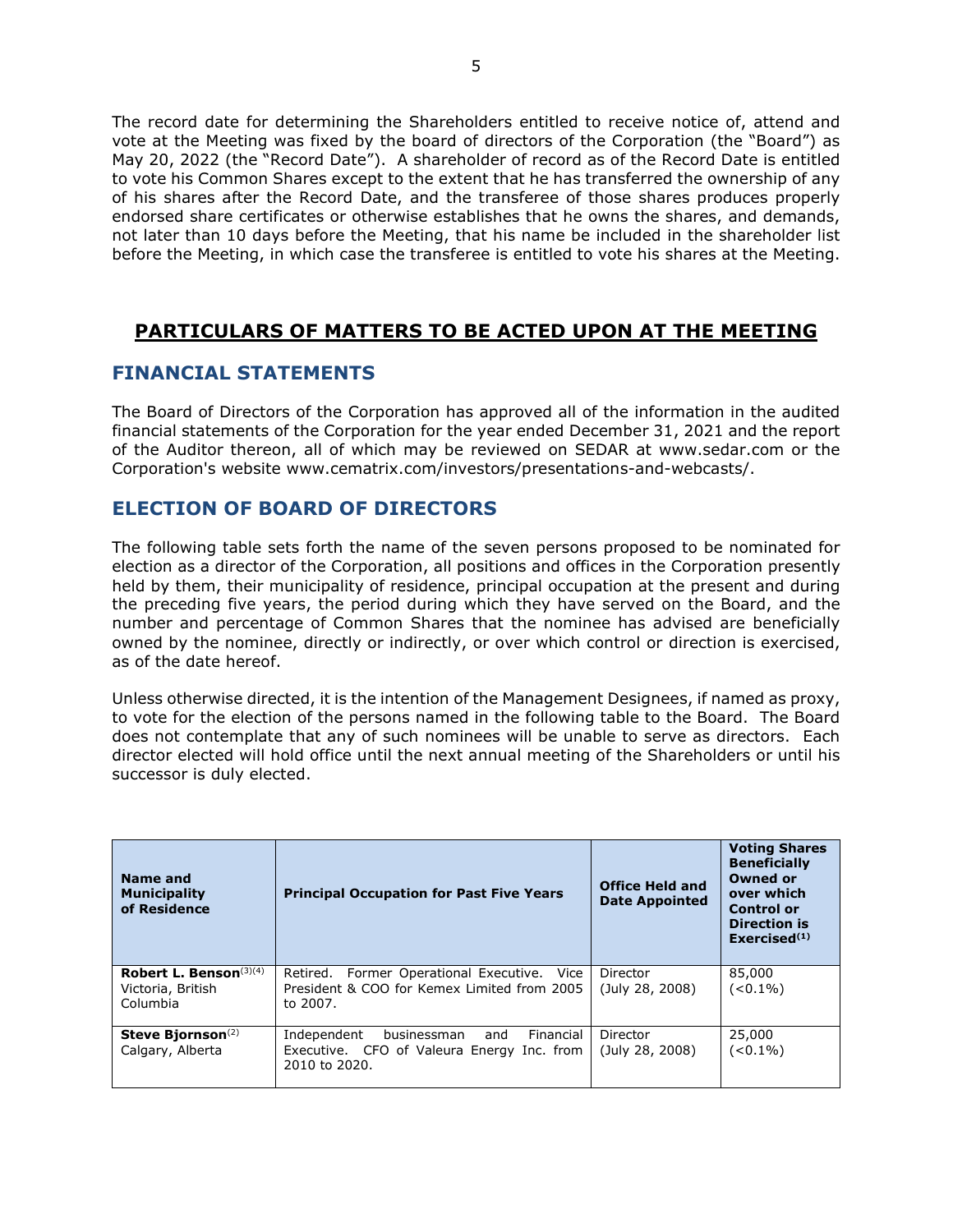| <b>Name and</b><br><b>Municipality</b><br>of Residence       | <b>Principal Occupation for Past Five Years</b>                                                                                                                                                                                      | <b>Office Held and</b><br><b>Date Appointed</b>                              | <b>Voting Shares</b><br><b>Beneficially</b><br><b>Owned or</b><br>over which<br><b>Control or</b><br><b>Direction is</b><br>Exercised $(1)$ |
|--------------------------------------------------------------|--------------------------------------------------------------------------------------------------------------------------------------------------------------------------------------------------------------------------------------|------------------------------------------------------------------------------|---------------------------------------------------------------------------------------------------------------------------------------------|
| Patrick N. Breen,<br>O.C. <sup>(3)</sup><br>Calgary, Alberta | Corporate lawyer with Miller Thompson LLP<br>since 2019 and prior to that with McLeod Law<br>LLP from 1996 to 2019.                                                                                                                  | Director<br>(July 28, 2008)                                                  | 150,000<br>$(0.1\%)$                                                                                                                        |
| Anna-Maria<br>Cuglietta $(4)$<br>Calgary, Alberta            | Vice President of Human Resources at Stuart<br>Olson, a large construction company, since<br>2018. Prior to this, she was the Senior Director<br>of Human Resources at Stuart Olson.                                                 | Director<br>(April 26, 2021)                                                 | $\Omega$<br>$(0.0\%)$                                                                                                                       |
| Jeffrey Kendrick <sup>(3)</sup><br>Calgary, Alberta          | President and Chief Executive Officer of the<br>Corporation since June 19, 2008.                                                                                                                                                     | Chief<br>President,<br>Executive Officer,<br>and Director<br>(June 18, 2008) | 3,080,749<br>$(2.3\%)$                                                                                                                      |
| John M. Kim $(2)$<br>Toronto, Ontario                        | Independent<br>businessman<br>and<br>corporate<br>director advising a number of technology start-<br>ups and early-stage companies. Prior to this, a<br>Portfolio Manager with Aventine Management<br>Group and Aston Hill Financial | Director<br>(October 1, 2021)                                                | 150,000<br>$(0.1\%)$                                                                                                                        |
| Minaz Lalani $(2)$ $(4)$<br>Calgary, Alberta                 | Executive Chairman of Besurance Corporation<br>since July 2013. Also Managing Principal and<br>consulting actuary at Lalani Consulting Group,<br>an actuarial and risk consulting firm since<br>February 2010.                       | Director<br>(March 16, 2010)                                                 | 657,571<br>$(0.5\%)$                                                                                                                        |

**Notes:** 

(1) The information as to shares beneficially owned, directly or indirectly, or over which control or discretion is exercised, is based upon information furnished to the Corporation by the respective directors as at the date hereof and calculated using 133,939,938 total Common Shares issued and outstanding.

(2) Member of the Audit Committee.

- (3) Member of the Corporate Governance Committee.
- (4) Member of the Compensation Committee.

#### *Corporate Cease Trade Orders or Bankruptcies*

None of those persons who are proposed directors of the Corporation are, or have been within the past ten years, a director, trustee, chief executive officer or chief financial officer of any entity, including the Corporation that, while such person was acting in that capacity, was the subject of a cease trade or similar order or an order that denied the entity access to any exemption under securities legislation for a period of more than 30 consecutive days, or after such persons ceased to be a director, trustee, chief executive officer or chief financial officer of the entity, were the subject of a cease trade or similar order or an order that denied the entity access to any exemption under securities legislation, for a period of more than 30 consecutive days, which resulted from an event that occurred while acting in such capacity.

In addition, none of those persons who are proposed directors of the Corporation was, or have been within the past ten years, a director, trustee or executive officer of any entity, including the Corporation, that, while such person was acting in that capacity, or within a year of that person ceasing to act in that capacity, became bankrupt, made a proposal under any legislation relating to bankruptcy or insolvency or was subject to or instituted any proceedings, arrangement or compromise with creditors or had a received, receiver manager or trustee appointed to hold its assets.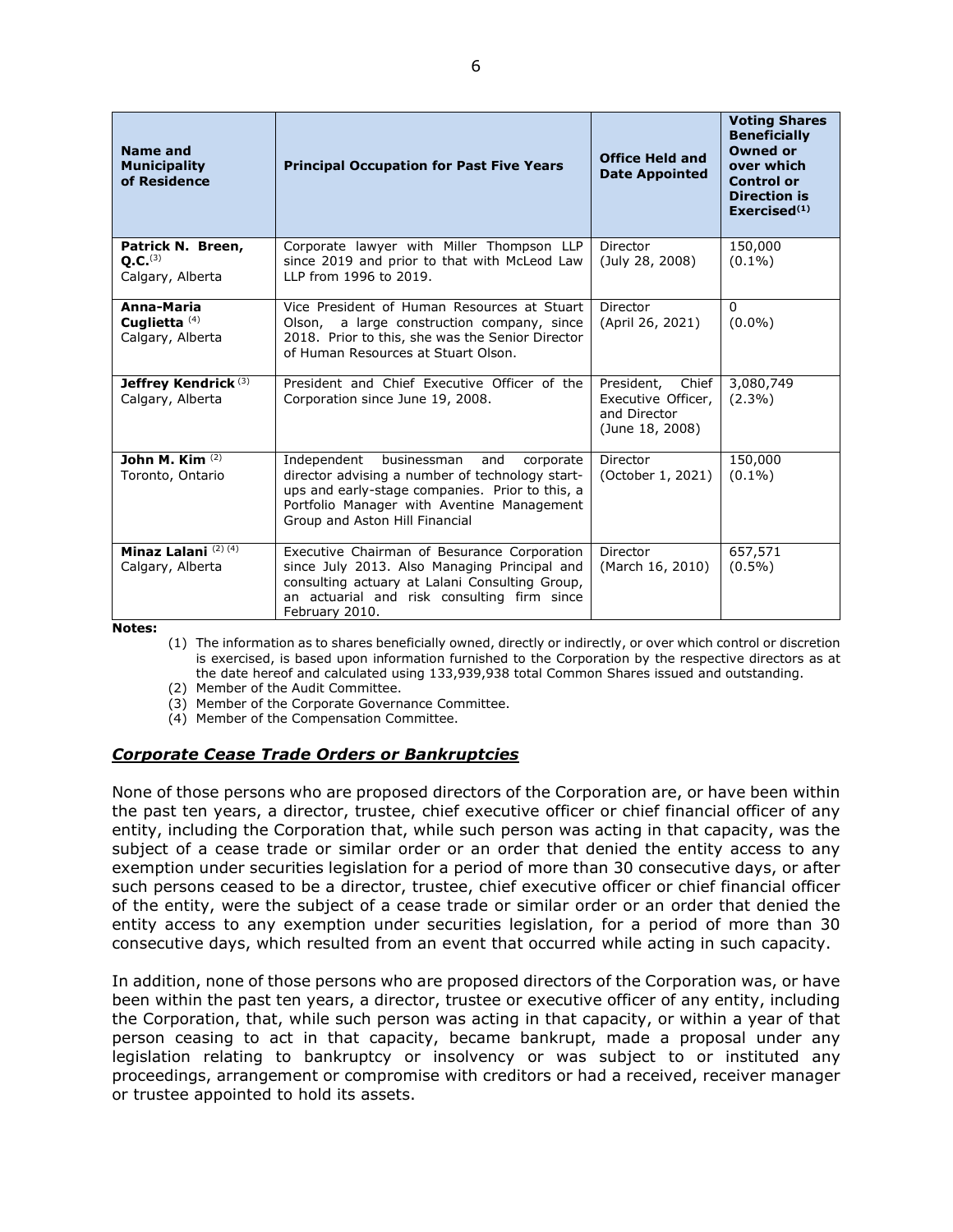#### *Penalties or Sanctions*

None of those persons who are proposed directors of the Corporation (or any personal holding companies) have been subject to any penalties or sanctions imposed by a court relating to securities legislation or by a securities regulatory authority or has entered into a settlement with a securities regulatory authority or been subject to any other penalties or sanctions imposed by a court or regulatory body that would likely be considered important to a reasonable Shareholder in deciding whether to vote for a proposed director.

### *Personal Bankruptcies*

No proposed director of the Corporation, or a personal holding company of any such person has, within the past ten years, become bankrupt, made a proposal under any legislation relating to bankruptcy or insolvency, or was subject to or instituted any proceedings, arrangement or compromise with creditors, or had a receiver, receiver manager or trustee appointed to hold the assets of such person.

# **REAPPOINTMENT OF AUDITOR**

The Board proposes to reappoint MNP LLP, Chartered Accountants, as the auditor of the Corporation. MNP LLP, Chartered Accountants, has served as the auditor of the Corporation since April 14, 2005.

**In the absence of contrary directions, the Management Designees intend to vote proxies in the accompanying form in favour of the ordinary resolution, which reappoints MNP LLP, Chartered Accountants, as the auditor of the Corporation for the ensuing year and which authorizes the Board to fix the auditor's remuneration.** 

# **RE-APPROVAL OF OMNIBUS EQUITY INCENTIVE COMPENSATION PLAN**

The Board approved the Equity Incentive Plan on October 9, 2020, and the Corporation received Disinterested Shareholder Approval for the Equity Incentive Plan at each of the Annual and Special Meetings of Shareholders held thereafter. There are no changes currently contemplated to the Equity Incentive Plan. Pursuant to the policies of the Exchange, the Equity Incentive Plan must be approved annually by a majority of the votes cast by shareholders, excluding votes attached to the shares beneficially owned by Insiders (as such term is defined in Policy 1.1 – Interpretation of the Corporate Finance Manual of the Exchange) to whom restricted share units ("**RSUs**") may be granted under the Equity Incentive Plan and their associates and affiliates ("**Disinterested Shareholders**").

The Equity Incentive Plan includes a rolling stock option plan that provides for the grant of stock options ("**Stock Options**"), and RSUs. Under the Equity Incentive Plan, these awards are available to employees, employees of a person or company which provides management services to the Corporation, consultants, and directors of the Corporation (collectively, "**Eligible Persons**"). A "Participant" is an Eligible Person to whom a stock award has been granted under the Equity Incentive Plan. The maximum number of Common Shares which may be reserved and set aside for issuance upon the grant of awards under the Equity Incentive Plan will be 10% of the Corporation's issued and outstanding share capital at the time of any grant, inclusive of a maximum of 6,456,673 Common Shares issuable pursuant to RSUs issued under the Equity Incentive Plan. The Equity Incentive Plan is a "rolling" maximum option plan, and any increase or decrease or reduction in the number of outstanding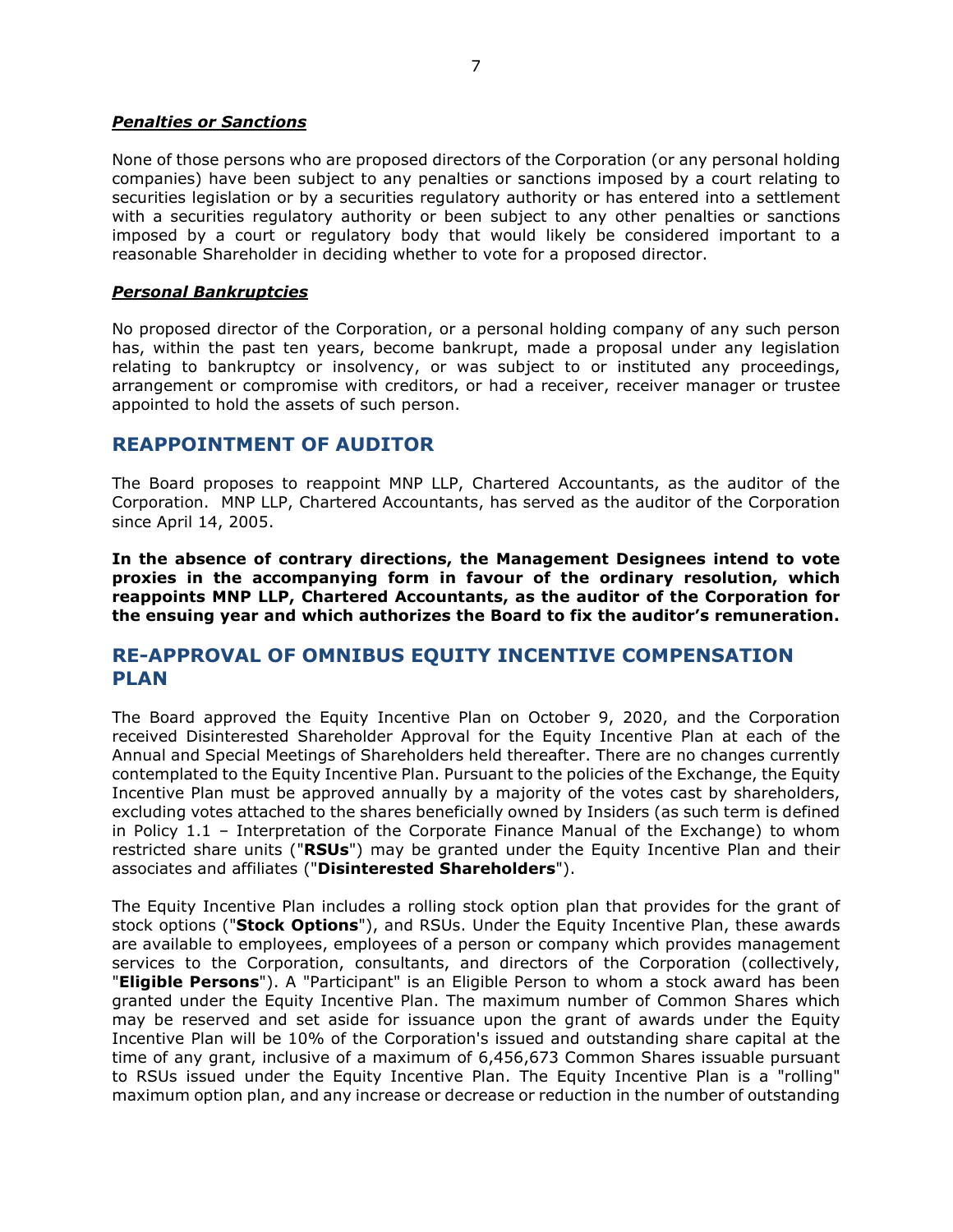Common Shares will result in an increase or decrease, respectively, in the number of Common Shares that are available to be issued under the Equity Incentive Plan.

The maximum number of Common Shares reserved for issue pursuant to stock awards granted to Participants who are insiders of the Corporation in any 12-month period may not exceed, in the aggregate, 10% of the number of Common Shares then outstanding, unless disinterested shareholder approval is received in accordance with the policies of the Exchange. The maximum number of Common Shares reserved for issue to any one Participant upon the exercise of options in any 12-month period may not exceed 5% of the number of Common Shares then outstanding, unless disinterested shareholder approval is received therefor in accordance with the policies of the Exchange. Notwithstanding the foregoing, the maximum number of Common Shares reserved for issue to any one consultant upon the exercise of stock option grands in any 12-month period shall not exceed 2% of the number of Common Shares then outstanding. The maximum number of Common Shares reserved for issue to all persons conducting Investor Relations Activities (as such term is defined in the policies of the Exchange) upon the exercise of stock options in any 12-month period shall not exceed, in the aggregate, 2% of the number of Common Shares then outstanding. For greater certainty, persons conducting Investor Relations Activities may not be granted RSUs.

The RSUs are subject to such restrictions as the Board may impose and which comply with the requirements of the Exchange, which restrictions may lapse separately or in combination at such time or times, in such instalments or otherwise as the Board determines. The Board is authorized to grant RSUs, in the form of Common Shares, to Eligible Persons, subject to the terms and conditions of the Equity Incentive Plan and any requirements of the Exchange. Under the Equity Incentive Plan, a fixed number of RSUs in the form of Common Shares are reserved for issuance, which, in combination with the aggregate number of Common Shares issuable under the Equity Incentive Plan shall not exceed 10% of the total number of issued and outstanding Common Shares at the time of any grant.

The Equity Incentive Plan is administered by the Board, which has the authority to delegate administration of the plan to one or more of its committees. All employee stock option awards will be governed by a stock option agreement and vest in accordance with the vesting schedule set forth in such stock option agreement. The Board may choose to accelerate the vesting schedule upon a change of control. The exercise price for incentive and non-statutory stock options granted under the Equity Incentive Plan shall not be less than the Discounted Market Price (as defined in the policies of the Exchange), or such other price as permitted pursuant to a waiver obtained from the Exchange, of Common Shares on the effective date of grant of the option; provided however, that no incentive stock option granted to a participant holding 10% or more of the Common Shares shall have an exercise price per Common Share that is less than one hundred ten percent (110%) of the fair market value of a Common Share on the effective date of grant of the option. The term of each option shall be fixed by the Board, but no option shall be exercisable more than ten years after the date the option is granted. In the case of an incentive stock option that is granted to a participant who, on the grant date, owns 10% of the voting power of all classes of the Common Shares, the term of such option shall be no more than ten years from the date of grant.

All Stock Options and RSUs are non-assignable and non-transferable. The Equity Incentive Plan provides that, during the lifetime of a participant, an option shall be exercisable only by a participant or a participant's guardian or legal representative. Neither Stock Options nor RSUs shall be subject in any manner to anticipation, alienation, sale, exchange, transfer, assignment, pledge, encumbrance, or garnishment by creditors of a participant or a participant's beneficiary, except transfer by will or by the laws of descent and distribution.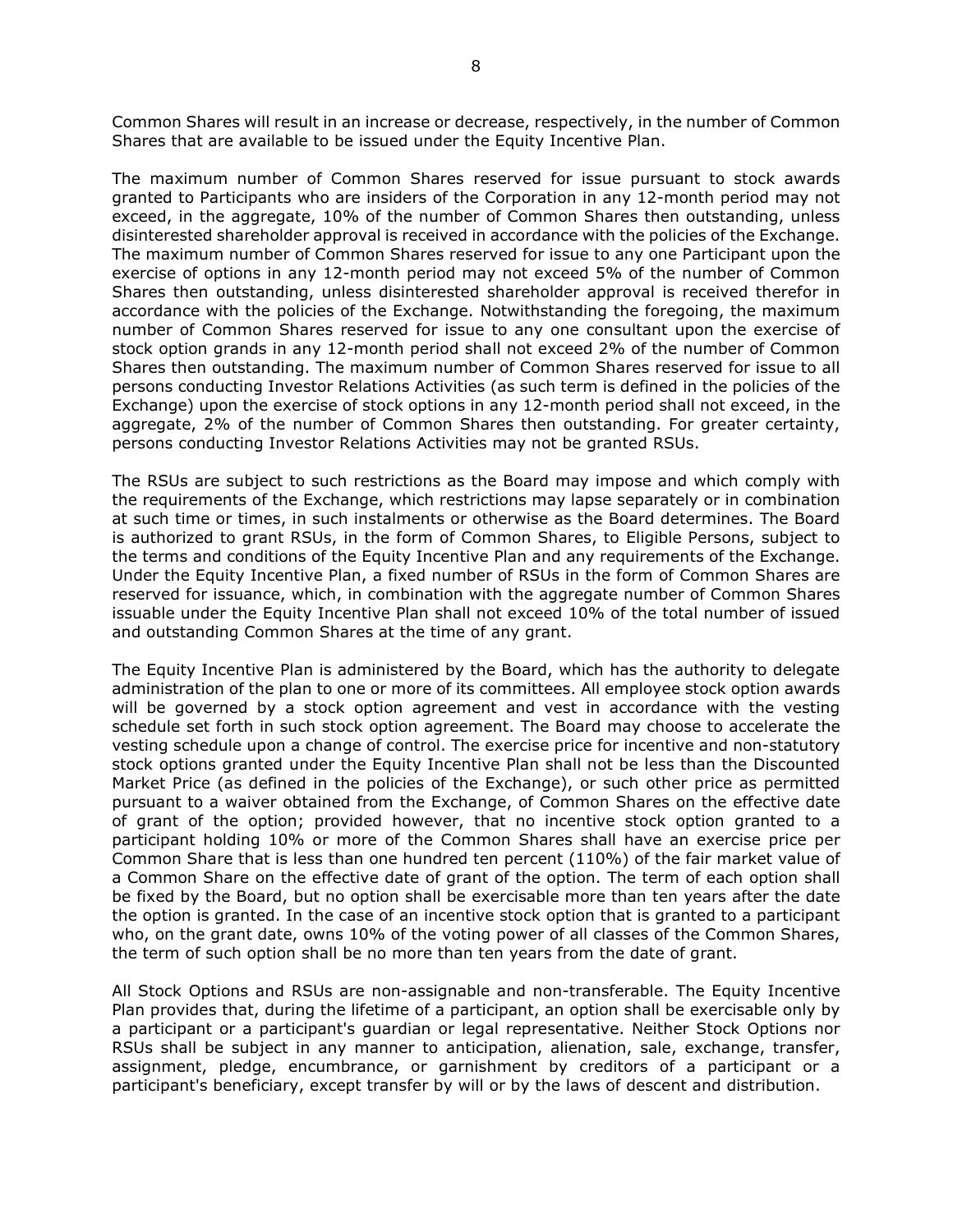Stock Options and RSUs will be evidenced by award agreements that set forth the terms, conditions and limitations for each option and RSU which may include, without limitation, the term of an option and the provisions applicable in the event employment or service terminates.

The Board may, at any time, amend, suspend or terminate the Equity Incentive Plan and the administrator may, at any time, amend or cancel any outstanding Stock Options or RSUs. To the extent required under the rules of any securities exchange or market system on which the Common Shares are listed, amendments to the Equity Incentive Plan shall be subject to approval by the Corporation's shareholders entitled to vote at a meeting of shareholders

At the Meeting, Disinterested Shareholders will be asked to consider and, if deemed advisable, approve the following resolutions:

### **BE IT RESOLVED THAT:**

- 1. the Omnibus Equity Incentive Plan of the Corporation, approved by the Board and in substantially the form attached as Schedule "B" to the Information Circular of the Corporation is hereby approved;
- 2. the Corporation is hereby authorized to issue awards under the Omnibus Equity Incentive Plan to acquire up to 10% of the issued and outstanding Common Shares in the capital of the Corporation, inclusive of a maximum of 6,456,673 Common Shares reserved for issuance upon the exercise of RSU awards granted pursuant to the Omnibus Equity Incentive Plan, subject in each case to compliance with the policies of the TSX Venture Exchange;
- 3. the issued and outstanding compensation securities shall be continued under and governed by the Omnibus Equity Incentive Plan;
- 4. the Board is hereby authorized to make any changes to the Omnibus Equity Incentive Plan: (a) as may be required by the TSX Venture Exchange; or (b) that are consistent with the requirements of the TSX Venture Exchange as may be determined from time to time by the Board; and
- 5. any one director or officer of the Corporation be and is hereby authorized, for and on behalf of the Corporation, to execute and deliver all documents and do all things as such person may determine to be necessary or advisable to give effect to this resolution, the execution of any such document or the doing of any such other act or thing being conclusive evidence of such determination."

In order for the resolution to be passed, approval by the majority of the Common Shares voted in respect thereof at the Meeting by Disinterested Shareholders is required. The Board unanimously recommends that shareholders vote FOR the Equity Incentive Plan resolution.

# **OTHER BUSINESS**

The Corporation's management is not aware of any other matters to come before the Meeting other than those set out in the Notice. If other matters come before the Meeting, it is the intention of the Management Designees to vote the same in accordance with their best judgment in such matters.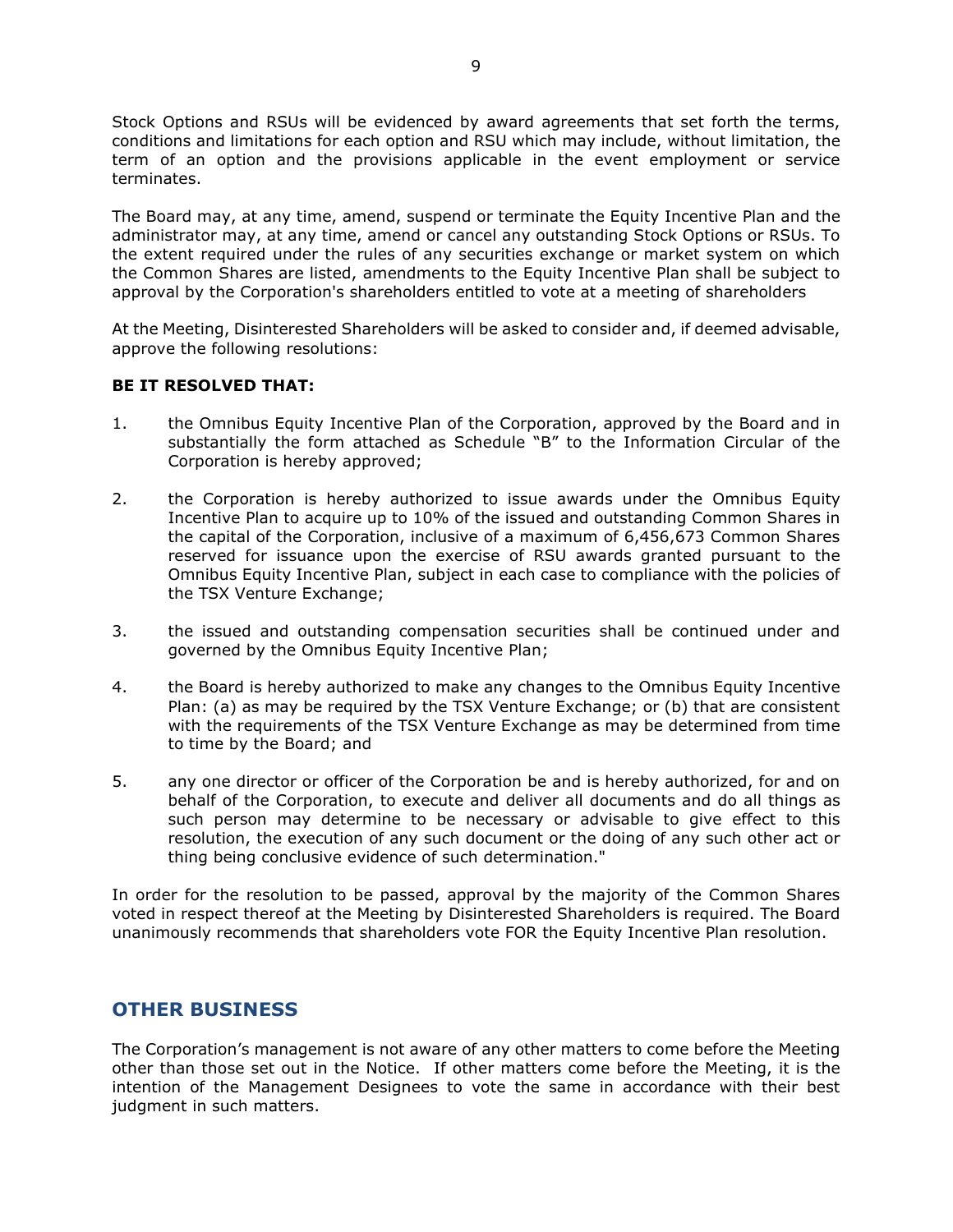# **APPROVAL AND CERTIFICATION**

The contents and the sending of the Notice and this Information Circular have been approved by the Board of Directors of the Corporation.

**DATED** this 11th day of May, 2022.

### **ON BEHALF OF THE BOARD OF DIRECTORS OF CEMATRIX CORPORATION**

**Signed** *"Minaz Lalani"* 

 **Minaz Lalani Chairman of the Board**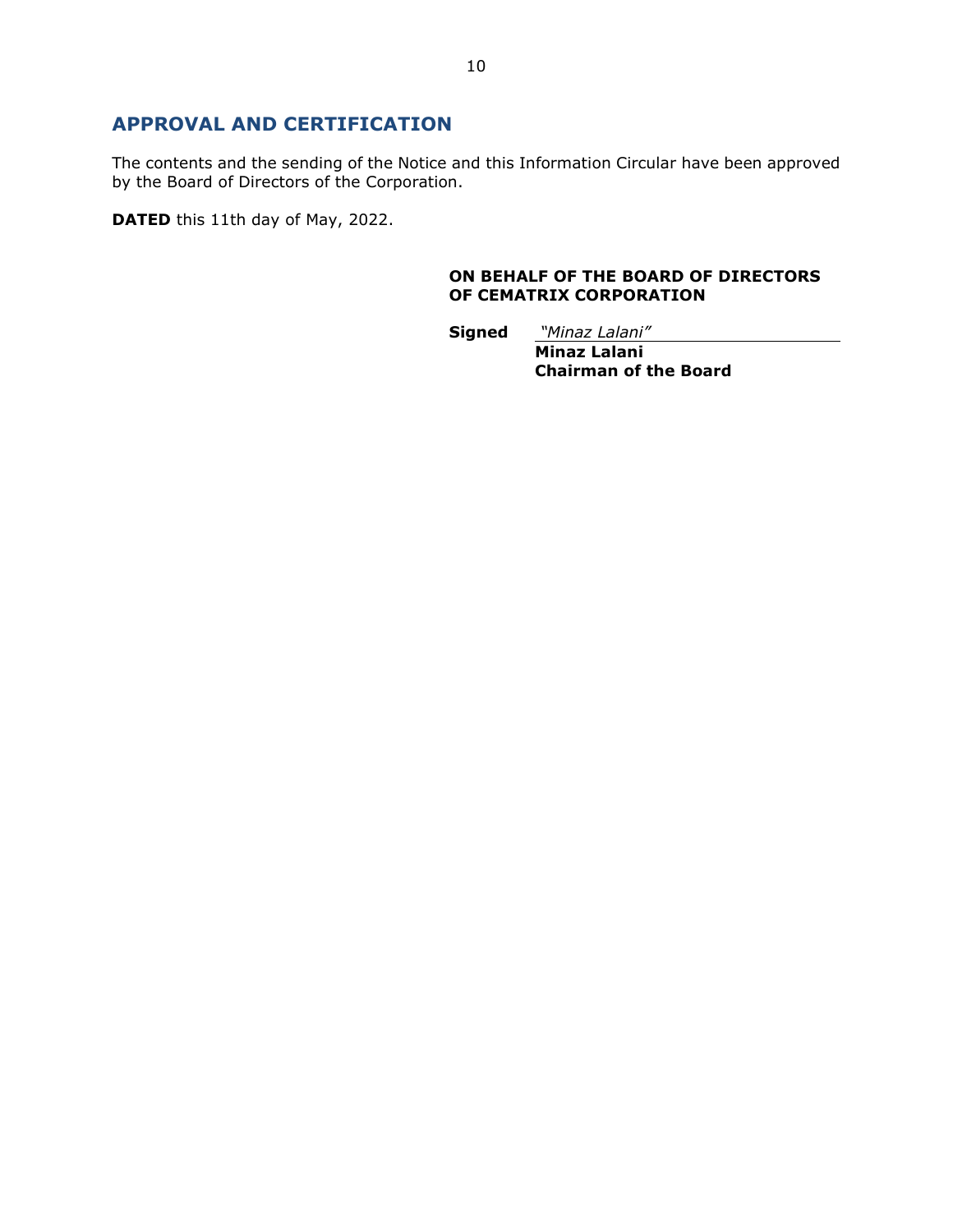## **PRINCIPAL SHAREHOLDERS**

To the knowledge of the Board, as at the date of this Information Circular, no person beneficially owns, or controls or directs, directly or indirectly, more than 10% of the voting rights attached to all of the issued and outstanding Common Shares

# **COMPENSATION OF DIRECTORS AND EXECUTIVE OFFICERS**

#### *Overview*

The Corporation has a compensation committee (the "**Compensation Committee**") that is responsible for setting the overall compensation strategy of the Corporation and evaluating and making recommendations to the Board for the compensation of directors and senior officers and is comprised solely of independent directors.

In developing the compensation strategy, the Compensation Committee considers the stage of development of the Corporation, the small number of executive officers, the external market for similar positions and the financial performance of the Corporation. These factors influence both the elements of compensation and the sophistication of the manner of their determination. In addition, the Corporation relies on the flexibility of the executive officers in relation to their receipt of compensation.

#### *Objectives of Compensation Program*

It is the objective of the Corporation's compensation program to attract and retain highly qualified executives and to link incentive compensation to performance and shareholder value. In evaluating the annual performance of the executive officers, the Compensation Committee considers quantitative objectives including relative shareholder value as well as qualitative aspects of the individual's performance and achievements.

#### *Role of the Executive Officers in the Compensation Process*

The Compensation Committee will receive and review any recommendations of the President and Chief Executive Officer relating to the general compensation structure and programs for the Corporation and the salary and benefit levels of executive officers.

#### *Elements of the Compensation Program*

The Corporation's compensation comprises: (i) base salary and benefits, (ii) an annual incentive plan, and (iii) incentive stock options under the stock option plan of the Corporation. Each component of the executive compensation program is addressed below.

#### *Base Salaries and Benefits*

Salaries for the executive officers are reviewed annually based on corporate and personal performance and on individual levels of responsibility. Salaries for the executive officers are not determined based on a specific formula. The Compensation Committee submits its recommendation to the Board as to the salary of the Named Executive Officers ("NEO's") which includes the President and Chief Executive Officer, the Chief Financial Officer and Corporate Secretary, the Vice-President of Sales & General Manager, the President of MixOnSite, and the President of Pacific Internal Grout Co. The Compensation Committee considers and, if thought appropriate, approves salaries recommended by the President and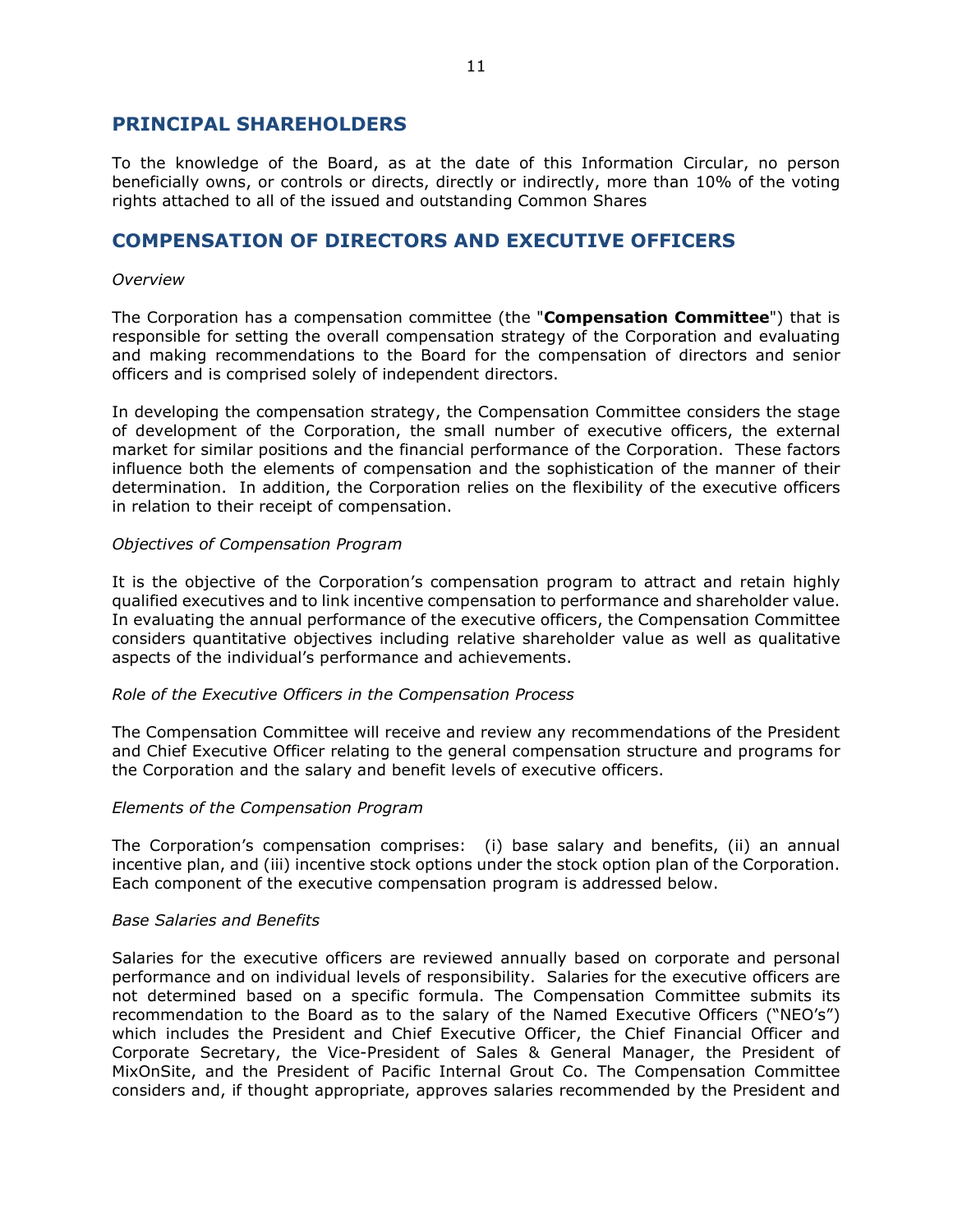Chief Executive Officer for the other executive officers of the Corporation. Base salaries are established to be competitive in order to attract and retain highly qualified executives.

Other components of compensation may include personal benefits as determined by the Compensation Committee that are consistent with the overall compensation strategy. There is no formula for how personal benefits are utilized in the total compensation package. The Corporation does not provide any pension or retirement benefits to its executive officers.

#### *Annual Incentive Plan*

Individual payments from the annual incentive plan to individual employees, including the executive officers, is determined by the President and Chief Executive Officer, based on the achievement of quantitative results of the Corporation and on quantitative and qualitative performance of each individual. The President and Chief Executive Officer's recommendations for the allocation of the annual incentive plan to individuals are presented to the Compensation Committee and the Board for approval. There is no formula for determining the individual payment. The annual incentive plan rewards employees, including the executive officers, for delivering annual shareholder value and other key performance metrics. The annual incentive plan was put in place in order to attract and retain highly qualified executives. Incentive plan awards of \$nil were made during the financial year ended December 31, 2021.

#### *Omnibus Equity Incentive Compensation Plan*

The Compensation Committee administers the omnibus equity incentive compensation plan of the Corporation (the "**Equity Incentive Plan**"). The Plan is designed to provide a longterm incentive that is linked to shareholder value. The Compensation Committee determines the appropriate number of options or RSUs ("Award") to be granted to each executive officer based on the level of responsibility and experience in the position. The Compensation Committee regularly reviews and where appropriate adjusts the Award granted to individuals and determines the vesting provisions of such Awards. The Compensation Committee sets the number of Awards granted as appropriate to design and attract and retain qualified and talented employees. The Compensation Committee also takes into account the Corporation's contractual obligations and the award history for all participants in the Equity Incentive Plan.

The Plan provides that up to 10% of the issued and outstanding Common Shares may be reserved for issuance thereunder. The exercise price of each security granted shall be determined by the Board, subject to applicable TSX Venture Exchange Inc. (the "Exchange") approval, at the time any security is granted. In no event shall such exercise price be lower than the exercise price permitted by the Exchange. Once the exercise price has been determined by the Board, accepted by the Exchange and the option has been granted, the exercise price of an security may be reduced upon receipt of Board approval, provided that in the case of options held by insiders of the Corporation (as defined in the policies of the Exchange), the exercise price of an option may be reduced if disinterested shareholder approval is obtained. The number of Shares subject to an option granted to any one person shall be determined by the Board, but no one person shall be granted an Award which exceeds the maximum number permitted by the Exchange. In addition, no single person may be granted Awards where the resulting number of Common Shares granted would equal more than 5% of the issued Common Shares in any twelve-month period unless the Corporation has obtained disinterested shareholder approval in respect of such grant and meets applicable Exchange requirements. Awards shall not be granted if the result would be the issuance of more than 2% of the issued Common Shares in any twelve-month period to any one consultant of the Corporation (or any of its subsidiaries). Awards shall not be granted if the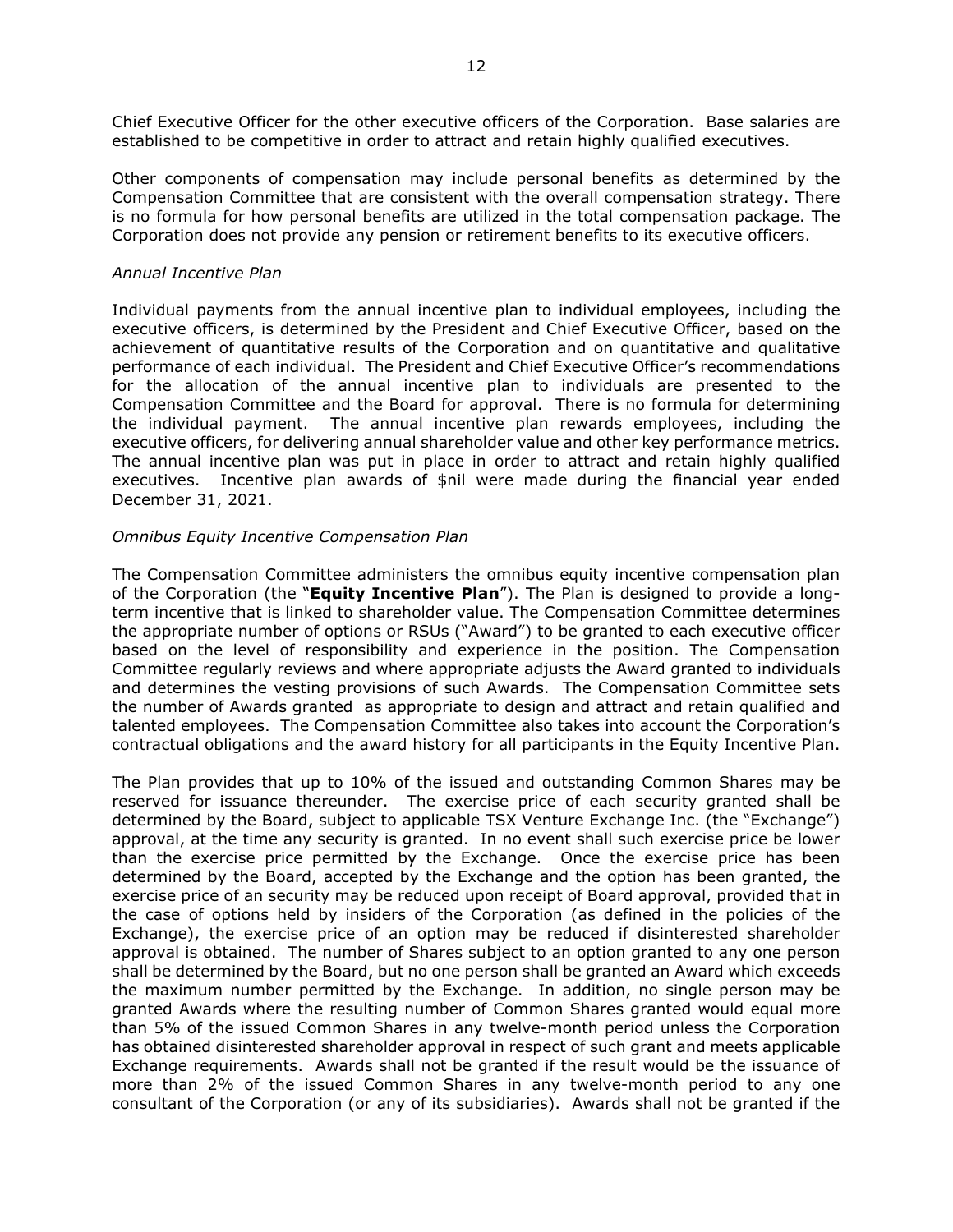result would be the issuance of more than 2% of the issued Common Shares in any twelvemonth period to persons employed to provide investor relation activities. Awards granted to consultants performing investor relations activities will contain vesting provisions such that vesting occurs over at least 12 months with no more than ¼ of the options vesting in any 3 month period. For greater certainty, persons conducting Investor Relations Activities may not be granted RSUs. The maximum term of an option may not exceed ten years.

#### *Summary Compensation Table*

The following table provides compensation information for the financial years of the Corporation ended December 31, 2021 and 2020 for Jeffrey Kendrick, the President and Chief Executive Officer of the Corporation, Randy Boomhour, Chief Financial Officer and Corporate Secretary of the Corporation, Stephen Bent, Vice-President of Sales & General Manager, Jordan Wolfe, President of MixOnSite USA, Inc. and Pat Stephens, President of Pacific International Grout Co, (collectively, the "Named Executive Officers") and the directors of the Corporation. Other than the Named Executive Officers, there were no other executive officers of the Corporation at the end of the most recently completed financial year whose total compensation exceeded \$150,000 per year. Employees based in the USA are paid in US dollars and converted here at the average exchange rate for the year of 1.2537 for 2021 and 1.3412 for 2020.

| <b>Name and Position</b>                                                                 | Year         | Salary,<br>consulting<br>fee,<br>retainer or<br>commission<br>(5) | <b>Bonus</b><br>$($ \$)   | <b>Committ</b><br>ee or<br>meeting<br>fees $(*)$ | <b>Value of</b><br>perquisite<br>s.<br>$($ \$) | <b>Value of all</b><br>other<br>compensatio<br>n<br>$($ \$) | <b>Total</b><br>compensation<br>$($ \$) |
|------------------------------------------------------------------------------------------|--------------|-------------------------------------------------------------------|---------------------------|--------------------------------------------------|------------------------------------------------|-------------------------------------------------------------|-----------------------------------------|
|                                                                                          |              |                                                                   | <b>EXECUTIVE OFFICERS</b> |                                                  |                                                |                                                             |                                         |
| Jeffrey Kendrick <sup>(1)</sup><br>President, Chief<br>Executive Officer and<br>Director | 2021<br>2020 | 232,000<br>175,000                                                | Nil<br>Nil                | Nil<br>Nil                                       | 6,100<br>12,000                                | Nil<br>Nil                                                  | 238,100<br>187,000                      |
| Randy Boomhour <sup>(2)</sup><br><b>Chief Financial Officer</b>                          | 2021<br>2020 | 212,500<br>13,077                                                 | Nil<br>Nil                | Nil<br>Nil                                       | Nil<br>Nil                                     | Nil<br>Nil                                                  | 212,500<br>13,077                       |
| Stephen Bent <sup>(3)</sup><br>Vice-President and<br>General Manager                     | 2021<br>2020 | 157,401<br>146,320                                                | Nil<br>Nil                | Nil<br>Nil                                       | 3,000<br>9,000                                 | Nil<br>Nil                                                  | 160,401<br>155,320                      |
| Jordan Wolfe <sup>(4)</sup><br>President of MixOnSite<br>USA, Inc.                       | 2021<br>2020 | 274,951<br>341,748                                                | 257,204<br>15,759         | Nil<br>Nil                                       | 16,775<br>12,083                               | Nil<br>Nil                                                  | 548,940<br>369,590                      |
| Pat Stephens <sup>(5)</sup><br>President of Pacific<br>International Grout Co.           | 2021<br>2020 | 313,425<br>341,748                                                | Nil<br>Nil                | Nil<br>Nil                                       | Nil<br>Nil                                     | Nil<br>Nil                                                  | 313,425<br>341,748                      |
| <b>BOARD OF DIRECTORS</b>                                                                |              |                                                                   |                           |                                                  |                                                |                                                             |                                         |
| <b>Robert L. Benson</b><br>Director                                                      | 2021<br>2020 | 15,000<br>Nil                                                     | Nil<br>Nil                | Nil<br>Nil                                       | Nil<br>Nil                                     | Nil<br>Nil                                                  | 15,000<br>Nil                           |
| <b>Steve Biornson</b><br>Director                                                        | 2021<br>2020 | 17,000<br>Nil                                                     | Nil<br>Nil                | Nil<br>Nil                                       | Nil<br>Nil                                     | Nil<br>Nil                                                  | 17,000<br>Nil                           |
| <b>Patrick N. Breen</b>                                                                  | 2021         | 15,000                                                            | Nil                       | Nil                                              | Nil                                            | Nil                                                         | 15,000                                  |

#### **Table of compensation excluding compensation securities**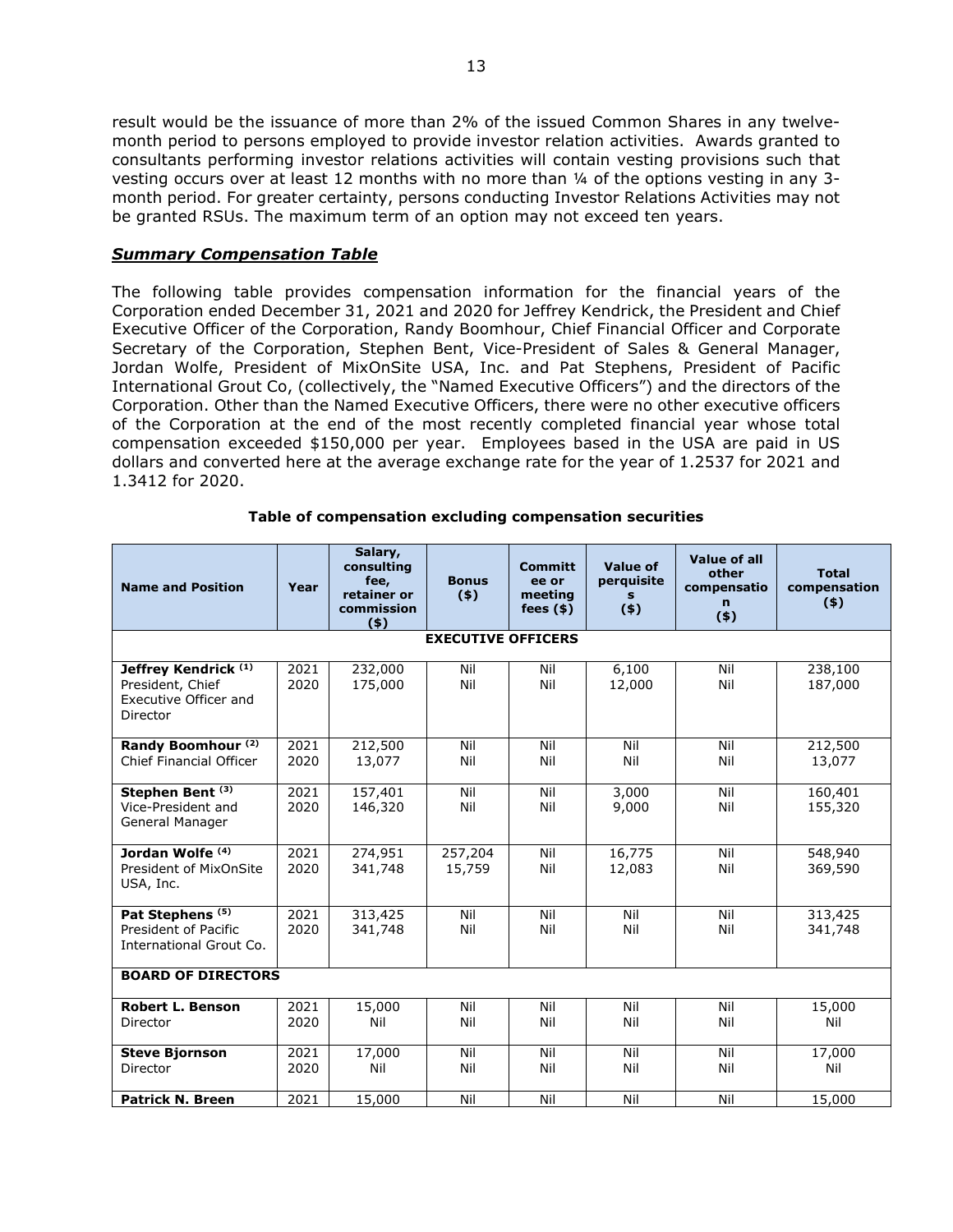| <b>Name and Position</b>      | Year | Salary,<br>consulting<br>fee,<br>retainer or<br>commission<br>(5) | <b>Bonus</b><br>$($ \$) | <b>Committ</b><br>ee or<br>meeting<br>fees $(*)$ | Value of<br>perquisite<br>s<br>$($ \$) | Value of all<br>other<br>compensatio<br>n<br>$($ \$) | <b>Total</b><br>compensation<br>$(*)$ |
|-------------------------------|------|-------------------------------------------------------------------|-------------------------|--------------------------------------------------|----------------------------------------|------------------------------------------------------|---------------------------------------|
| Director                      | 2020 | Nil                                                               | Nil                     | Nil                                              | Nil                                    | Nil                                                  | Nil                                   |
| Anna Cuglietta <sup>(6)</sup> | 2021 | 9,536                                                             | Nil                     | Nil                                              | Nil                                    | Nil                                                  | 9,536                                 |
| Director                      | 2020 | N/A                                                               | N/A                     | N/A                                              | N/A                                    | N/A                                                  | N/A                                   |
| John M. Kim $(7)$             | 2021 | 3,375                                                             | Nil                     | Nil                                              | Nil                                    | Nil                                                  | 3.375                                 |
| Director                      | 2020 | Nil                                                               | Nil                     | Nil                                              | Nil                                    | Nil                                                  | Nil                                   |
| Dan Koyich <sup>(8)</sup>     | 2021 | 11,250                                                            | Nil                     | Nil                                              | Nil                                    | Nil                                                  | 11,250                                |
| Director                      | 2020 | Nil                                                               | Nil                     | Nil                                              | Nil                                    | Nil                                                  | Nil                                   |
| <b>Minaz Lalani</b>           | 2021 | 21,000                                                            | Nil                     | Nil                                              | Nil                                    | Nil                                                  | 21,000                                |
| Director                      | 2020 | Nil                                                               | Nil                     | Nil                                              | Nil                                    | Nil                                                  | Nil                                   |

Notes:

- (1) All compensation received by Jeffrey Kendrick were earned in his capacity as President and Chief Executive Officer of the Corporation. He received no compensation for acting as a director. Mr. Kendrick's base salary was increased to \$253,000 effective April 1, 2021.
- (2) Randy Boomhour started with the Corporation on December 9, 2020 as Chief Financial Officer and Corporate Secretary. Mr. Boomhour's annualized base salary is \$212,500.
- (3) Mr. Bent's base salary was increased to \$165,000 effective April 1, 2021
- (4) Jordan Weiner legally changed his name to Jordan Wolfe in 2022. Mr Wolfe joined the Corporation on May 31, 2019 as the President of MixOnSite USA, Inc. Mr. Wolfe's base salary was adjusted on June 1, 2021 to \$220,000 USD.
- (5) Pat Stephens employment with the Corporation began on Oct 1, 2020 as the President of Pacific International Grout Co. Mr. Stephens base salary is \$250,000 USD.
- (6) Ms. Cuglietta joined the Board on April 21, 2021.
- (7) Mr. Kim joined the Board on October 1, 2021.
- (8) Mr. Koyich retired from the Board on September 30, 2021.

### *Stock options and other compensation securities*

The following are stock options, or other compensation securities, granted or issued to each director and Named Executive Officer by the Corporation in the most recently completed financial year.

| <b>Compensation Securities</b>     |                                            |                                                                                |                              |                                                            |                                                                                                       |                                                                                               |                    |  |
|------------------------------------|--------------------------------------------|--------------------------------------------------------------------------------|------------------------------|------------------------------------------------------------|-------------------------------------------------------------------------------------------------------|-----------------------------------------------------------------------------------------------|--------------------|--|
| <b>Name and</b><br><b>Position</b> | <b>Type of</b><br>compensation<br>security | <b>Number of</b><br>underlying<br>securities,<br>and<br>percentage<br>of class | Date of<br>issue or<br>grant | Issue,<br>conversion<br>or<br>exercise<br>price<br>$($ \$) | <b>Closing</b><br>price of<br>security or<br>underlying<br>security on<br>date of<br>grant<br>$($ \$) | <b>Closing</b><br>price of<br>security or<br>underlying<br>security at<br>year end<br>$($ \$) | <b>Expiry Date</b> |  |
| Jordan Wolfe<br>President MOS      | Stock options                              | 100,000<br>$0.1\%$                                                             | Aug 11,<br>2022              | \$0.415                                                    | \$0.415                                                                                               | \$0.325                                                                                       | Aug 11, 2027       |  |
| Anna<br>Cuglietta<br>Director      | Stock options                              | 150,000<br>$0.1\%$                                                             | Aug 11,<br>2022              | \$0.415                                                    | \$0.415                                                                                               | \$0.325                                                                                       | Aug 11, 2027       |  |
| <b>Jeff Kendrick</b><br>CEO        | Stock options                              | 300,000<br>$0.3\%$                                                             | Aug 11,<br>2022              | \$0.415                                                    | \$0.415                                                                                               | \$0.325                                                                                       | Aug 11, 2027       |  |
| <b>Steve Bent</b><br>VP & GM       | Stock options                              | 250,000<br>0.2%                                                                | Aug 11,<br>2022              | \$0.415                                                    | \$0.415                                                                                               | \$0.325                                                                                       | Aug 11, 2027       |  |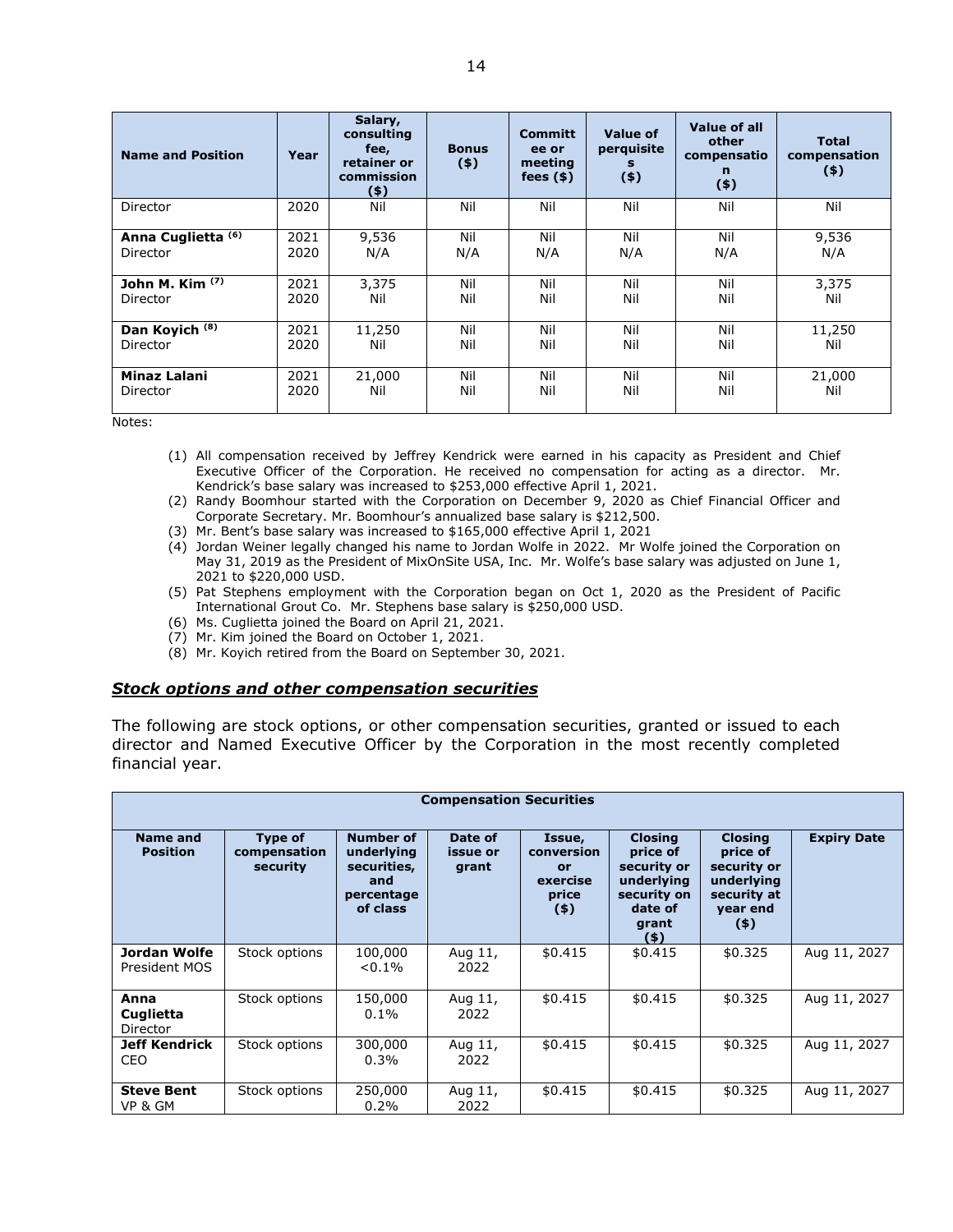| <b>Compensation Securities</b> |                                            |                                                                                |                              |                                                                   |                                                                                                       |                                                                                               |                    |  |
|--------------------------------|--------------------------------------------|--------------------------------------------------------------------------------|------------------------------|-------------------------------------------------------------------|-------------------------------------------------------------------------------------------------------|-----------------------------------------------------------------------------------------------|--------------------|--|
| Name and<br><b>Position</b>    | <b>Type of</b><br>compensation<br>security | <b>Number of</b><br>underlying<br>securities,<br>and<br>percentage<br>of class | Date of<br>issue or<br>grant | Issue,<br>conversion<br><b>or</b><br>exercise<br>price<br>$($ \$) | <b>Closing</b><br>price of<br>security or<br>underlying<br>security on<br>date of<br>grant<br>$($ \$) | <b>Closing</b><br>price of<br>security or<br>underlying<br>security at<br>year end<br>$($ \$) | <b>Expiry Date</b> |  |
|                                |                                            |                                                                                |                              |                                                                   |                                                                                                       |                                                                                               |                    |  |
| <b>Jeff Kendrick</b><br>CEO    | Stock options                              | 200,000<br>$0.2\%$                                                             | Nov 10,<br>2022              | \$0.38                                                            | \$0.415                                                                                               | \$0.325                                                                                       | Nov 10, 2027       |  |
| John Kim<br>Director           | Stock options                              | 150,000<br>$0.1\%$                                                             | Nov 10,<br>2022              | \$0.38                                                            | \$0.415                                                                                               | \$0.325                                                                                       | Nov 10, 2027       |  |

### *Exercise of Compensation Securities by Directors and Named Executive Officers*

The following are stock options, or other compensation securities, exercised by each Director and Named Executive Officer by the Corporation in the most recently completed financial year.

| <b>Compensation Securities</b>     |                                            |                                                                  |                                                     |                     |                                                                             |                                                                                                        |                                                       |  |
|------------------------------------|--------------------------------------------|------------------------------------------------------------------|-----------------------------------------------------|---------------------|-----------------------------------------------------------------------------|--------------------------------------------------------------------------------------------------------|-------------------------------------------------------|--|
| <b>Name and</b><br><b>Position</b> | <b>Type of</b><br>compensation<br>security | <b>Number of</b><br>underlying<br><b>securities</b><br>exercised | <b>Exercise</b><br>price per<br>security<br>$($ \$) | Date of<br>exercise | <b>Closing</b><br>price per<br>security<br>on date<br>of<br>exercise<br>(5) | <b>Difference</b><br>between<br>exercise price<br>and closing<br>price on date<br>of exercise<br>$(*)$ | <b>Total value</b><br>on<br>exercise<br>date<br>$(*)$ |  |
| <b>Steve Bent</b><br>VP & GM       | Stock options                              | 350,000                                                          | \$0.24                                              | May 20,<br>2021     | \$0.52                                                                      | \$0.28                                                                                                 | \$98,000                                              |  |
| <b>Jeff Kendrick</b><br>CEO        | Stock options                              | 300,000                                                          | \$0.24                                              | Jun 16,<br>2021     | \$0.53                                                                      | \$0.29                                                                                                 | \$87,000                                              |  |
| Jeff Kendrick<br>CEO               | Stock options                              | 200,000                                                          | \$0.24                                              | Sept 27,<br>2021    | \$0.40                                                                      | \$0.16                                                                                                 | \$32,000                                              |  |
| Dan Koyich<br>Director             | Stock options                              | 150,000                                                          | \$0.23                                              | Sept 30,<br>2021    | \$0.39                                                                      | \$0.16                                                                                                 | \$24,000                                              |  |

### *Stock Option Plans and other Incentive Plans*

The Board approved the Equity Incentive Plan on October 9, 2020, and the Corporation received Disinterested Shareholder Approval for the Equity Incentive Plan at each of the Annual and Special Meetings of Shareholders held thereafter.

The Equity Incentive Plan includes a rolling stock option plan that provides for the grant of stock options ("**Stock Options**"), and RSUs. Under the Equity Incentive Plan, these awards are available to employees, employees of a person or company which provides management services to the Corporation, consultants, and directors of the Corporation (collectively, "**Eligible Persons**"). The maximum number of Common Shares which may be reserved and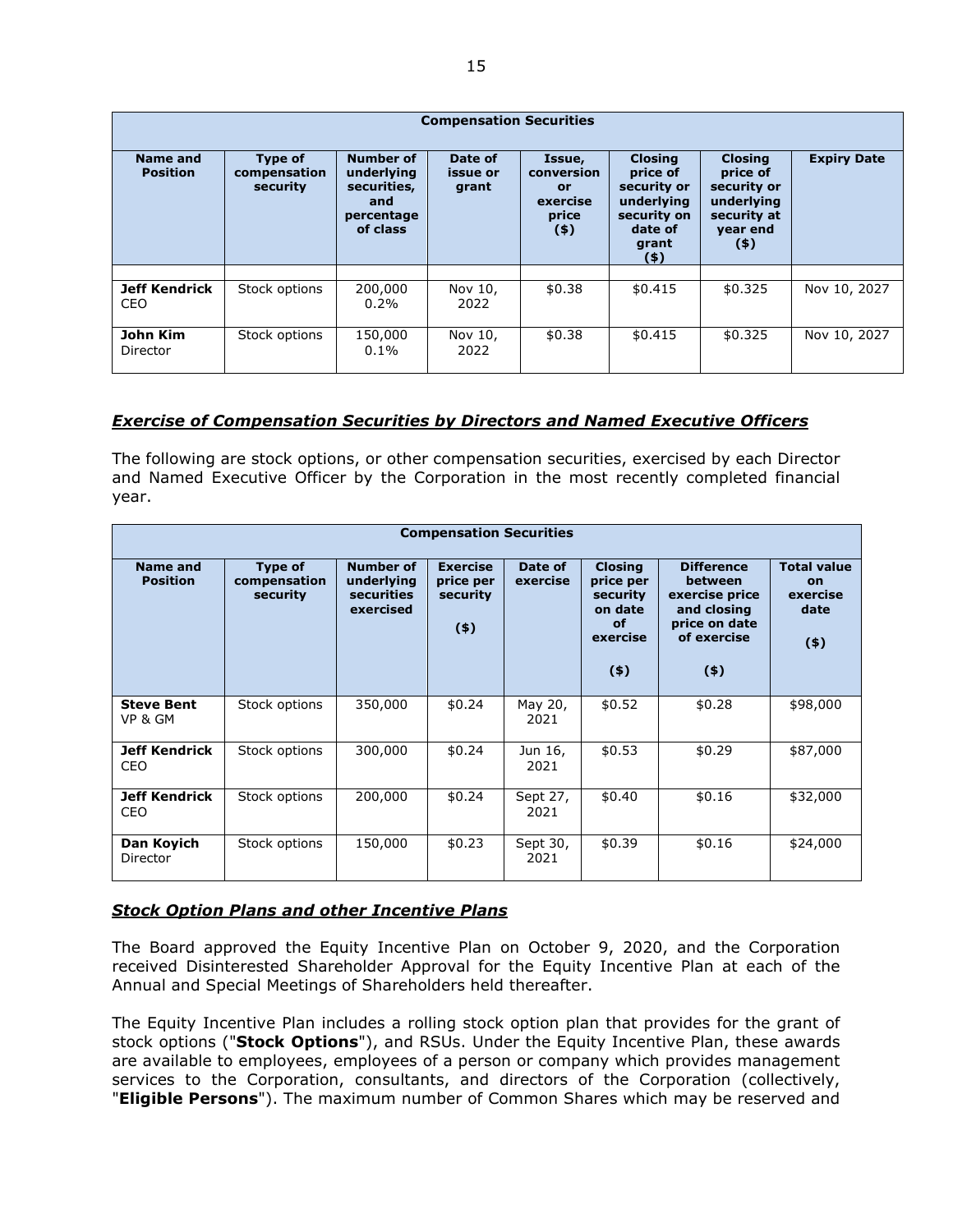set aside for issuance upon the grant of awards under the Equity Incentive Plan will be 10% of the Corporation's issued and outstanding share capital at the time of any grant, inclusive of a maximum of 6,456,673 Common Shares issuable pursuant to RSUs issued under the Equity Incentive Plan. The Equity Incentive Plan is a "rolling" maximum option plan, and any increase or decrease or reduction in the number of outstanding Common Shares will result in an increase or decrease, respectively, in the number of Common Shares that are available to be issued under the Equity Incentive Plan. The aggregate number of options granted to any one individual during any twelve-month period may not exceed 5% of the issued shares of the Corporation, or 2% in the case of consultants and investor relations representatives. For further particulars regarding the Omnibus Equity Incentive Plan, see "*Compensation Discussion and Analysis - Stock Option Plan*", above.

As at the date of this Information Circular, the Corporation had issued 989,467 RSUs (184,212 RSU's as at December 31, 2021) to acquire a total of 989,467 Common Shares to employees of the Corporation. As of the date of this Information Circular, the Corporation was authorized to issue 6,456,673 RSUs, leaving a maximum number of 5,467,206 RSUs still available for issuances under the omnibus equity incentive plan. The maximum number of RSUs is a sublimit within the overall 10% limit.

As at the date of this Information Circular, the Corporation had issued 4,603,333 stock options (4,075,000 stock options as at December 31, 2021) to acquire a total of 4,603,333 Common Shares to directors, officers, employees and consultants of the Corporation. As of the date of this Information Circular, the Corporation was authorized to issue options covering up to ten (10%) percent of its then outstanding Common Shares, or 13,393,994 shares, leaving a maximum number of 7,801,194 stock options (after including RSUs issued) available for issuances under the omnibus equity incentive plan.

### *Executive Employment Agreements*

The Corporation, or through its subsidiaries, has employment agreements with each of its Named Executive Officers which provide for the salary compensation indicated above. Other than as set forth below, the Corporation has no contract, agreement, plan or arrangement that provides for payments to a Named Executive Officer or a director at, following, or in connection with any termination (whether voluntary, involuntary or constructive), resignation, retirement, a change in control of the Corporation or a change in a Named Executive Officer's or director's responsibilities.

On May 17, 2001, the Corporation entered into an executive employment agreement with Jeffrey Kendrick, the CEO of the Corporation (the "Kendrick Employment Agreement"). Pursuant to the Kendrick Employment Agreement, Mr. Kendrick is entitled to a payment in an amount equal to 12 months base salary in lieu of notice if his employment is terminated with cause. This amount increases to 24 months base salary in the event of a change of control.

On May 17, 2001, the Corporation entered into an executive employment agreement with Steve Bent, the VP Marketing and General Manager of the Corporation (the "Bent Employment Agreement"). Pursuant to the Bent Employment Agreement, Mr. Bent is entitled to a payment in an amount equal to 12 months base salary in lieu of notice if his employment is terminated with cause. This amount increases to 24 months base salary in the event of a change of control.

On December 9, 2020, the Corporation entered into an executive employment agreement with Randy Boomhour, the CFO of the Corporation (the "Boomhour Employment Agreement"). Pursuant to the Boomhour Employment Agreement, Mr. Boomhour is entitled to a payment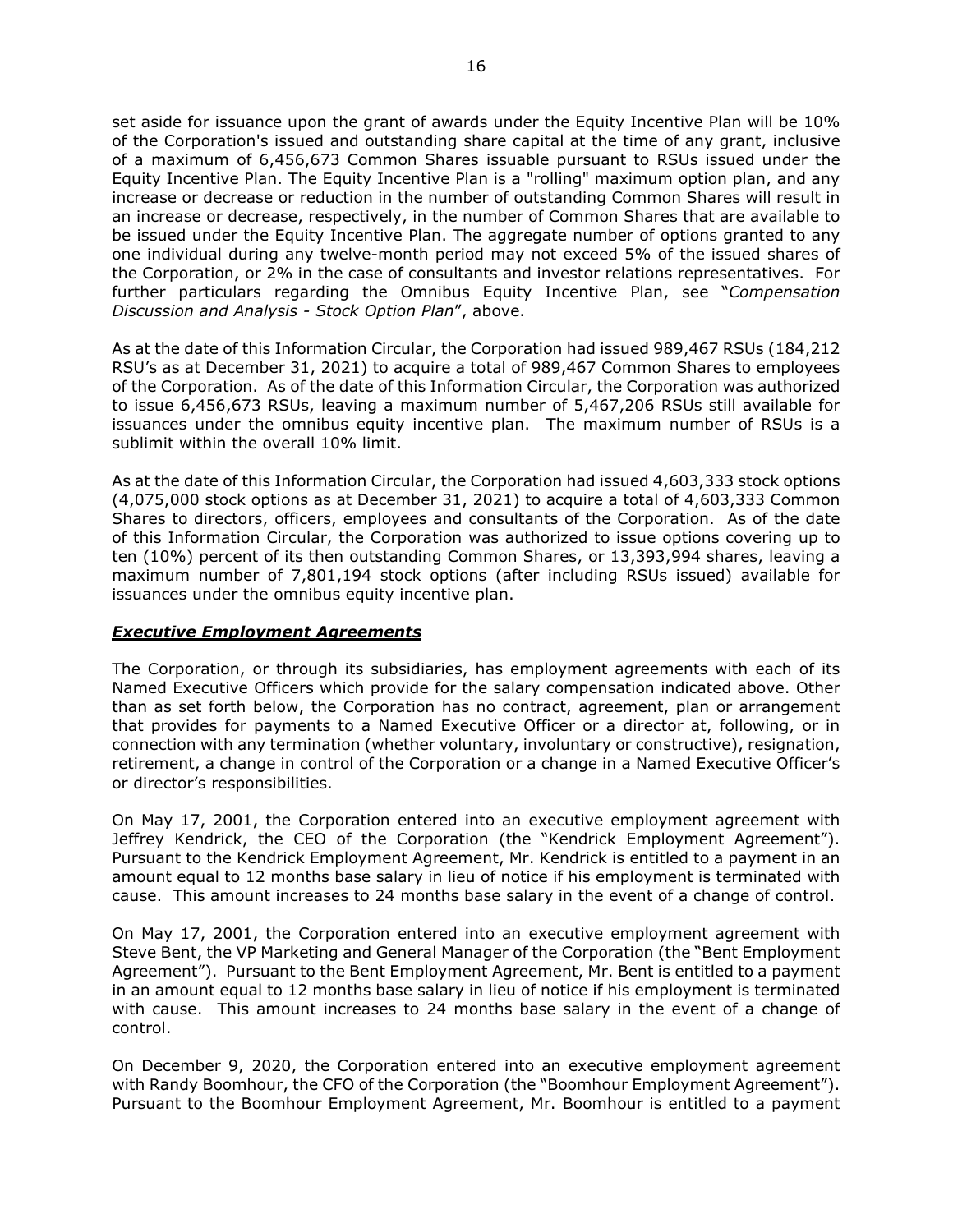in an amount equal to 12 months base salary in lieu of notice if his employment is terminated with cause. This amount does not change in the event of a change of control.

On May 31, 2018, the Corporation entered into an executive employment agreement with Jordan Wolfe, the President of MixOnSite (a subsidiary of the Corporation) (the "First Wolfe Employment Agreement"). Pursuant to the First Wolfe Employment Agreement, the Corporation agreed to engage Mr. Wolfe for a period of 3 years to May 31, 2021. During this term, Mr. Wolfe was entitled to a base salary of \$250,000 USD and a 10% bonus of the pretax income of MixOnSite USA, Inc. On June 1, 2021 On June 1, 2021, the Corporation entered into a new executive employment agreement with Jordan Wolfe (the "Second Wolfe Employment Agreement"). Pursuant to the Second Wolfe Employment Agreement, Mr. Wolfe is entitled to a payment in an amount equal to 24 months base salary in lieu of notice if his employment is terminated with cause. This amount does not change in the event of a change of control.

On October 1, 2019, the Corporation entered into an executive employment agreement with Pat Stephens, the President of Pacific International Grout Co. (a subsidiary of the Corporation) (the "Stephens Employment Agreement"). Pursuant to the Stephens Employment Agreement the Company agreed to engage Mr. Stephens for a period of 4 years to October 1, 2023. During this term, Mr. Stephens is entitled to a base salary of \$250,000 USD and an earnout equal to 65% of the EBTIDA in excess of five hundred thousand US dollars (\$500,000 USD) in each 12 month period following October 1, 2019 of Pacific International Grout Co.

### *Estimated Incremental Payments as of December 31, 2021*

The following table sets forth the estimated incremental payments that would have been required to have been made to the Named Executive Officers or directors had either a Named Executive Officer or director been terminated without cause or following a change of control, in each case had such events occurred on December 31, 2021.

| <b>Name</b>                                                            | Salary (\$)                                          | Option Plan $(\$)^{(1)}$ | Total $(\$)$                                         |
|------------------------------------------------------------------------|------------------------------------------------------|--------------------------|------------------------------------------------------|
| <b>Jeffrey Kendrick</b><br>President and Chief<br>Executive Officer    | Without Cause: 253,000<br>Change of Control: 506,000 | Nil                      | Without Cause: 253,000<br>Change of Control: 506,000 |
| <b>Randy Boomhour</b><br>Chief Financial Officer                       | Without Cause: 212,500<br>Change of Control: 212,500 | Nil                      | Without Cause: 212,500<br>Change of Control: 212,500 |
| <b>Stephen Bent</b><br>Vice President and General<br>Manager           | Without Cause: 165,000<br>Change of Control: 330,000 | Nil                      | Without Cause: 165,000<br>Change of Control: 330,000 |
| Jordan Wolfe (2)<br>President of MixOnSite USA,<br>Inc.                | Without Cause: 551,628<br>Change of Control: 551,628 | Nil                      | Without Cause: 551,628<br>Change of Control: 551,628 |
| Pat Stephens (2)(3)<br>President of Pacific<br>International Grout Co. | Without Cause: 313,425<br>Change of Control: 313,425 | Nil                      | Without Cause: 313,425<br>Change of Control: 313,425 |

#### **Notes:**

(1) Pursuant to the stock option agreements between the Corporation and employees, in the event of a change of control of the Corporation, any options not vested on the date of the change in control shall vest immediately. The value of the in-the-money options is determined based on the number of options outstanding as of December 31, 2021 and the difference between the exercise price of the options and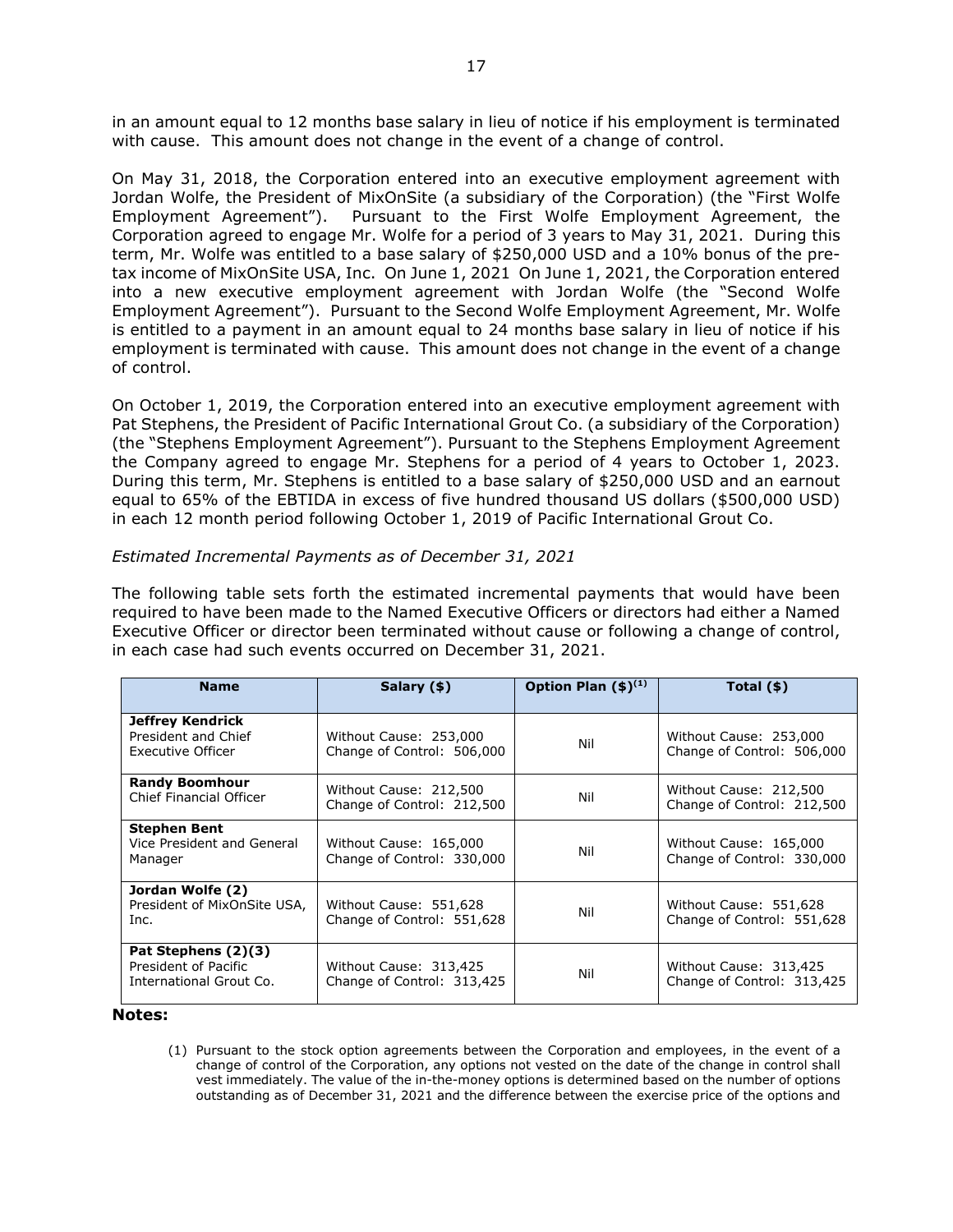the closing market price of the Exchange as at that date. The closing market price at December 31, 2021, the last trading day of the year on the Exchange, was \$0.325.

- (2) Mr Wolfe and Mr Stephens base salaries are paid in US dollars. Amounts in this chart are converted from US dollars to Canadian dollars using the average exchange rate for 2021 of 1.2537.
- (3) Pursuant to the Stephens Employment Agreement, the earnout clause of the employment agreement continues for the full 4 year term unless Mr. Stephens resigns or is terminated for cause.

#### *Pension Plan Benefits*

The Corporation currently has no defined benefit, pension, retirement, deferred compensation or actuarial plans for its Named Executive Officers or directors of the Corporation.

#### *Securities Authorized for Issuance Under Equity Compensation Plans*

The following table sets forth the Corporation's compensation plans under which equity securities are authorized for issuance as at December 31, 2021.

| <b>Plan Category</b>                                                                      | <b>Number of securities</b><br>to be issued upon<br>exercise of<br>outstanding options,<br>warrants and rights | Weighted<br>average<br>exercise price<br>of outstanding<br>options,<br>warrants and<br>rights | <b>Number of securities</b><br>remaining available for<br>future issuance under<br>equity compensation<br>plans |
|-------------------------------------------------------------------------------------------|----------------------------------------------------------------------------------------------------------------|-----------------------------------------------------------------------------------------------|-----------------------------------------------------------------------------------------------------------------|
| RSUs under equity compensation<br>plans approved by Shareholders (1)                      | 184,212                                                                                                        | N/A                                                                                           | 184,212                                                                                                         |
| Stock<br>under<br>options<br>equity<br>compensation plans approved by<br>Shareholders (1) | 4,075,000                                                                                                      | 0.355                                                                                         | 4,075,000                                                                                                       |
| Equity<br>compensation<br>plans<br>not<br>approved by Shareholders                        | N/A                                                                                                            | N/A                                                                                           | N/A                                                                                                             |
| Total                                                                                     | 4,259,212                                                                                                      |                                                                                               | 4,259,212                                                                                                       |

The Corporation's maximum number of securities (RSUs and Stock Options combined) available for issue under the Equity Compensation plan is 10% of the issued and outstanding common shares of the company or 13,939,994 (10% of 133,939,938).

# **AUDIT COMMITTEE**

The audit committee of the Corporation (the "Audit Committee") currently consists of Mr. Steve Bjornson (Chairman), Mr. Minaz Lalani, and Mr. John Kim. The general function of the Audit Committee is to review the overall audit plan and the Corporation's system of internal controls, to review the results of the external audit and to resolve any potential dispute with the Corporation's auditors.

#### 1. **The Audit Committee's Charter**

A copy of the Audit Committee Charter is included as Schedule "A" to the Corporation's Information Circular for its 2021 annual general meeting, a copy of which is available on www.sedar.com and www.cematrix.com/investors/presentations-and-webcasts/. The Corporation will provide a copy of the Audit Committee Charter to a shareholder upon request at no charge to the shareholder.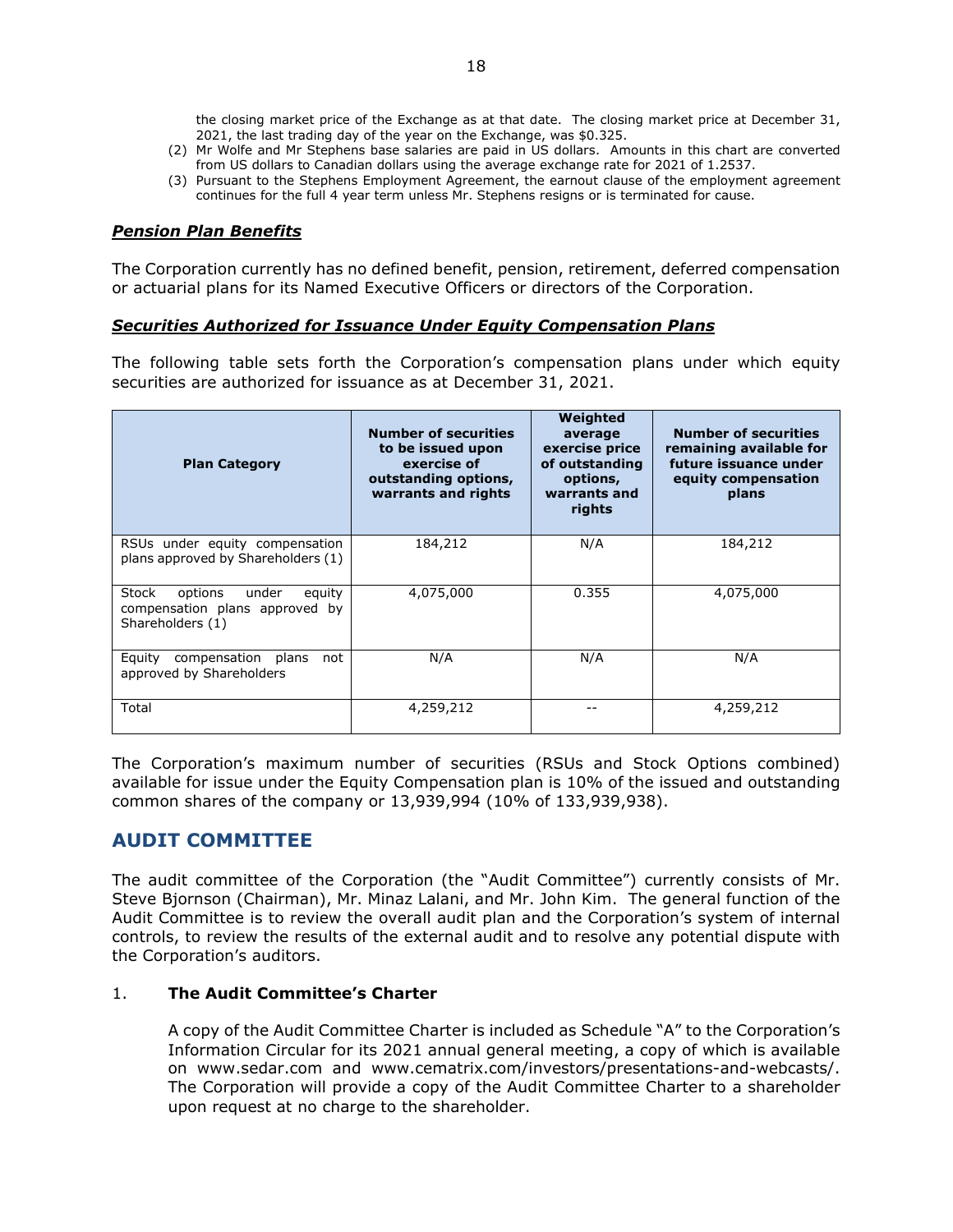#### 2. **Composition of the Audit Committee**

| <b>Name</b>            | Independent /<br><b>Not</b><br>Independent <sup>(1)</sup> | <b>Financially</b><br>Literate / Not<br><b>Financially</b><br>Literate $(1)$ | <b>Relevant Education and Experience</b>                                                                                                      |
|------------------------|-----------------------------------------------------------|------------------------------------------------------------------------------|-----------------------------------------------------------------------------------------------------------------------------------------------|
| Steve Bjornson (Chair) | Independent                                               | Financially Literate                                                         | Mr. Bjornson is a Chartered Professional<br>Accountant ("CPA").                                                                               |
| Minaz Lalani           | Independent                                               | Financially Literate                                                         | Mr. Lalani is an actuary and he has the<br>background and<br>educational<br>consulting<br>financial<br>experience to understand<br>statements |
| John M. Kim            | Independent                                               | Financially Literate                                                         | Mr. Kim is a Chartered Financial Analyst<br>("CFA") and a member of multiple public<br>company audit committees.                              |

The following are the members of the Audit Committee:

#### **Note:**

(1) As defined by National Instrument 52-110 – Audit Committees ("NI 52-110")

#### 3. **Relevant Education and Experience**

See above table under "Composition of Audit Committee".

#### 4. **Audit Committee Oversight**

At no time since the commencement of the Corporation's most recently completed financial year was a recommendation of the Audit Committee to nominate or compensate an external auditor not been adopted by the Board.

#### 5. **Reliance on Certain Exemptions**

At no time since the commencement of the Corporation's most recently completed financial year has the Corporation relied on the exemption in Section 2.4 of NI 52-110 (De Minimis Non-audit Services), or an exemption from NI 52-110, in whole or in part, granted under Part 8 of NI 52-110.

#### 6. **Pre-Approved Policies and Procedures**

The Audit Committee has adopted specific policies and procedures for the engagement of non-audit services, all as more particularly described in the Audit Committee's Charter under the heading "External Auditors".

#### 7. **External Auditor Service Fees (By Category)**

The aggregate fees billed by the Corporation's external auditors in each of the last three fiscal years for audit fees are approximately as follows: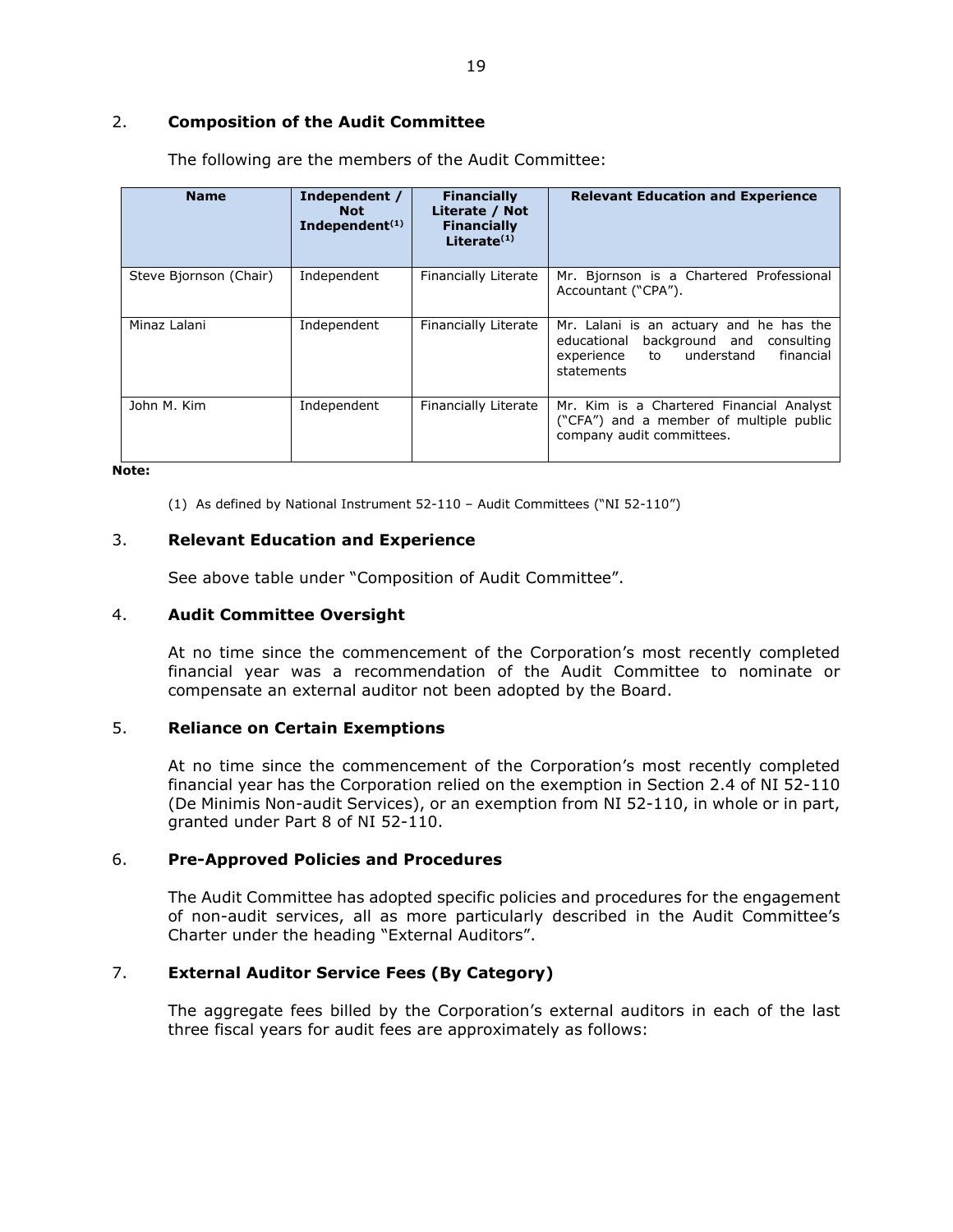| <b>Financial Year</b><br><b>Ending</b> | <b>Audit Fees</b> | <b>Audit Related</b><br><b>Fees</b> | <b>Tax Fees</b> | <b>All Other Fees</b> |
|----------------------------------------|-------------------|-------------------------------------|-----------------|-----------------------|
| 2021                                   | \$198,000         | \$0                                 | \$56,000        | \$53,000              |
| 2020                                   | \$221,000         | \$4,000                             | \$110,000       | \$41,000              |
| 2019                                   | \$200,000         | \$32,500                            | \$68,800        | \$4,000               |

#### 8. **Exemption**

The Corporation is relying on the exemption provided in Section 6.1 of NI 52-110.

# **CORPORATE GOVERNANCE**

*National Policy 58-201 - Corporate Governance Guidelines and National Instrument 58-101 - Disclosure of Corporate Governance Practices*, which came into force on June 30, 2005, set out a series of guidelines for effective corporate governance. The guidelines address matters such as the composition and independence of corporate boards, the functions to be performed by boards and their committees, and the effectiveness and education of board members. Each reporting issuer, such as the Corporation, must disclose on an annual basis and in prescribed form, the corporate governance practices that it has adopted. The following is the Corporation's required annual disclosure of its corporate governance practices in accordance with Form 58-101F2 - Corporate Governance Disclosure.

1. **Board of directors** - The Board considers that Robert L. Benson, Steve Bjornson, Patrick Norman Breen, Anna-Maria Cuglietta, John M. Kim, and Minaz Lalani are independent according to the definition of "independence" set out in NI 52-110 as it applies to the Board. Jeffrey Kendrick is not independent as he is a member of the Corporation's management.

The Board facilitates its exercise of independent supervision over management by having at least half of the Board members consist of individuals who are independent of the Corporation.

2. **Directorships** – Except as noted below, none of the Corporation's directors and proposed nominees for directors are also directors of other reporting issuers (or equivalent) in a jurisdiction or a foreign jurisdiction.

Mr. Kim is also a director for four other reporting issuers, namely WELL Health Technologies Corp. (TSX: WELL), EMERGE Commerce Ltd. (TSXV: ECOM), BBTV Holdings Inc (TSX: BBTV), and Tetra Bio-Pharma Inc (TSX: TBP).

Mr. Bjornson is also a director for one other reporting issuer, namely Dash Capital Corporation (TSXV: DCX.P).

3. **Orientation and Continuing Education** - The Board has delegated the responsibility for providing an orientation to new directors and continuing education to existing directors to one representative of the Board. The information is normally provided to directors in an informal meeting with senior management present. The Corporation does not provide an official orientation or training program for its new directors for the time being. However, the new directors have the opportunity to become familiar with the Corporation by meeting with the other members of the Board and the officers. In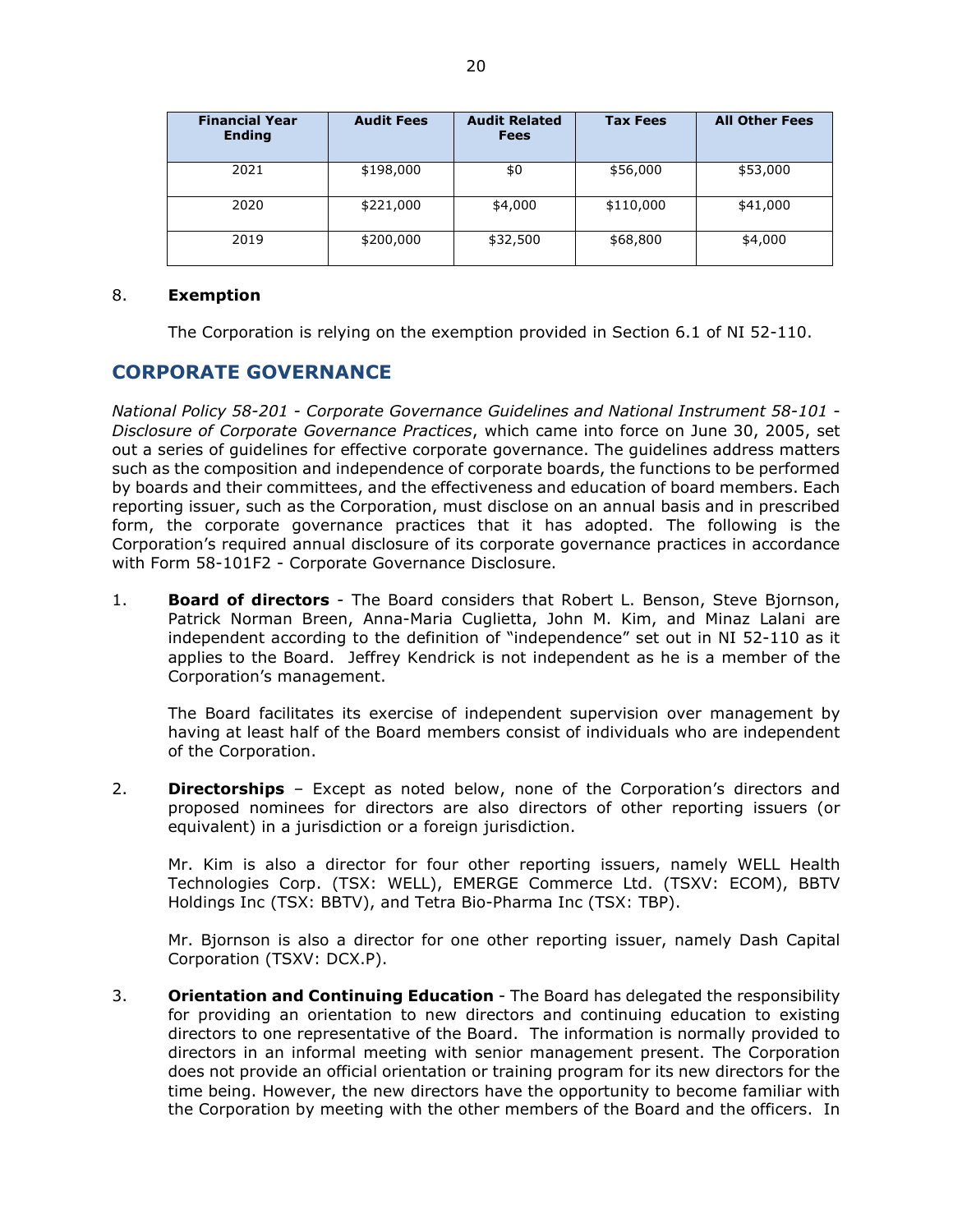addition, the new directors are invited to meet with the Corporation's legal counsel in order to better know what their legal responsibilities are.

- 4. **Ethical Business Conduct** The Board has adopted a Whistleblower Policy, whereby complaints will be received by an independent member of the Audit Committee.
- 5. **Nomination of directors** A nomination committee will be created if it is determined by the Board that one is needed.
- 6. **Compensation** The Compensation Committee consists of Robert Benson, Anna Cuglietta and Minaz Lalani and is responsible for determining and approving compensation for directors and officers. All of the members of the Compensation Committee are independent. The members of the Compensation Committee collectively have over 50 years' experience with public companies and related executive compensation matters. More information pertaining to compensation can be found under the heading "Compensation of Directors & Executive Officers".
- 7. **Other Board Committees** The only standing committees of the Board are the Compensation Committee, the Audit Committee and the Corporate Governance Committee. The general function of the Compensation Committee is described above. The general function of the Audit Committee is to review the overall audit plan and the Corporation's system of internal controls, to review the results of the external audit and to resolve any potential dispute with the Corporation's auditors. The general function of the Corporate Governance Committee is to is to review securities laws governing corporate disclosure and corporate governance guidelines established by the stock exchange or stock exchanges upon which the Common Shares are listed (the "Guidelines"), upon the recommendation of the President and Chief Executive Officer of the Corporation, to determine and establish policies and programs for the Corporation in order to ensure compliance with the Guidelines, and to monitor compliance and consider additions to or amendments to the Corporation's corporate governance policies.
- 8. **Assessments** Currently the Board takes responsibility for monitoring and assessing its effectiveness as a whole, and the performance of its committees and individual directors, including reviewing both the Board and is committees' decision-making processes and the quality of information provided by management. At present, the Board does not have a formal process for assessing the effectiveness of the Board, its committees and individual directors, these matters are dealt with on a case by case basis at the Board level.

# **INDEBTEDNESS OF DIRECTORS AND EXECUTIVE OFFICERS**

No director, executive officer, employee, former director, former executive officer or former employee of the Corporation or its subsidiaries, or any associate or affiliate of the foregoing, has been indebted to the Corporation since the beginning of the most recently completed financial year, nor have any of the persons described in the preceding sentence have, since the beginning of the most recently completed financial year, been indebted to another entity to which the indebtedness was the subject of a guarantee, "support agreement", letter of credit or other similar arrangement or understanding provided by the Corporation or any of its subsidiaries.

For the purposes of the above, "support agreement" includes, but is not limited to, an agreement to provide assistance in the maintenance or servicing of any indebtedness and an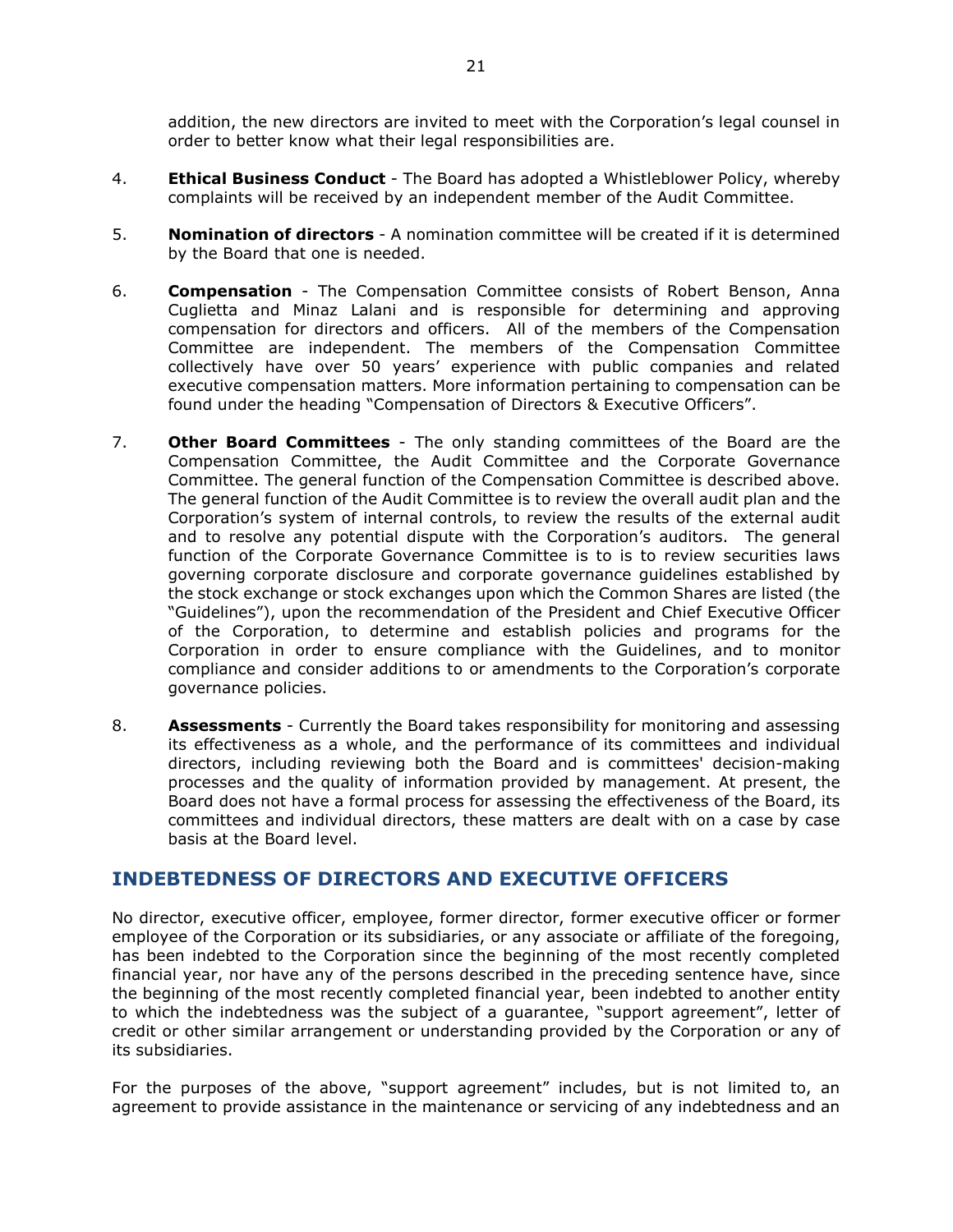agreement to provide compensation for the purpose of maintaining or servicing any indebtedness of the borrower.

## **INTEREST OF INFORMED PERSONS IN MATERIAL TRANSACTIONS**

Other than as set forth herein, the Corporation is not aware of any material interest, direct or indirect, of any "informed person" of the Corporation, any proposed director of the Corporation or any associate or affiliate of any "informed person", in any transaction since the commencement of the Corporation's most recently completed financial year or in any proposed transaction which has materially affected or would materially affect the Corporation.

For the purposes of the above, "informed person" means: (a) a director or executive officer of the Corporation; (b) a director, executive officer or trustee of a person or company that is itself an informed person; (c) any person or company who beneficially owns, directly or indirectly, voting securities of the Corporation or who exercises control or direction over voting securities of the Corporation or a combination of both carrying more than 10% of the voting rights attached to all outstanding voting securities of the Corporation other than voting securities held by the person or company as underwriter in the course of a distribution; and (d) the Corporation after having purchased, redeemed or otherwise acquired any of its securities, for so long as it holds any of its securities.

# **INTEREST OF CERTAIN PERSONS OR COMPANIES IN MATTERS TO BE ACTED UPON**

Other than as set forth herein, the Corporation is not aware of any material interest, direct or indirect, by way of beneficial ownership of securities or otherwise, of any person who:

- (a) has acted as a director or executive officer of the Corporation or a subsidiary of the Corporation since the beginning of the Corporation's most recently completed financial year;
- (b) is a proposed nominee for election as a director of the Corporation; or
- (c) is an associate or affiliate of any of the persons listed directly above in (i) and (ii),

in any matter to be acted upon at the Meeting other than the election of directors or the appointment of the auditor.

### **MANAGEMENT CONTRACTS**

Other than set forth herein, no management functions of the Corporation are, to any substantial degree, performed by a person or company other than the directors, directors or senior officers of the Corporation.

# **ADDITIONAL INFORMATION**

Additional information relating to the Corporation is available on the System for Electronic Document Analysis and Retrieval (SEDAR) at www.sedar.com. Financial information relating to the Corporation is provided in the Corporation's financial statements and management's discussion and analysis for the year ended December 31, 2019 available on SEDAR. A Shareholder may contact the Corporation at 9727 – 40th Street S.E., Calgary, Alberta T2C 2P4 Attention: Chief Financial Officer, to obtain a copy of the Corporation's most recent financial statements and management's discussion and analysis.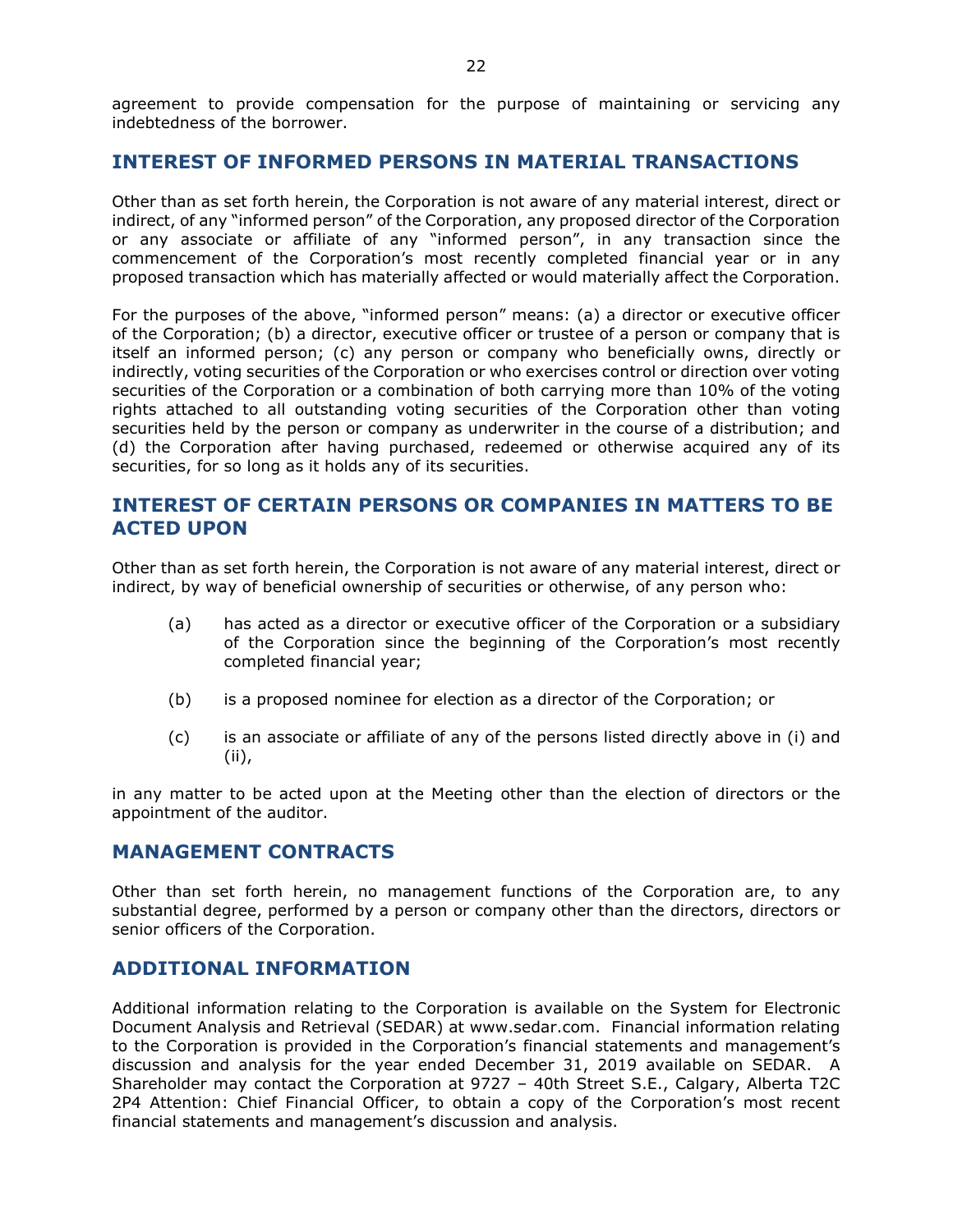## **Schedule "A"**

### **AUDIT COMMITTEE CHARTER CEMATRIX CORPORATION**

#### **Purpose**

- 1. The purpose of the Audit Committee is to:
	- (a) review and recommend to the Board for acceptance, prior to their public release, all material financial information required to be gathered and disclosed by the Corporation;
	- (b) oversee management designed and implemented accounting systems and internal controls; and
	- (c) recommend, engage, supervise, arrange for the compensation and ensure the independence of the external auditor to the Corporation.

### **Composition**

- 2. The Audit Committee will be comprised of at least three members of the Board each of at least one of whom shall be independent as those terms are defined in National Instrument 52-110 – Audit Committees.
- 3. All members of the Committee shall be financially literate as those terms are defined in National Instrument 52-110 - Audit Committees and possess:
	- (a) an understanding of the accounting principles used by the Corporation to prepare its financial statements;
	- (b) the ability to assess the general application of such accounting principles in connection with the accounting for estimates, accruals and reserves;
	- (c) experience preparing, auditing, analyzing or evaluating financial statements that present a breadth and level of complexity of accounting issues that are generally comparable to the breadth and complexity of issues that can reasonably be expected to be raised by the Corporation's financial statements, or experience actively supervising one or more individuals engaged in such activities; and
	- (d) an understanding of internal controls and procedures for financial reporting.

#### **Meetings**

- 4. The Audit Committee is required to meet in person, or by telephone conference call, at least once each quarter and as often thereafter as required to discharge the duties of the Audit Committee.
- 5. The Chair of the Audit Committee appointed by the Board will, in consultation with the members, determine the schedule, time and place of meetings, and in consultation with management and the external auditor, establish the agenda for meetings.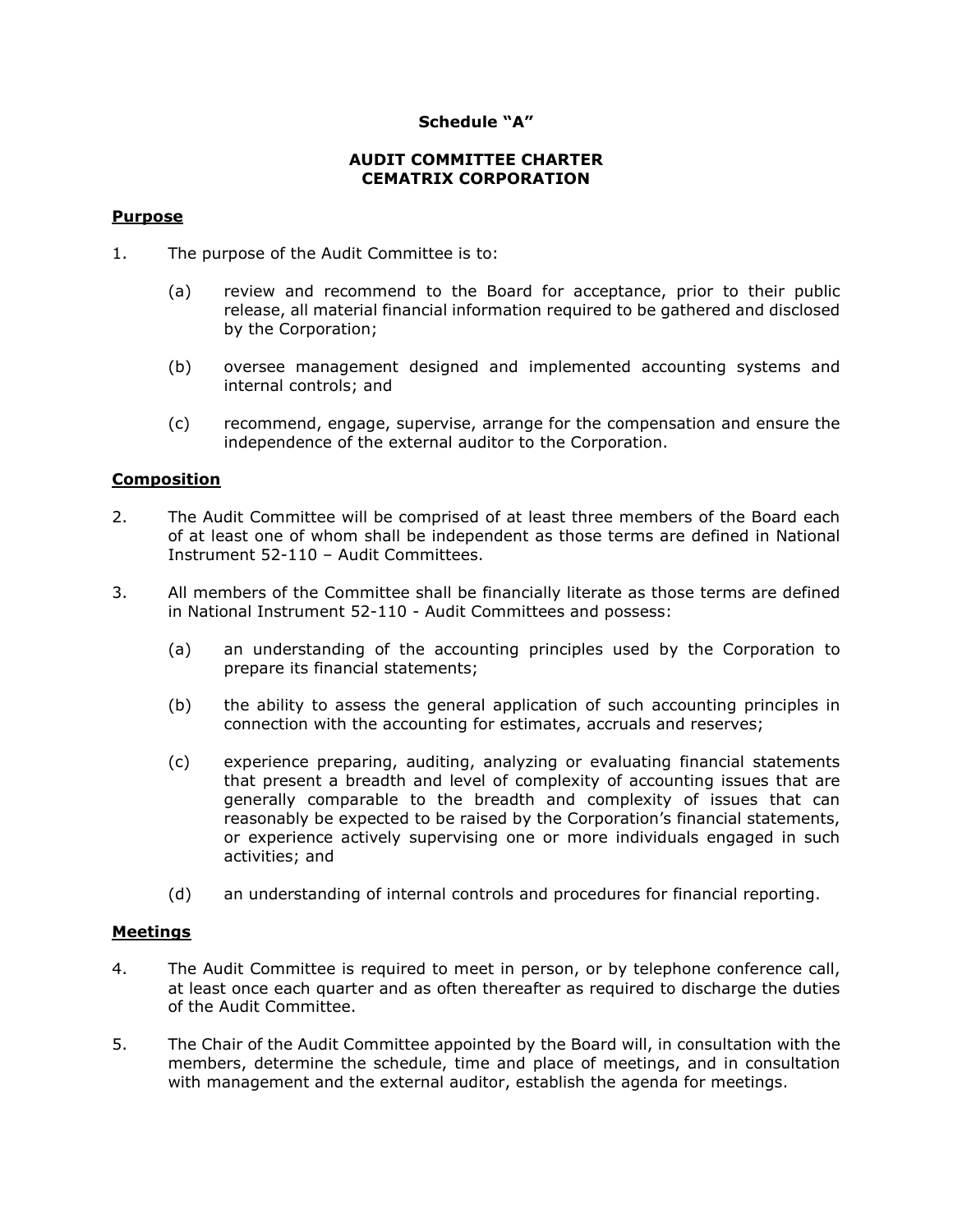- 6. A quorum for a meeting of the Audit Committee shall be a majority of members present in person or by telephone conference call.
- 7. Notice of the time and place of every meeting shall be given in writing, by email or facsimile to each member of the Audit Committee at least 24 hours prior to the time fixed for such meeting, provided that a member may in any manner waive a notice of meeting.

#### **Responsibilities**

- 8. The Audit Committee is responsible to:
	- (a) independently or together with the Board, investigate fraud, illegal acts and conflicts of interest and respond to existing and potential conflicts;
	- (b) discuss issues of its choosing with the external auditor, management and corporate counsel;
	- (c) establish procedures for the confidential anonymous submission by employees of the Corporation of concerns regarding questionable accounting or auditing matters;
	- (d) establish procedures for the receipt and treatment of complaints received by the Corporation regarding accounting, internal accounting controls and auditing matters and the retention (for at least 7 years) of copies of concerns and evidence of investigations; and
	- (e) make inquiries of the external auditor and legal counsel to the Corporation regarding potential claims, assessments, contingent liabilities, and legal and regulatory matters that may have a material impact on the financial statements of the Corporation.

### **External Auditors**

- 9. To preserve the independence of the external auditor responsible for preparing or issuing an auditor's report or performing other audit, review or attest services for the Corporation, the Audit Committee is responsible to:
	- (a) recommend to the Board the external auditor to be nominated;
	- (b) recommend to the Board the external auditor's compensation;
	- (c) evaluate the external auditor's qualifications, performance and independence including by annually reviewing:
		- (i) a report of the auditor describing its internal quality-control procedures;
		- (ii) material issues raised by its most recent internal quality-control review; and
		- (iii) the results of any inquiry or investigation by government or professional authorities of the auditor within the last five years;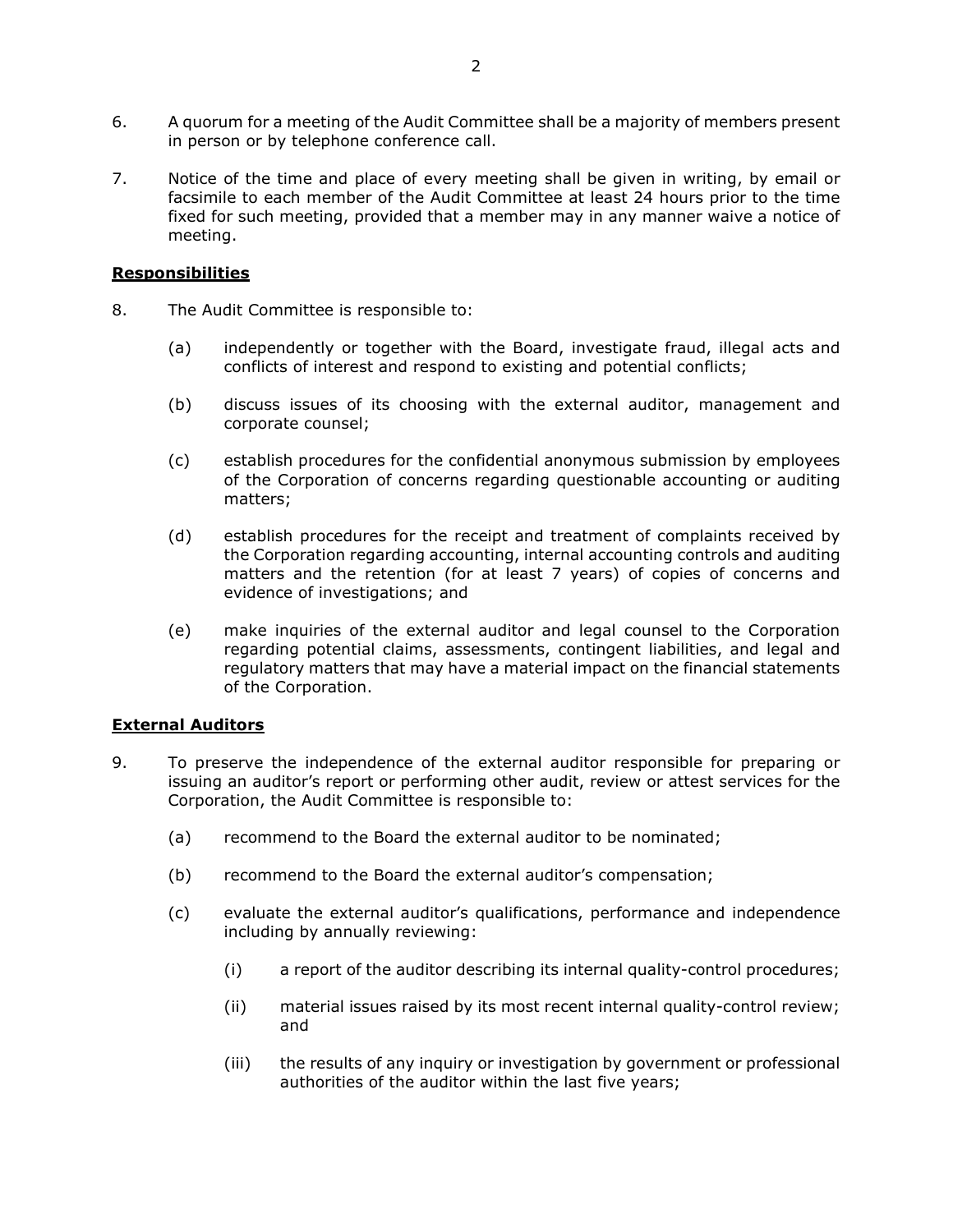- (d) review the experience and qualifications of the senior members of the external auditors, ensure that the lead audit partner is replaced periodically in accordance with applicable law, and that the audit firm continues to be independent;
- (e) review and pre-approve any engagements for non-audit services to be provided by the external auditor and its affiliates in light of the estimated fees and impact on the external auditor's independence;
- (f) review with management and with the external auditor:
	- (i) any proposed changes in major accounting policies;
	- (ii) the presentation and impact of significant risks and uncertainties; and
	- (iii) key estimates and judgments of management that may be material to financial reporting; and
- (g) review and approve the Corporation's hiring policies regarding partners, employees and former partners and employees of the present and most recent former external auditor of the Corporation in compliance with the requirements set out in section 2.4 of Multilateral Instrument 52-110.
- 10. The Audit Committee is required to:
	- (a) maintain direct communications with the internal and external auditors;
	- (b) discuss and review specific issues with the external auditor;
	- (c) oversee the work of the external auditor;
	- (d) resolve any disagreements between management and the external auditor;
	- (e) meet with the external auditor at least annually in the absence of management;
	- (f) ensure that the external auditor is answerable to the Audit Committee, as representatives of the shareholders, rather than to the executive officers and management;
	- (g) pre-approve all audit services;
	- (h) meet with the external auditor prior to the audit to review the scope and general extent of the external auditor's annual audit including planning and staffing the audit and the factors considered in determining the audit scope, including risk factors;
	- (i) upon completion of the annual audit and prior to public disclosure, review the following with the CEO, CFO and executive officers:
		- (i) annual financial statements, footnotes and management discussion and analysis of financial condition and results of operations;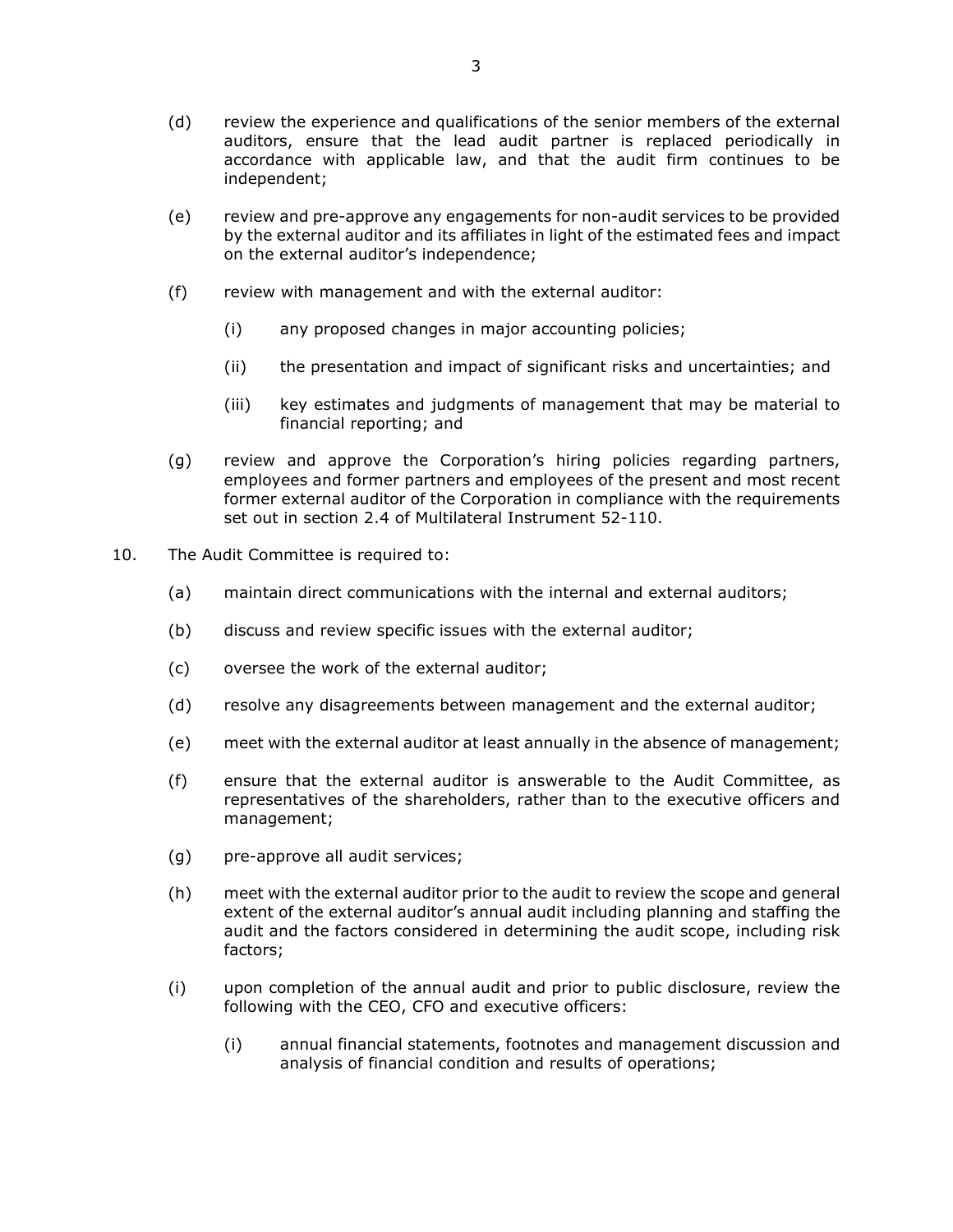- (ii) significant accounting judgements and reporting principles, practices and procedures applied in preparing the financial statements, including newly adopted accounting policies and the reasons for their adoption;
- (iii) results of the combined audit of the financial statements and internal controls over financial reporting;
- (iv) significant changes to the audit plan, if any, and any disputes or difficulties with management encountered during the audit, including any disagreements which, if not resolved, would have caused the external auditor to issue a non-standard report on the Corporation's financial statements; and
- (v) co-operation received by the external auditor during its audit including access to all requested records, data and information.

#### **Accounting Systems, Internal Controls and Procedures**

- 11. The Audit Committee will:
	- (a) be satisfied and obtain reasonable assurances from management and the external auditors that:
		- (i) accounting systems are reliable;
		- (ii) prescribed internal controls are effective; and
		- (iii) adequate procedures are in place for the review of the disclosure of financial information extracted or derived from the Corporation's financial statements;
	- (b) periodically assess the adequacy of accounting systems, internal controls and procedures for the review of disclosure of financial information;
	- (c) direct the external auditor's examinations to particular issues;
	- (d) review control weaknesses identified by the external auditor and management's response; and
	- (e) review with the external auditor its view of the qualifications and performance of the key financial and accounting executives.

#### **Reporting**

- 12. The Audit Committee is responsible, following each meeting, to report to the Board regarding its activities, findings, recommendations, any issues that arise with respect to the quality or integrity of the Corporation's financial statements, compliance with applicable law, the performance and independence of the external auditor and the effectiveness of the internal audit function.
- 13. The Audit Committee is responsible for reviewing and recommending their approval to the Board, prior to their distribution, of all: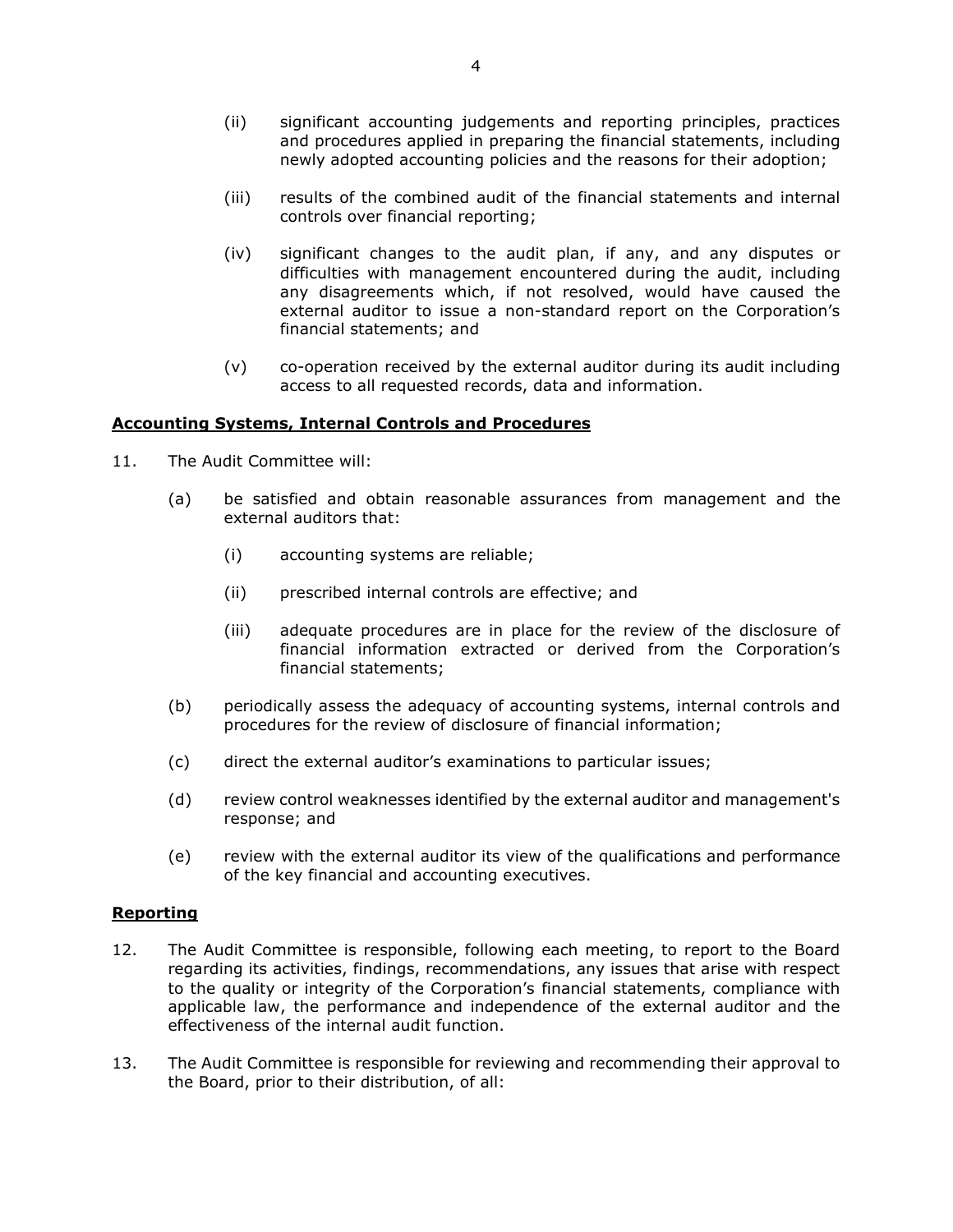- (a) interim and annual financial statements and notes thereto;
- (b) managements' discussion and analysis of financial condition and results of operations;
- (c) relevant sections of the annual report, annual information form and management information circular containing financial information;
- (d) forecasted financial information and forward looking statements;
- (e) press releases and other documents in which financial statements, earnings forecasts, results of operations or other financial information is disclosed; and
- (f) disclosure of the selection of accounting policies (and changes thereto), major accounting judgments, accruals and estimates.
- 14. The Audit Committee will annually, prior to public disclosure of its annual financial statements, ensure that the external auditor has current participant status with, and is in compliance with any restriction or sanction imposed by the Canadian Public Accountability Board.
- 15. The Audit Committee will prepare any reports required to be prepared by the Committee under applicable law including quarterly reports regarding ongoing investigations made pursuant to the Corporation's Whistleblower Policy.

#### **Governance**

16. The Audit Committee is responsible to annually review and in its discretion make recommendations to the Board regarding changes to its Mandate and the position description of its Chair.

#### **Materials**

17. The Audit Committee has access to all books, records, facilities and personnel of the Corporation necessary for the discharge of its duties.

### **Advisors**

18. The Audit Committee has the power, at the expense of the Corporation, to retain, instruct, compensate and terminate independent advisors to assist the Audit Committee in the discharge of its duties.

Adopted and approved by the Board: April 24, 2006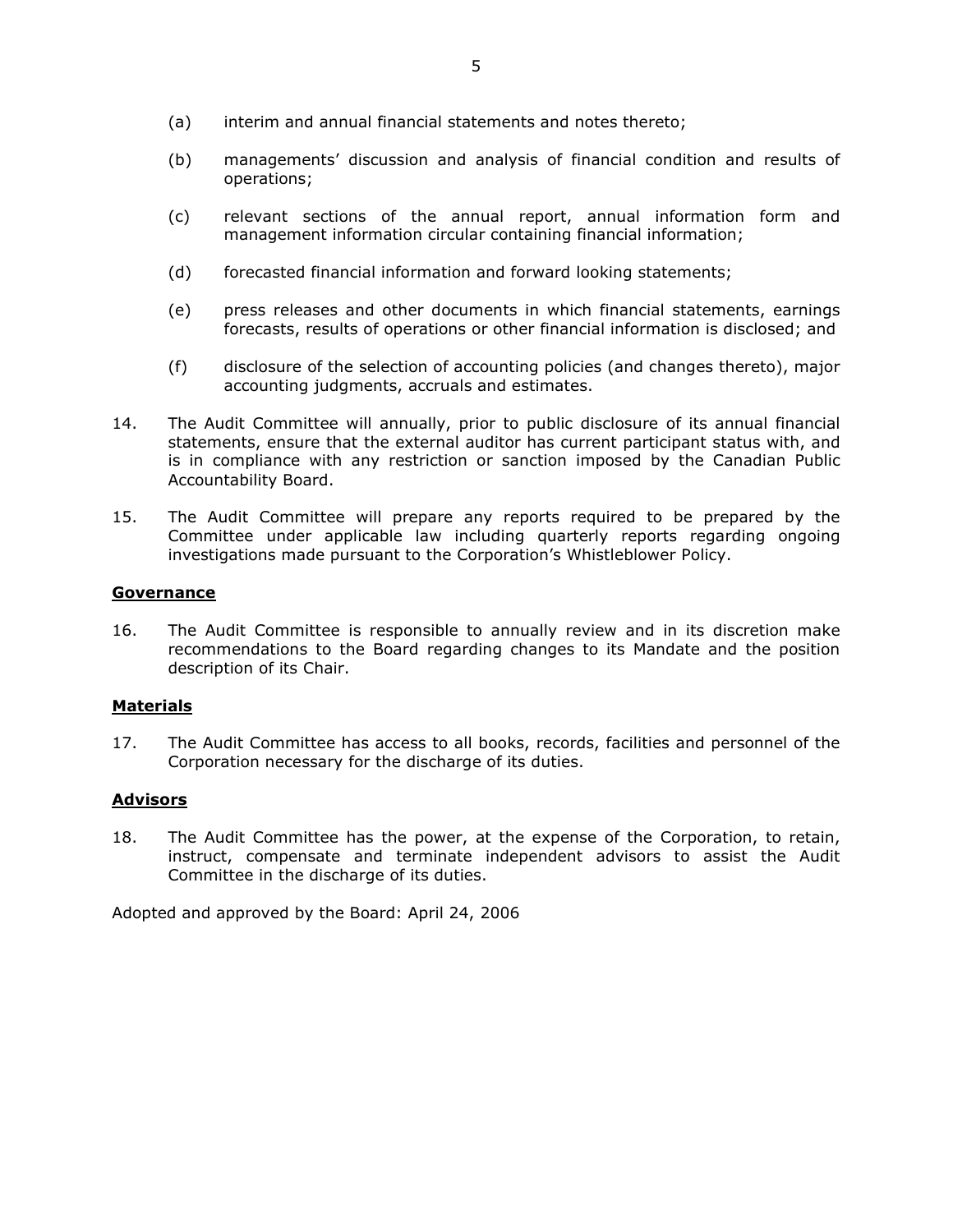## **Schedule "B"**

## **2020 OMNIBUS EQUITY INCENTIVE COMPENSATION PLAN**

## **ARTICLE 1 ESTABLISHMENT, PURPOSE AND DURATION**

## **1.1 Establishment of the Plan.**

The following is the omnibus equity incentive compensation plan of CEMATRIX CORPORATION (the "Corporation") pursuant to which stock-based compensation Awards (as defined below) may be granted to eligible Participants (as defined below). The name of the plan is the 2020 Omnibus Equity Incentive Compensation Plan (the "Plan").

The Plan permits the grant of Options, and Restricted Share Units (as such terms are defined below). The Plan was approved by the Board (as defined below) on October 9, 2020 and will be effective as of the date the Plan is approved by shareholders of the Corporation being December 9, 2020 (the "Effective Date").

Disinterested shareholder approval, as required by the policies of the TSXV, shall be obtained for adoption of the Plan as well as for any amendments to the Plan.

## **1.2 Purpose of the Plan.**

The purposes of the Plan are to: (i) provide the Corporation with a mechanism to attract, retain and motivate highly qualified directors, officers, employees and consultants, (ii) align the interests of Participants with that of other shareholders of the Corporation generally, and (iii) enable and encourage Participants to participate in the long-term growth of the Corporation through the acquisition of Shares (as defined below) as long-term investments.

### **1.3 Successor Plan.**

The Plan shall in respect of Options (as defined below) serve as the successor to the Corporation's existing stock option plan (the "Predecessor Plan"), and no further awards shall be made under the Predecessor Plan from and after the Effective Date of the Plan.

#### **ARTICLE 2 DEFINITIONS**

Whenever used in the Plan, the following terms shall have the respective meanings set forth below, unless the context clearly requires otherwise, and when such meaning is intended, such term shall be capitalized.

"**Affiliate**" means any corporation, partnership or other entity (i) in which the Corporation, directly or indirectly, has majority ownership interest or (ii) which the Corporation controls. For the purposes of this definition, the Corporation is deemed to "control" such corporation, partnership or other entity if the Corporation possesses, directly or indirectly, the power to direct or cause the direction of the management and policies of such corporation, partnership or other entity, whether through the ownership of voting securities, by contract or otherwise, and includes a corporation which is considered to be a subsidiary for purposes of consolidation under International Financial Reporting Standards.

"**ASA**" means the *Securities Act* (Alberta), as it may be amended from time to time.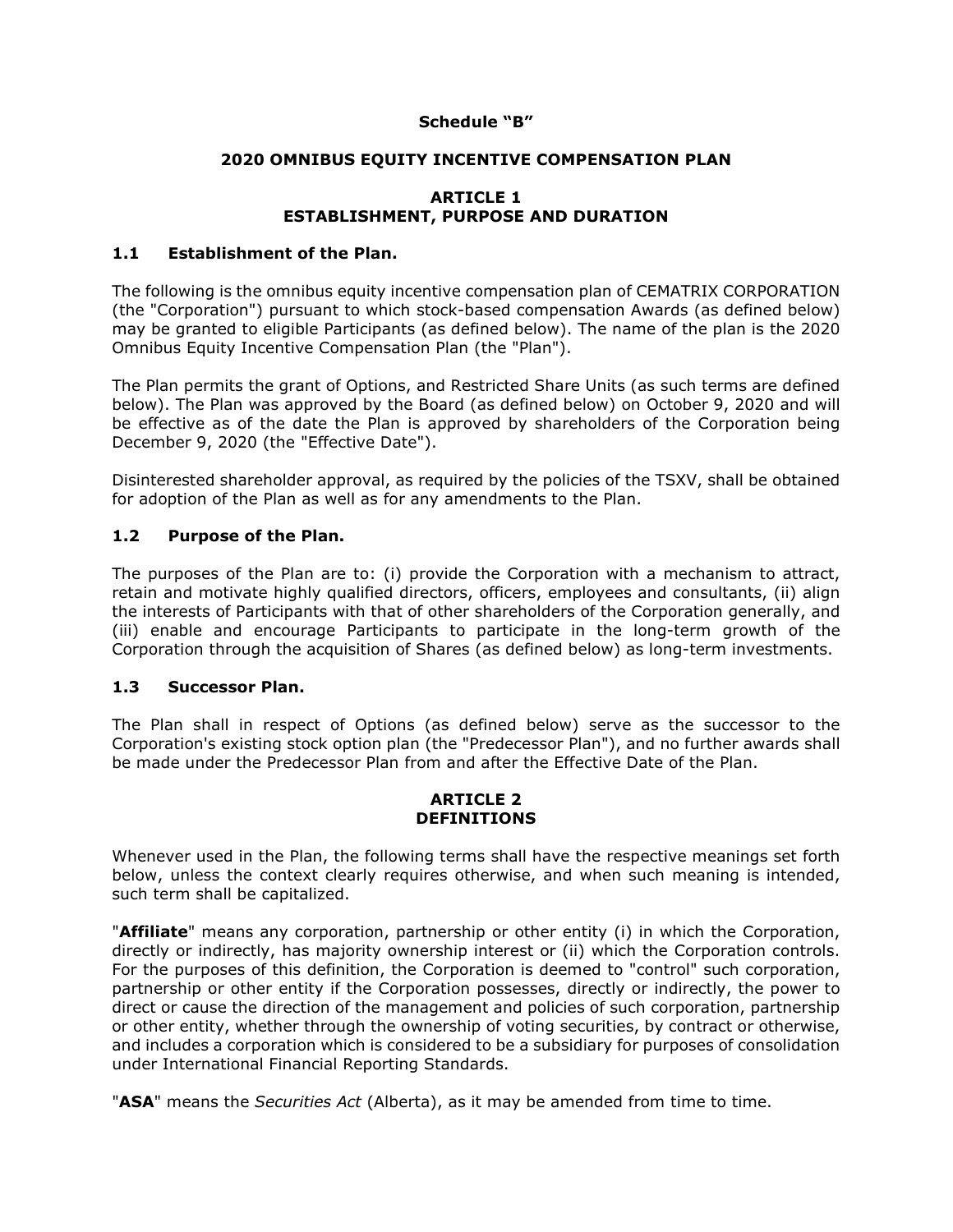"**Award**" means, individually or collectively, a grant under the Plan of Options or Restricted Share Units, in each case subject to the terms of the Plan.

"**Award Agreement**" means either (i) a written agreement entered into by the Corporation or an Affiliate of the Corporation and a Participant setting forth the terms and provisions applicable to Awards granted under the Plan; or (ii) a written statement issued by the Corporation or an Affiliate of the Corporation to a Participant describing the terms and provisions of such Award. All Award Agreements shall be deemed to incorporate the provisions of the Plan.

An Award Agreement need not be identical to other Award Agreements either in form or substance.

"**Blackout Period**" means a period of time during which the Participant cannot sell Shares, due to applicable law or policies of the Corporation in respect of insider trading.

"**Board**" or "**Board of Directors**" means the Board of Directors of the Corporation as may be constituted from time to time.

"**Cause**" means (i) if the Participant has a written agreement pursuant to which he or she offers his or her services to the Corporation and the term "cause" is defined in such agreement, "cause" as defined in such agreement; or otherwise (ii) (A) the inability of the Participant to perform his or her duties due to a legal impediment such as an injunction, restraining order or other type of judicial judgment, decree or order entered against the Participant; (B) the failure of the Participant to follow the Corporation's reasonable instructions with respect to the performance of his or her duties; (C) any material breach by the Participant of his or her obligations under any code of ethics, any other code of business conduct or any lawful policies or procedures of the Corporation; (D) excessive absenteeism, flagrant neglect of duties, serious misconduct, or conviction of crime or fraud; and (E) any other act or omission of the Participant which would in law permit an employer to, without notice or payment in lieu of notice, terminate the employment of an employee.

"**Change of Control**" means the occurrence of any one or more of the following events: i. a consolidation, merger, amalgamation, arrangement or other reorganization or acquisition involving the Corporation as a result of which the holders of Shares prior to the completion of the transaction hold or beneficially own, directly or indirectly, less than 50% of the outstanding Voting Securities of the successor corporation after completion of the transaction; ii. the sale, lease, exchange or other disposition, in a single transaction or a series of related transactions, of all or substantially all of the assets of the Corporation and/or any of its subsidiaries to any other person or entity, other than a disposition to a wholly-owned subsidiary in the course of a reorganization of the assets of the Corporation and its subsidiaries; iii. a resolution is adopted to windup, dissolve or liquidate the Corporation; iv. an acquisition by any person, entity or group of persons or entities acting jointly or in concert of beneficial ownership of more than 50% of the Shares; or v. the Board adopts a resolution to the effect that a Change of Control as defined herein has occurred or is imminent.

"**Committee**" means the Board of Directors or if so delegated in whole or in part by the Board, the Compensation Committee of the Board of Directors, or any other duly authorized committee of the Board appointed by the Board to administer the Plan.

"**Company**" means CEMATRIX CORPORATION.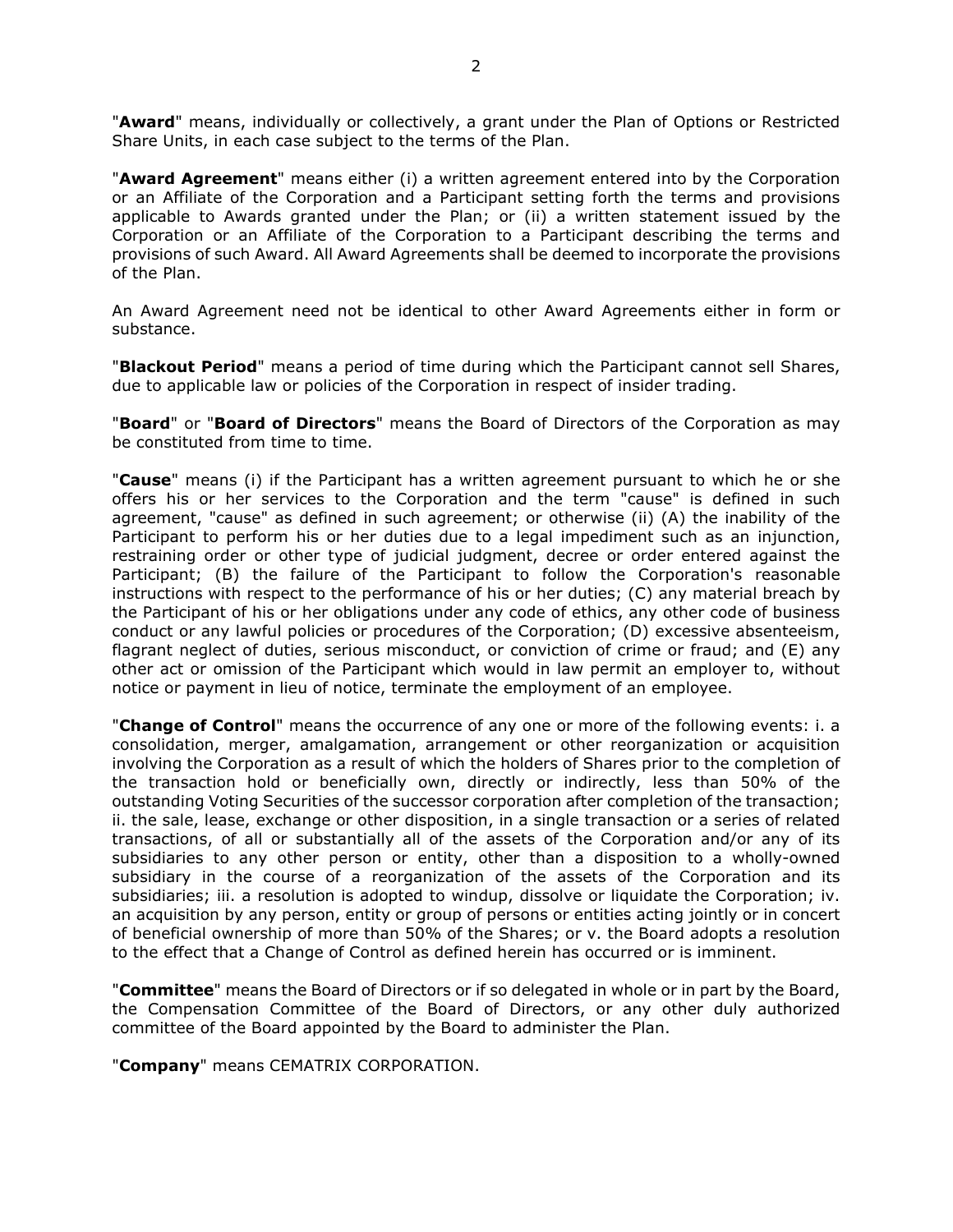"**Consultant**" has the meaning set out in Policy 4.4 of the TSXV or such replacement definition for so long as the Shares are listed on the TSXV, and if the Shares are not so listed, shall have the meaning, if any, that applies to a listing of the Shares on such other exchange as the Shares are then listed on.

"**Director**" means any individual who is a member of the Board of Directors of the Corporation.

"**Disability**" means the disability of the Participant which would entitle the Participant to receive disability benefits pursuant to the long-term disability plan of the Corporation (if one exists) then covering the Participant, provided that the Board may, in its sole discretion, determine that, notwithstanding the provisions of any such long-term disability plan, the Participant is permanently disabled for the purposes of the Plan.

"**Dividend Equivalent**" means a right with respect to an Award to receive cash, Shares or other property equal in value and form to dividends declared by the Board and paid with respect to outstanding Shares. Dividend Equivalents shall not apply to an Award unless specifically provided for in the Award Agreement, and if specifically provided for in the Award Agreement shall be subject to such terms and conditions set forth in the Award Agreement as the Committee shall determine.

"**Employee**" means any employee or officer of the Corporation or an Affiliate of the Corporation. Directors who are not otherwise employed by the Corporation or an Affiliate of the Corporation shall not be considered Employees under the Plan.

"**FMV**" means, unless otherwise required by any applicable accounting standard for the Corporation's desired accounting for Awards or by the rules of the TSXV, a price that is determined by the Committee, provided that such price cannot be less than the last closing price of the Shares on the TSXV less any discount permitted by the rules or policies of the TSXV.

"**Good Reason**" a resignation or Retirement following a Change of Control shall be considered to be for good reason if any of the following occur without the consent of the Participant: i. A substantial and detrimental alteration of his or her position or title or in the nature or status of his or her responsibilities from those in effect immediately prior to the Change of Control, ii. A reduction of 10% or more of his or her base salary or target bonus and cancellation of applicable compensation plans and the failure to replace those plans with substantially comparable plans; iii. The failure to continue to provide employment benefits and perquisites comparable to those enjoyed immediately prior to the Change of Control; or iv. The Participant being relocated to an office or location that is 50 kilometres or more from the current location where he or she is employed.

"**Insider**" shall have the meaning ascribed thereto in Section 1(aa) of the ASA.

"**ITA**" means the *Income Tax Act* (Canada), as it may be amended from time to time.

"**Management Company Employees**" means the employees of a person or company which provides management services to the Corporation or its affiliates.

"**Non-Employee Director**" means a Director who is not an Employee.

"**Notice Period**" means any period of contractual notice or reasonable notice that the Corporation or an Affiliate of the Corporation may be required at law, by contract or otherwise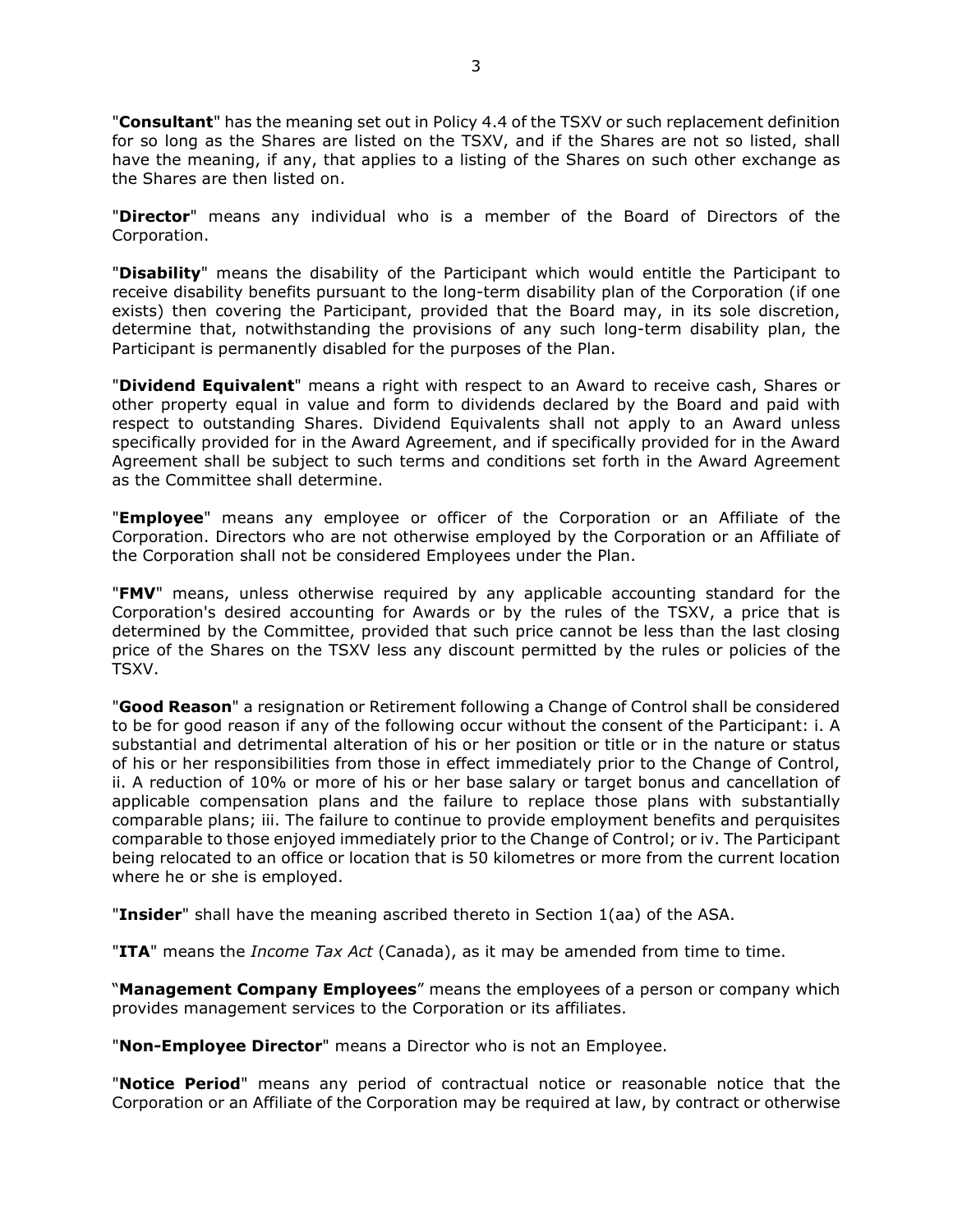agrees to provide to a Participant upon termination of employment, whether or not the Corporation or Affiliate elects to pay severance in lieu of providing notice to the Participant, provided that where a Participant's employment contract provides for an increased severance or termination payment in the event of termination following a Change of Control, the Notice Period for the purposes of the Plan shall be the Notice Period under such contract applicable to a termination which does not follow a Change of Control.

"**Option**" means the conditional right to purchase Shares at a stated Option Price for a specified period of time subject to the terms of the Plan.

"**Option Price**" means the price at which a Share may be purchased by a Participant pursuant to an Option, as determined by the Committee.

"**Participant**" means an Employee, Non-Employee Director, Management Company Employee or Consultant who has been selected to receive an Award, or who has an outstanding Award granted under the Plan or the Predecessor Plan.

"**Period of Restriction**" means the period when an Award of Restricted Share Units is subject to forfeiture based on the passage of time, the achievement of performance criteria, and/or upon the occurrence of other events as determined by the Committee, in its discretion.

"**Person**" shall have the meaning ascribed to such term in Section 1(mm) of the ASA.

"**Restricted Share Unit**" or "**RSU**" means an Award denominated in units which may be subject to a Period of Restriction, with a right to receive Shares upon settlement of the Award, granted under Article 7 and subject to the terms of the Plan.

"**Retirement**" or "**Retire**" means a Participant's permanent withdrawal from employment or office with the Corporation or an Affiliate of the Corporation on terms and conditions accepted and determined by the Board.

"**Shares**" means common shares of the Corporation.

"**Termination Date**" means the date on which a Participant ceases to be eligible to participate under the Plan as a result of a termination of employment, officer position, ceasing to provide management services, board service or consulting arrangement with the Corporation or any Affiliate of the Corporation for any reason, including death, Retirement, resignation or termination with or without Cause. For the purposes of the Plan, a Participant's employment, officer position, ceasing to provide management services, board service or consulting arrangement with the Corporation or an Affiliate of the Corporation shall be considered to have terminated effective on the last day of the Participant's actual and active employment, officer position, ceasing to provide management services or board or consulting service with the Corporation or the Affiliate whether such day is selected by agreement with the individual, unilaterally by the Corporation or the Affiliate and whether with or without advance notice to the Participant. For the avoidance of doubt, no period of notice or pay in lieu of notice that is given or that ought to have been given under applicable law in respect of such termination of employment that follows or is in respect of a period after the Participant's last day of actual and active employment shall be considered as extending the Participant's period of employment for the purposes of determining his or her entitlement under the Plan.

"**TSXV**" means the TSX Venture Exchange and at any time the Shares are not listed and posted for trading on the TSXV, shall be deemed to mean such other stock exchange or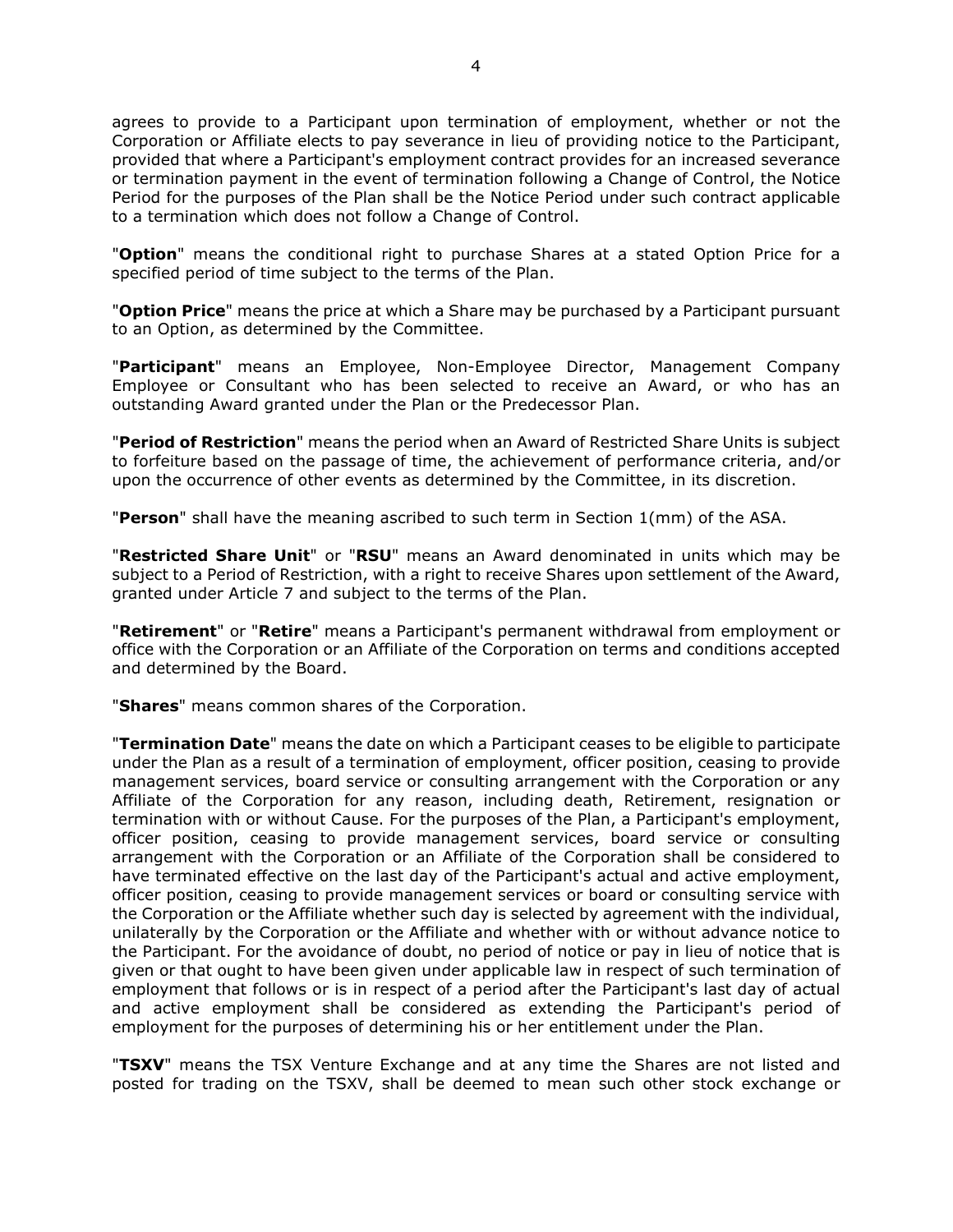trading platform upon which the Shares trade and which has been designated by the Committee.

"**U.S. Participants**" means those Participants that are United States taxpayers.

"**Voting Securities**" shall mean any securities of the Corporation ordinarily carrying the right to vote at elections of directors and any securities immediately convertible into or exchangeable for such securities.

## **ARTICLE 3 ADMINISTRATION**

## **3.1 General.**

The Committee shall be responsible for administering the Plan. The Committee may employ attorneys, consultants, accountants, agents and other individuals, any of whom may be an Employee, and the Committee, the Corporation, and its officers and Directors shall be entitled to rely upon the advice, opinions or valuations of any such persons. All actions taken and all interpretations and determinations made by the Committee shall be final, conclusive and binding upon the Participants, the Corporation, and all other interested parties. No member of the Committee will be liable for any action or determination taken or made in good faith with respect to the Plan or Awards granted hereunder. Each member of the Committee shall be entitled to indemnification by the Corporation with respect to any such determination or action in the manner provided for by the Corporation and its subsidiaries.

## **3.2 Authority of the Committee.**

The Committee shall have full and exclusive discretionary power to interpret the terms and the intent of the Plan and any Award Agreement or other agreement ancillary to or in connection with the Plan, to determine eligibility for Awards, and to adopt such rules, regulations and guidelines for administering the Plan as the Committee may deem necessary or proper. Such authority shall include, but not be limited to, selecting Award recipients, establishing all Award terms and conditions, including grant, exercise price, issue price and vesting terms, whether Awards payout in cash or Shares where applicable, determining any performance goals applicable to Awards and whether such performance goals have been achieved, and, subject to Article 11, adopting modifications and amendments to the Plan or any Award Agreement, including, without limitation, any that are necessary or appropriate to comply with the laws or compensation practices of the jurisdictions in which the Corporation and its Affiliates operate.

### **3.3 Delegation.**

The Committee may delegate to one or more of its members any of the Committee's administrative duties or powers as it may deem advisable; provided, however, that any such delegation must be permitted under applicable corporate law.

### **ARTICLE 4 SHARES SUBJECT TO THE PLAN AND MAXIMUM AWARDS**

### **4.1 Maximum Number of Shares Available for Awards.**

The maximum number of Shares issuable pursuant to Awards issued under the Plan shall be equal to 10% of the then outstanding Shares on a rolling basis for Awards of Options but shall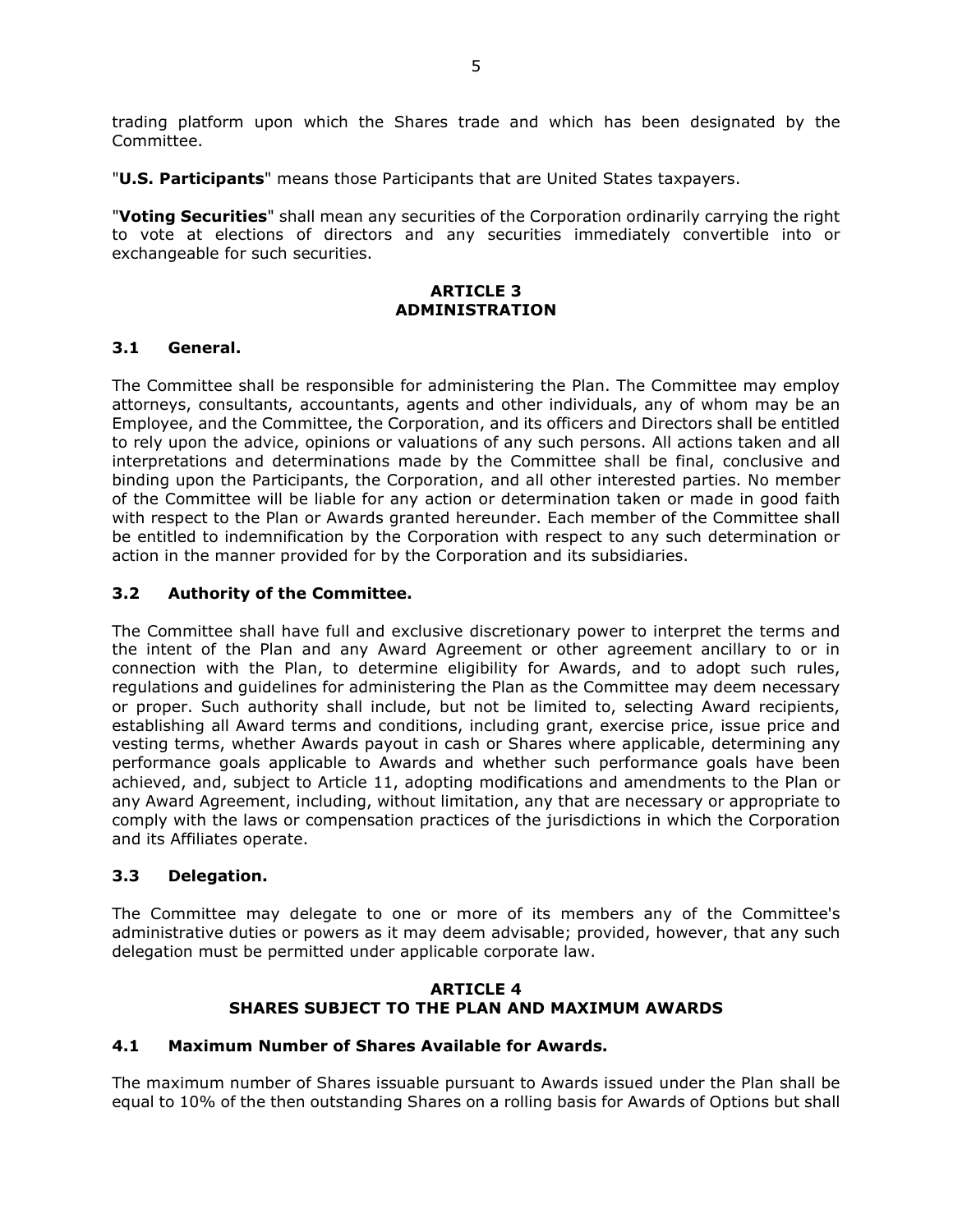not apply to Awards of RSU's. A maximum of 6,467,923 Shares shall be issuable pursuant to RSU's issued under the Plan. To the extent that an Award lapses, is exercised, vests (in relation to RSU's) or the rights of its Participant terminate or are paid out in cash, if applicable (except in the case of Options which cannot be paid out in cash), any Shares subject to such Award shall again be available for the grant of an Award.

# **4.2 Award Grants to Individuals.**

The maximum number of Shares for which Awards may be issued to any one Participant in any 12-month period shall not exceed 5% of the outstanding Shares, calculated on the date an Award is granted to the Participant, unless the Corporation obtains disinterested shareholder approval as required by the policies of the TSXV.

The maximum number of Shares for which Awards may be issued to any Consultant in a 12 month period or persons (in the aggregate) shall not exceed 2% of the outstanding Shares, calculated on the date an Award is granted to the Consultant or any such person, as applicable.

The maximum number of Shares for which Options may be issued to all Participants (in the aggregate) retained to provide Investor Relations Activities (as defined by the TSXV) shall not exceed 2% of the outstanding Shares in any 12-month period, calculated on the date an Award is granted to the Consultant or any such person, and in no event shall a Participant retained to provide Investor Relations Activities be granted Awards other than Options.

## **4.3 Award Grants to Insiders.**

Unless disinterested shareholder approval, as required by the policies of the TSXV, is obtained: (i) the maximum number of Shares for which Awards may be issued to Insiders (as a group) at any point in time shall not exceed 10% of the outstanding Shares and (ii) the aggregate number of Awards granted to Insiders (as a group), within any 12-month period, shall not exceed 10% of the outstanding Shares, calculated at the date an Award is granted to any Insider.

# **4.4 Adjustments in Authorized Shares.**

In the event of any corporate event or transaction (collectively, a "Corporate Reorganization") (including, but not limited to, a change in the Shares of the Corporation or the capitalization of the Corporation) such as a merger, arrangement, amalgamation, consolidation, reorganization, recapitalization, separation, stock dividend, extraordinary dividend, stock split, reverse stock split, split up, spinoff or other distribution of stock or property of the Corporation, combination of securities, exchange of securities, dividend in kind, or other like change in capital structure or distribution (other than normal cash dividends) to shareholders of the Corporation, or any similar corporate event or transaction, the Committee shall make or provide for such adjustments or substitutions, as applicable, in the number and kind of Shares that may be issued under the Plan, the number and kind of Shares subject to outstanding Awards, the Option Price, the limit on issuing Awards other than Options granted with an Option Price equal to at least the FMV of a Share on the date of grant, and any other value determinations applicable to outstanding Awards or to the Plan, as are equitably necessary to prevent dilution or enlargement of Participants' rights under the Plan that otherwise would result from such corporate event or transaction. In connection with a Corporate Reorganization, the Committee shall have the discretion to permit a holder of Options to purchase (at the times, for the consideration, and subject to the terms and conditions set out in the Plan and the applicable Award Agreement) and the holder will then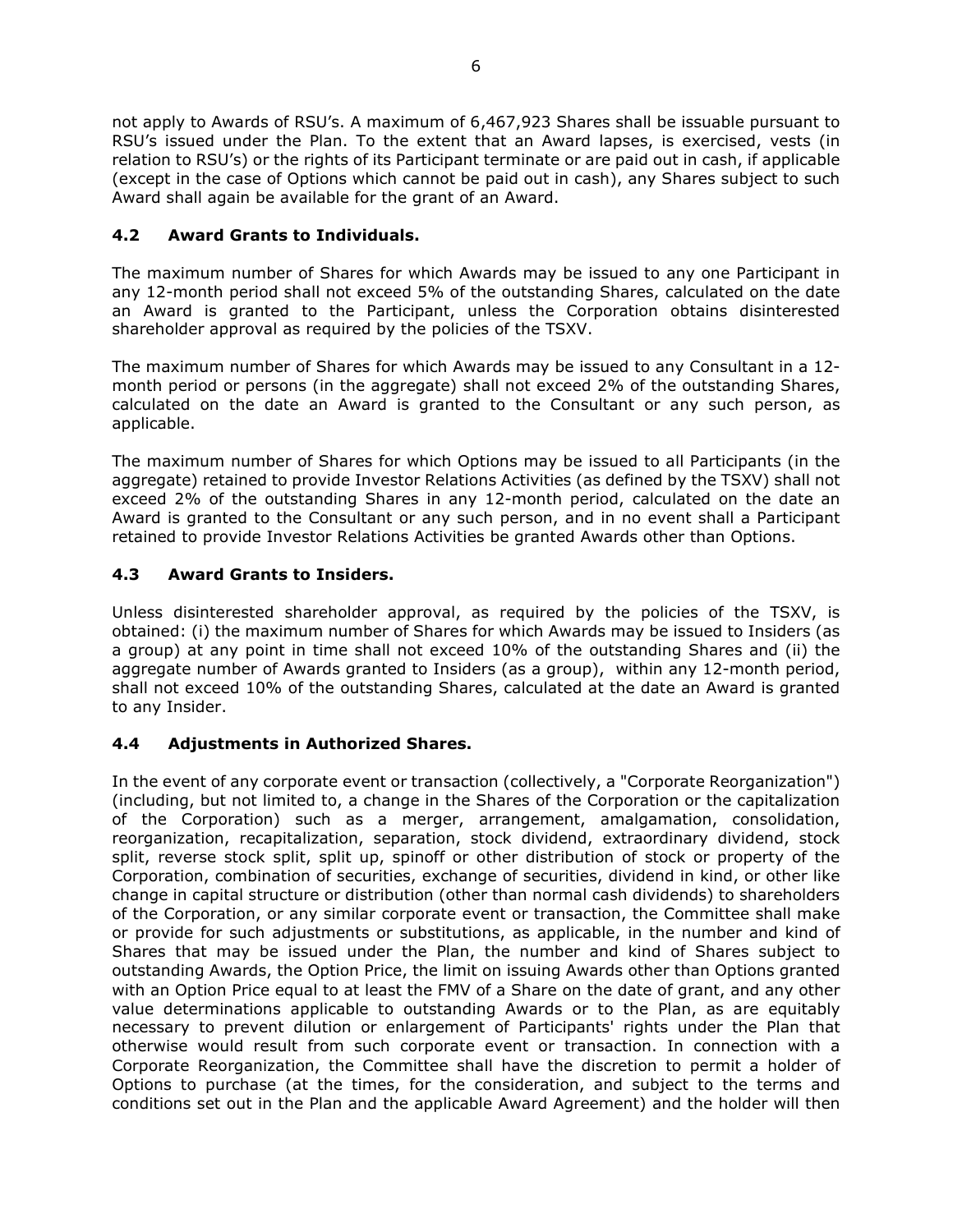accept on the exercise of such Option, in lieu of the Shares that such holder would otherwise have been entitled to purchase, the kind and amount of shares or other securities or property that such holder would have been entitled to receive as a result of the Corporate Reorganization if, on the effective date thereof, that holder had owned all Shares that were subject to the Option.

Such adjustments shall be made automatically, without the necessity of Committee action, on the customary arithmetical basis in the case of any stock split, including a stock split effected by means of a stock dividend, and in the case of any other dividend paid in Shares.

The Committee shall also make appropriate adjustments in the terms of any Awards under the Plan as are equitably necessary to reflect such Corporate Reorganization and may modify any other terms of outstanding Awards. The determination of the Committee as to the foregoing adjustments, if any, shall be conclusive and binding on Participants under the Plan.

Subject to the provisions of Article 11 and any applicable law or regulatory requirement, without affecting the number of Shares reserved or available hereunder, the Committee may authorize the issuance, assumption, substitution or conversion of Awards under the Plan in connection with any Corporate Reorganization, upon such terms and conditions as it may deem appropriate. Additionally, the Committee may amend the Plan, or adopt supplements to the Plan, in such manner as it deems appropriate to provide for such issuance, assumption, substitution or conversion as provided in the previous sentence.

## **ARTICLE 5 ELIGIBILITY AND PARTICIPATION**

## **5.1 Eligibility.**

Awards under the Plan shall be granted only to bona fide Employees, Management Company Employees, Non-Employee Directors and Consultants of the Corporation or its Affiliates.

## **5.2 Actual Participation.**

Subject to the provisions of the Plan, the Committee may, from time to time, in its sole discretion select from among eligible: Employees; Management Company Employees, Non-Employee Directors and Consultants of the Corporation or its Affiliates, to whom Awards shall be granted under the Plan, and shall determine in its discretion the nature, terms, conditions and amount of each Award.

#### **ARTICLE 6 STOCK OPTIONS**

## **6.1 Grant of Options.**

Subject to the terms and provisions of the Plan, Options may be granted to Participants in such number, and upon such terms, and at any time and from time to time as shall be determined by the Committee in its discretion.

## **6.2 Award Agreement.**

Each Option grant shall be evidenced by an Award Agreement that shall specify the Option Price, the duration of the Option, the number of Shares to which the Option pertains, the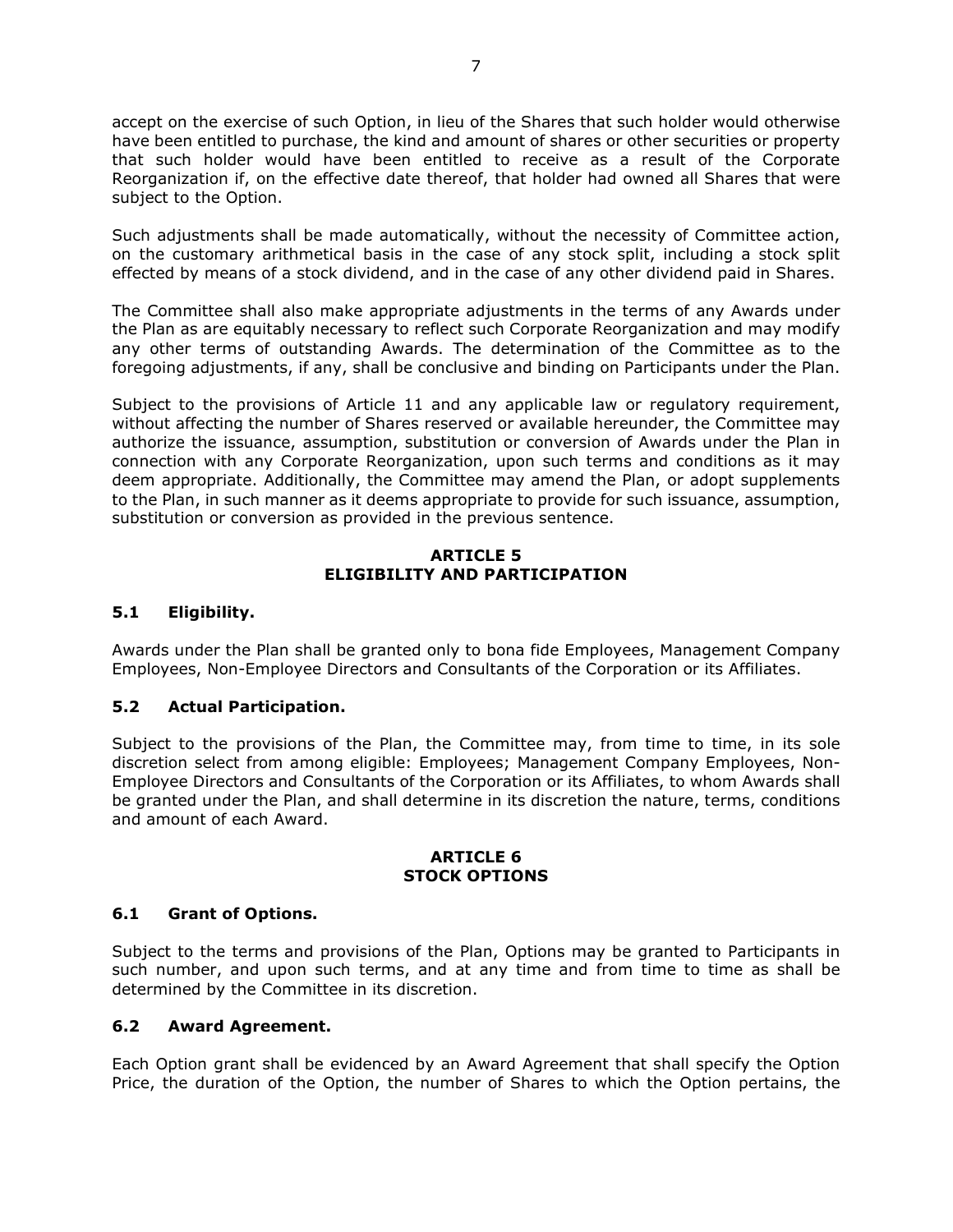conditions, if any, upon which an Option shall become vested and exercisable, and any such other provisions as the Committee shall determine.

## **6.3 Option Price.**

The Option Price for each grant of an Option under the Plan shall be determined by the Committee and shall be specified in the Award Agreement. The Option Price for an Option shall be not less than the FMV of the Shares on the date of grant.

## **6.4 Vesting of Options.**

Subject to any vesting restrictions imposed by the TSXV, the Committee may, in its sole discretion, determine the time during which Options shall vest and the method of vesting, or that no vesting restriction shall exist. The vesting period shall be specified in the Award Agreement.

## **6.5 Duration of Options.**

Subject to the provisions in section 6.9, each Option granted to a Participant shall expire at such time as the Committee shall determine at the time of grant. Notwithstanding the preceding and subject to section 6.6, no Option period shall exceed the maximum term permitted by the TSXV being 10 years from the date of grant.

## **6.6 Blackout Periods.**

If the date on which an Option is scheduled to expire occurs during, or within 10 business days after the last day of a Black Out Period applicable to such Participant, then the expiry date for such Option shall be extended to the last day of such 10 business day period.

## **6.7 Exercise of Options.**

Options granted under this Article 6 shall be exercisable at such times and on the occurrence of such events, and be subject to such restrictions and conditions, as the Committee shall in each instance approve, which need not be the same for each grant or for each Participant.

### **6.8 Payment.**

Options granted under this Article 6 shall be exercised by the delivery of a notice of exercise to the Corporation or an agent designated by the Corporation in a form specified or accepted by the Committee, or by complying with any alternative procedures which may be authorized by the Committee, setting forth the number of Shares with respect to which the Option is to be exercised, accompanied by full payment of the Option Price.

The Option Price upon exercise of any Option shall be payable to the Corporation in full in cash, certified cheque or wire transfer (plus applicable taxes thereon in accordance with Article 12 herein).

As soon as practicable after receipt of a notification of exercise and full payment of the Option Price, the Shares in respect of which the Option has been exercised shall be issued as fullypaid and non-assessable common shares of the Corporation. As of the business day the Corporation receives such notice and such payment, the Participant (or the person claiming through a Participant, as the case may be) shall be entitled to be entered on the share register of the Corporation as the holder of the number of Shares in respect of which the Option was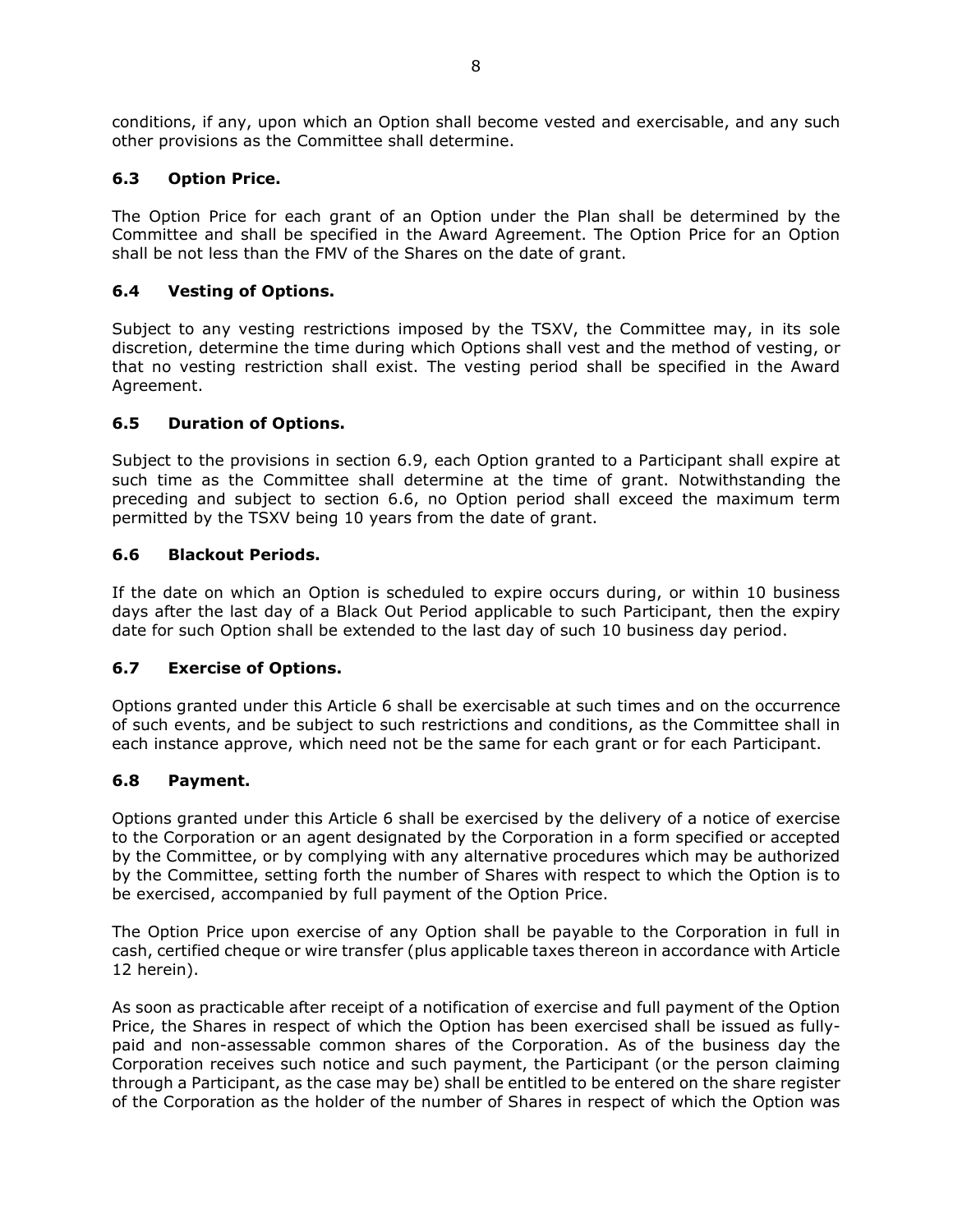exercised and to receive as promptly as possible thereafter, but in any event, on or before the fifteenth day of the third month of the year following the year in which the Option was exercised, a certificate or evidence of book entry representing the said number of Shares. The Company shall cause to be delivered to or to the direction of the Participant Share certificates or evidence of book entry Shares in an appropriate amount based upon the number of Shares purchased under the Option(s).

## **6.9 Death, Disability, Retirement and Termination or Resignation of Employment.**

If the Award Agreement does not specify the effect of a termination or resignation of employment then the following default rules will apply:

- a. Death: If a Participant dies while an Employee, Director of, or Consultant to, the Corporation or an Affiliate of the Corporation: (i) all unvested Options as at the date of death shall automatically and immediately vest; and (ii) all vested Options (including those that vested pursuant to paragraph (i) above) shall continue to be subject to the Plan and exercisable for a period of 12 months after such death and then only by the person or persons to whom the Participant's rights under the Option shall pass by the Participant's will or the laws of descent and distribution and if and to the extent that such Participant was entitled to exercise the Option at the date of his death. Any Options that have not been exercised within 12 months after the date of death shall automatically and immediately expire and be forfeited on such date.
- b. Disability: If a Participant ceases to be eligible to be a Participant under the Plan as a result of their Disability then such Participant may exercise his Option to the extent that the Participant was entitled to exercise it at the Termination Date in accordance with the terms of the Plan for a period of 90 days after the Termination Date, provided that any Options that have not been exercised within 90 days after the Termination Date shall automatically and immediately expire and be forfeited on such date.
- c. Retirement: If a Participant Retires then such Participant may exercise his Option to the extent that the Participant was entitled to exercise it at the Termination Date in accordance with the terms of the Plan for a period of 90 days after the Termination Date, provided that any Options that have not been exercised within 90 days after the Termination Date shall automatically and immediately expire and be forfeited on such date.
- d. Termination for Cause: If a Participant ceases to be eligible to be a Participant under the Plan as a result of their termination for Cause, then all Options, whether vested or not, as at the Termination Date shall automatically and immediately expire and be forfeited.
- e. Termination without Cause or Voluntary Resignation: If a Participant ceases to be eligible to be a Participant under the Plan for any reason, other than as set out in Sections  $6.9(a)$  to and including  $6.9(d)$ , then, unless otherwise determined by the Board in its sole discretion, as of the Termination Date: (i) all unvested Options shall automatically and immediately expire and be forfeited, and (ii) all vested Options shall continue to be subject to the Plan and exercisable for a period of 90 days after the Termination Date, provided that any Options that have not been exercised within 90 days after the Termination Date shall automatically and immediately expire and be forfeited on such date.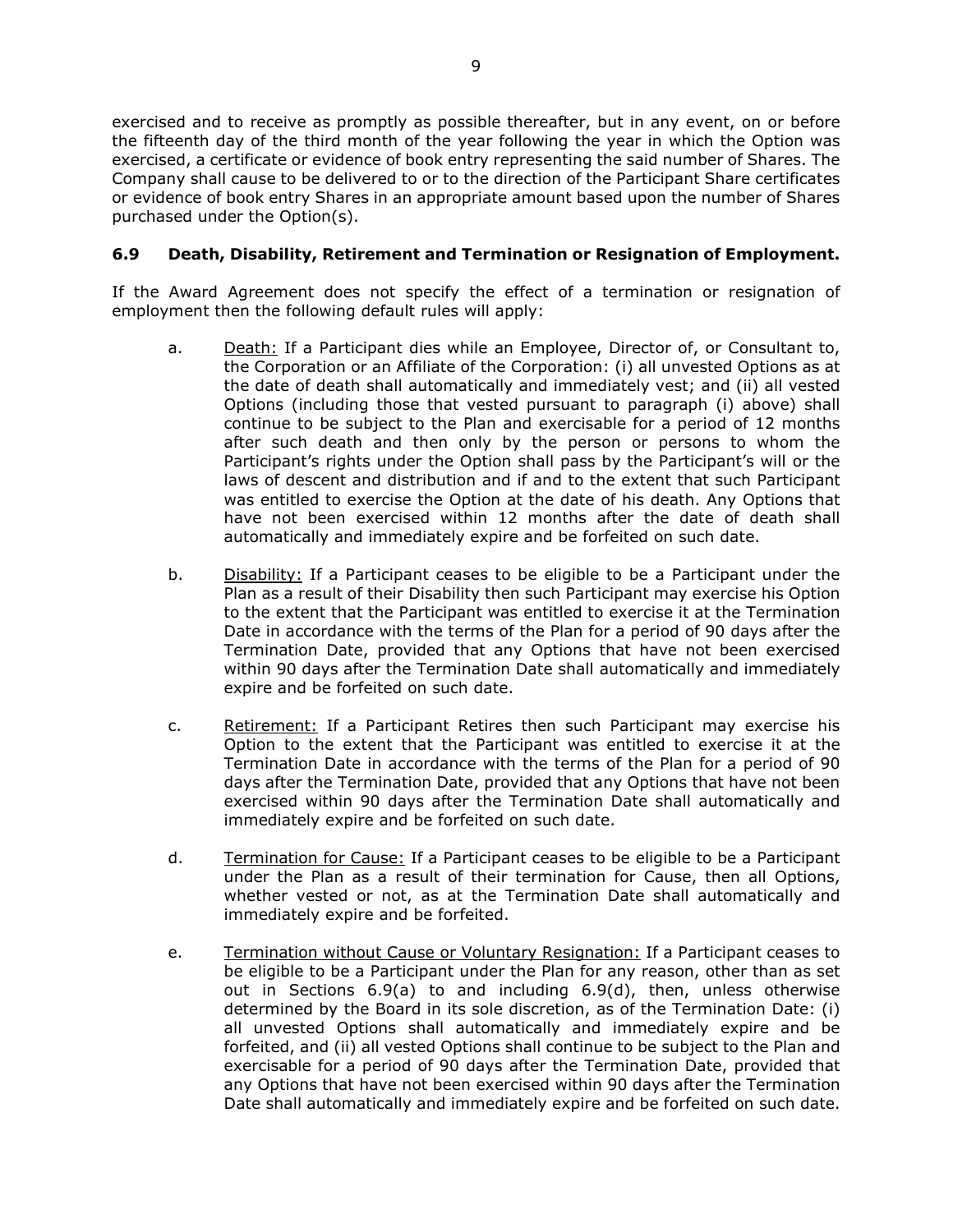Notwithstanding anything contained herein, if the Participant was engaged in Investor Relations Activities and such Participant ceases to be eligible to be a Participant under the Plan for any reason, then, unless otherwise determined by the Board in its sole discretion, as of the Termination Date: (i) all unvested Options shall automatically and immediately expire and be forfeited, and (ii) all vested Options shall continue to be subject to the Plan and exercisable for a period of 30 days after the Termination Date, provided that any Options that have not been exercised within 30 days after the Termination Date shall automatically and immediately expire and be forfeited on such date.

# **6.10 Nontransferability of Options.**

An Option granted under this Article 6 may not be sold, transferred, pledged, assigned, or otherwise alienated or hypothecated, other than by will or by the laws of descent and distribution. Further, all Options granted to a Participant under this Article 6 shall be exercisable during such Participant's lifetime only by such Participant.

#### **ARTICLE 7 RESTRICTED SHARE UNITS**

## **7.1 Grant of Restricted Share Units.**

Subject to the terms and conditions of the Plan, the Committee, at any time and from time to time, may grant Restricted Share Units to Participants in such amounts and upon such terms as the Committee shall determine.

All Restricted Share Units shall be dealt with by the Committee in accordance with Policy 4.4 – Incentive Stock Options of the Corporate Finance Manual of the TSXV.

## **7.2 Restricted Share Unit Agreement.**

Each Restricted Share Unit grant shall be evidenced by an Award Agreement that shall specify the Period(s) of Restriction, the number of Restricted Share Units granted, the settlement date for Restricted Share Units, the number of Shares issuable upon vesting and any such other provisions as the Committee shall determine, provided that unless otherwise determined by the Committee or as set out in any Award Agreement, no Restricted Share Unit shall vest later than three years after the date of grant. The Committee shall impose, in the Award Agreement at the time of grant, such other conditions and/or restrictions on any Restricted Share Units granted pursuant to the Plan as it may deem advisable, including, without limitation, restrictions based upon the achievement of specific performance criteria, time-based restrictions on vesting following the attainment of the performance criteria, timebased restrictions, restrictions under applicable laws or under the requirements of the TSXV.

### **7.3 Vesting of Restricted Share Units.**

Unless otherwise specified in an Award Agreement, and subject to any provisions of the Plan or the applicable Award Agreement relating to acceleration of vesting of Restricted Share Units, the Committee may, in its sole discretion, determine the time during which Restricted Share Units shall vest and the method of vesting, or that no vesting restriction shall exist.

### **7.4 Black Out Periods.**

If the date on which a Restricted Share Unit is scheduled to expire occurs during, or within 10 business days after the last day of a Black Out Period applicable to such Participant, then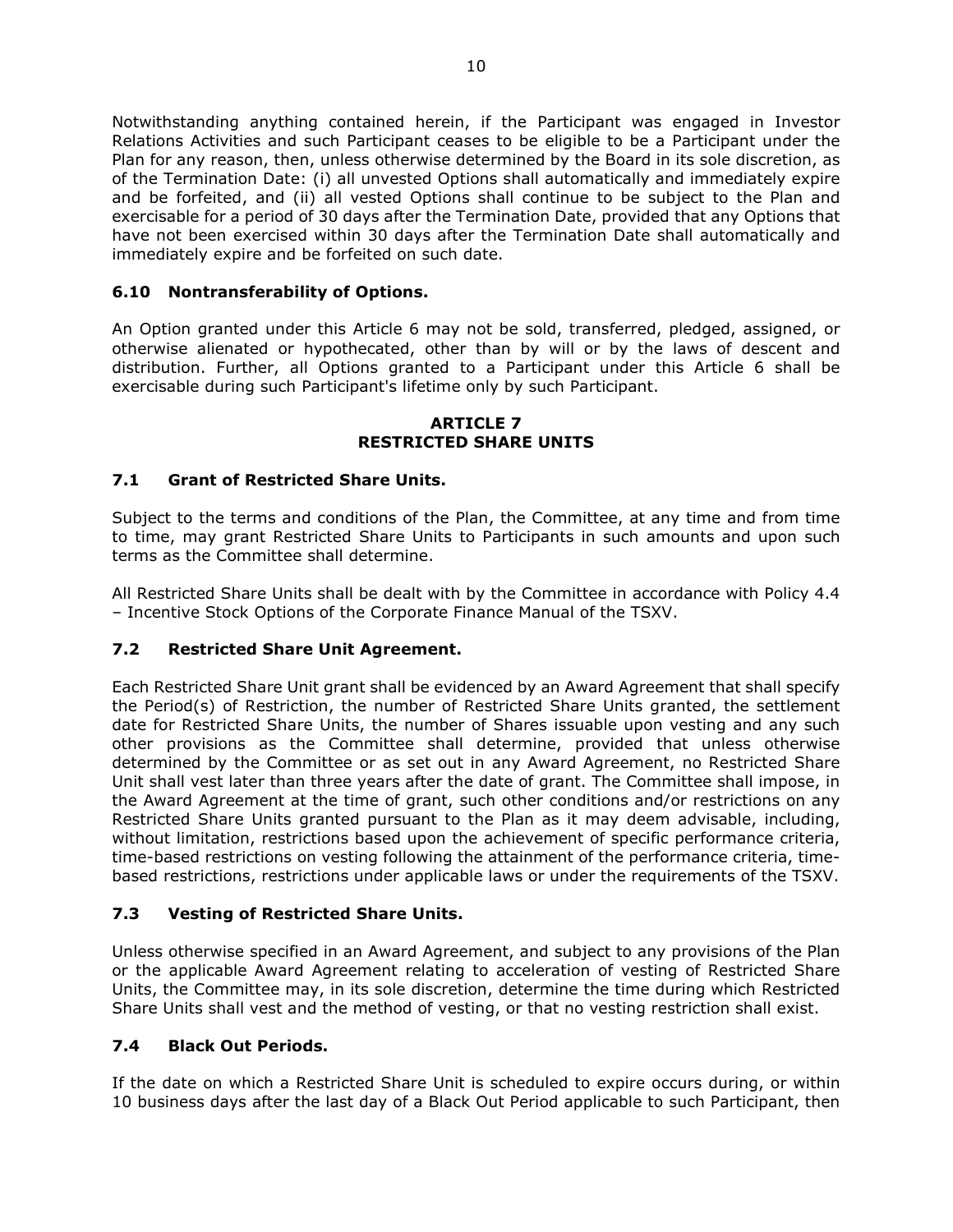the expiry date for such Award shall be extended to the last day of such 10 business day period.

# **7.5 Non-transferability of Restricted Share Units.**

The Restricted Share Units granted herein may not be sold, transferred, pledged, assigned or otherwise alienated or hypothecated until the date of settlement through delivery or other payment, or upon earlier satisfaction of any other conditions, as specified by the Committee in its sole discretion and set forth in the Award Agreement at the time of grant or thereafter by the Committee. All rights with respect to the Restricted Share Units granted to a Participant under the Plan shall be available during such Participant's lifetime only to such Participant.

# **7.6 Dividends and Other Distributions.**

During the Period of Restriction, Participants holding Restricted Share Units granted hereunder may, if the Committee so determines, be credited with dividends paid with respect of the underlying Shares or Dividend Equivalents while they are so held in a manner determined by the Committee in its sole discretion. Dividend Equivalents shall not apply to an Award unless specifically provided for in the Award Agreement. The Committee may apply any restrictions to the dividends or Dividend Equivalents that the Committee deems appropriate. The Committee, in its sole discretion, may determine the form of payment of dividends or Dividend Equivalents, including cash, Shares or Restricted Share Units.

# **7.7 Death, Disability, Retirement and Termination or Resignation of Employment.**

If the Award Agreement does not specify the effect of a termination or resignation of employment then the following default rules will apply:

- a. Death: If a Participant dies while an Employee, Director of, or Consultant to, the Corporation or an Affiliate of the Corporation: all unvested RSU's as at the date of death shall automatically and immediately vest.
- b. Disability: If a Participant ceases to be eligible to be a Participant under the Plan as a result of their Disability then all unvested RSU's as at the date of Disability shall automatically and immediately vest.
- c. Retirement: If a Participant Retires then all unvested RSU's as at the date of Retirement shall automatically and immediately vest.
- d. Termination with or without Cause or Voluntary Resignation: If a Participant ceases to be eligible to be a Participant under the Plan for any reason, other than as set out in Sections 7.7(a) to and including 7.7(c), then, unless otherwise determined by the Board in its sole discretion, as of the Termination Date: (i) all unvested RSU's shall automatically and immediately expire and be forfeited.

## **7.8 Payment in Settlement of Restricted Share Units.**

When and if Restricted Share Units become payable, the Participant issued such Restricted Share Units shall be entitled to receive payment from the Corporation in settlement of such Restricted Share Units in a number of Shares (issued from treasury) equal to the number of Restricted Share Units being settled.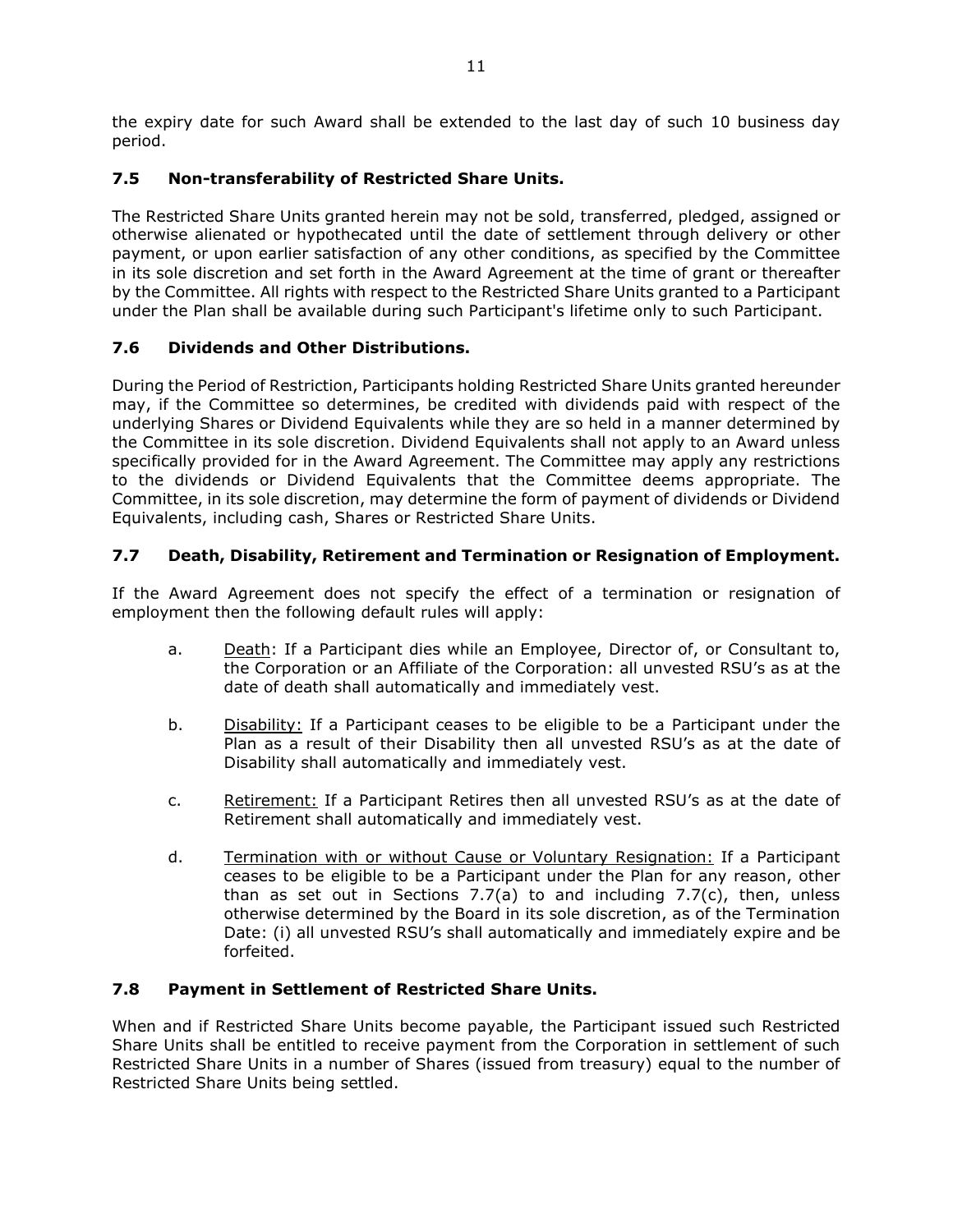#### **ARTICLE 8 BENEFICIARY DESIGNATION**

## **8.1 Beneficiary.**

A Participant's "beneficiary" is the person or persons entitled to receive payments or other benefits or exercise rights that are available under the Plan in the event of the Participant's death. A Participant may designate a beneficiary or change a previous beneficiary designation at such times as prescribed by the Committee and by using such forms and following such procedures approved or accepted by the Committee for that purpose. If no beneficiary designated by the Participant is eligible to receive payments or other benefits or exercise rights that are available under the Plan at the Participant's death, the beneficiary shall be the Participant's estate.

## **8.2 Discretion of the Committee.**

Notwithstanding the provisions above, the Committee may, in its discretion, after notifying the affected Participants, modify the foregoing requirements, institute additional requirements for beneficiary designations, or suspend the existing beneficiary designations of living Participants or the process of determining beneficiaries under this Article 8, or both, in favor of another method of determining beneficiaries.

#### **ARTICLE 9 RIGHTS OF PERSONS ELIGIBLE TO PARTICIPATE**

### **9.1 Employment.**

Nothing in the Plan or an Award Agreement shall interfere with or limit in any way the right of the Corporation or an Affiliate of the Corporation to terminate any Participant's employment, consulting or other service relationship with the Corporation or the Affiliate at any time, nor confer upon any Participant any right to continue in the capacity in which he or she is employed or otherwise serves the Corporation or the Affiliate.

Neither an Award nor any benefits arising under the Plan shall constitute part of an employment or service contract with the Corporation or an Affiliate of the Corporation, and, accordingly, subject to the terms of the Plan, the Plan may be terminated or modified at any time in the sole and exclusive discretion of the Committee or the Board without giving rise to liability on the part of the Corporation or its Affiliates for severance payments or otherwise, except as provided in the Plan.

For purposes of the Plan, unless otherwise provided by the Committee, a transfer of employment of a Participant between the Corporation and an Affiliate or among Affiliates of the Corporation, shall not be deemed a termination of employment. The Committee may provide, in a Participant's Award Agreement or otherwise, the conditions under which a transfer of employment to an entity that is spun off from the Corporation or an Affiliate of the Corporation shall not be deemed a termination of employment for purposes of an Award.

### **9.2 Participation.**

No Employee or other Person eligible to participate in the Plan shall have the right to be selected to receive an Award. No person selected to receive an Award shall have the right to be selected to receive a future Award, or, if selected to receive a future Award, the right to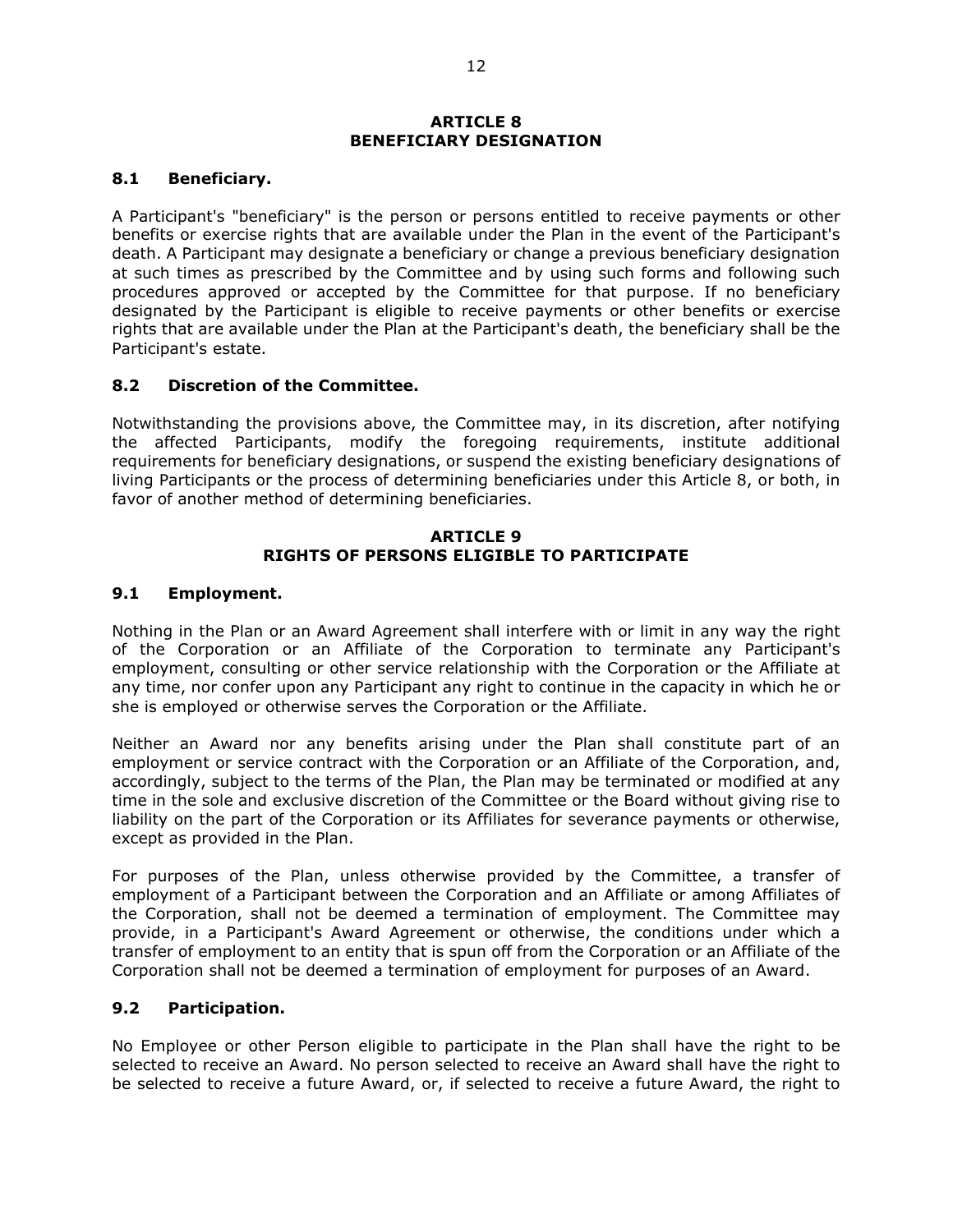receive such future Award on terms and conditions identical or in proportion in any way to any prior Award.

## **9.3 Rights as a Shareholder.**

A Participant shall have none of the rights of a shareholder with respect to Shares covered by any Award until the Participant becomes the holder of such Shares.

### **ARTICLE 10 CHANGE OF CONTROL**

## **10.1 Change of Control and Termination of Employment.**

Subject to Section 10.2, if there is a Change of Control, any Awards held by a Participant shall automatically vest following such Change of Control, on the Termination Date, if the Participant is an Employee, officer or a Director and their employment, or officer or Director position is terminated or they resign for Good Reason within 12 months following the Change of Control, provided that no acceleration of Awards shall occur in the case of a Participant that was retained to provide Investor Relations Activities unless the approval of the Exchange is either obtained or not required.

## **10.2 Discretion to Board.**

Notwithstanding any other provision of the Plan, in the event of an actual or potential Change of Control, the Board may, in its sole discretion, without the necessity or requirement for the agreement of any Participant: (i) accelerate, conditionally or otherwise, on such terms as it sees fit (including, but not limited to those set out in paragraphs (iii) and (iv) below), the vesting date of any Awards, (ii) permit the conditional redemption or exercise of any Awards, on such terms as it sees fit, (iii) otherwise amend or modify the terms of any Awards, including for greater certainty by (1) permitting Participants to exercise or redeem any Awards to assist the Participants to participate in the actual or potential Change of Control, or (2) providing that any Awards exercised or exercised shall be exercisable or redeemed for, in lieu of Shares, such property (including shares of another entity or cash) that shareholders of the Corporation will receive in the Change of Control, and (iv) terminate, following the successful completion of a Change of Control, on such terms as it sees fit, the Awards not exercised or redeemed prior to the successful completion of such Change of Control. With respect to U.S. Participant, the treatment of Awards upon a Change of Control shall be provided for in the Award Agreement.

## **10.3 Non-Occurrence of Change of Control.**

In the event that any Awards are conditionally exercised pursuant to Section 10.2 and the Change of Control does not occur, the Board may, in its sole discretion, determine that any (i) Awards so exercised shall be reinstated as the type of Award prior to such exercise, and (ii) Shares issued be cancelled and any exercise or similar price received by the Corporation shall be returned to the Participant.

## **10.4 Agreement with Purchaser in a Change of Control.**

In connection with a Change of Control, the Board may be permitted to condition any acceleration of vesting on the Participant entering into an employment, confidentiality or other agreement with the purchaser as the Board deems appropriate.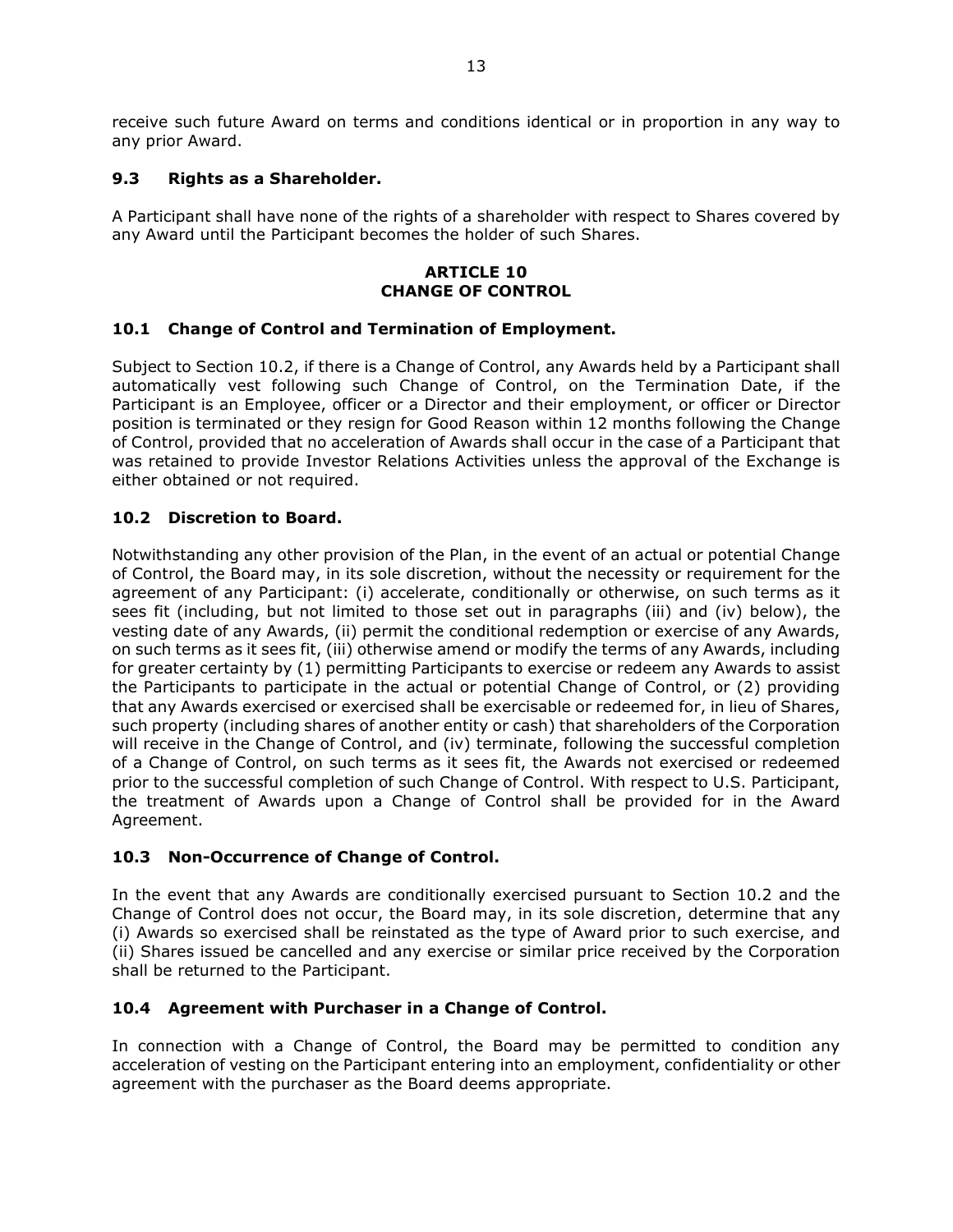#### **ARTICLE 11 AMENDMENT AND TERMINATION**

#### **11.1 Amendment and Termination.**

The Board may, at any time, suspend or terminate the Plan. Subject to compliance with any applicable law, including the rules of the TSXV, the Board may also, at any time, amend or revise the terms of the Plan and any Award Agreement. No such amendment of the Plan or Award Agreement may be made if such amendment would materially and adversely impair any rights arising from any Awards previously granted to a Participant under the Plan without the consent of the Participant or the representatives of his or her estate, as applicable.

### **11.2 Reduction of Option Price.**

Disinterested shareholder approval as required by the policies of the TSXV shall be obtained for any reduction in the Option Price of an Option if the Participant is an Insider of the Corporation at the time of the proposed amendment.

#### **ARTICLE 12 WITHHOLDING**

### **12.1 Withholding.**

The Company or any of its Affiliates shall have the power and the right to deduct or withhold, or require a Participant to remit to the Corporation or the Affiliate, an amount sufficient to satisfy federal, provincial and local taxes or domestic or foreign taxes required by law or regulation to be withheld with respect to any taxable event arising from or as a result of the Plan or any Award hereunder. The Committee may provide for Participants to satisfy withholding requirements by having the Corporation withhold and sell Shares or the Participant taking such other arrangements, including the sale of Shares, in either case on such conditions as the Committee specifies.

### **12.2 Acknowledgement.**

Participant acknowledges and agrees that the ultimate liability for all taxes legally payable by Participant is and remains Participant's responsibility and may exceed the amount actually withheld by the Corporation.

Participant further acknowledges that the Corporation: (i) makes no representations or undertakings regarding the treatment of any taxes in connection with any aspect of the Plan, and (ii) does not commit to and is under no obligation to structure the terms of the Plan to reduce or eliminate Participant's liability for taxes or achieve any particular tax result. Further, if Participant has become subject to tax in more than one jurisdiction, Participant acknowledges that the Corporation may be required to withhold or account for taxes in more than one jurisdiction.

#### **ARTICLE 13 SUCCESSORS**

Any obligations of the Corporation or its Affiliates under the Plan with respect to Awards granted hereunder shall be binding on any successor to the Corporation or its Affiliates, respectively, whether the existence of such successor is the result of a direct or indirect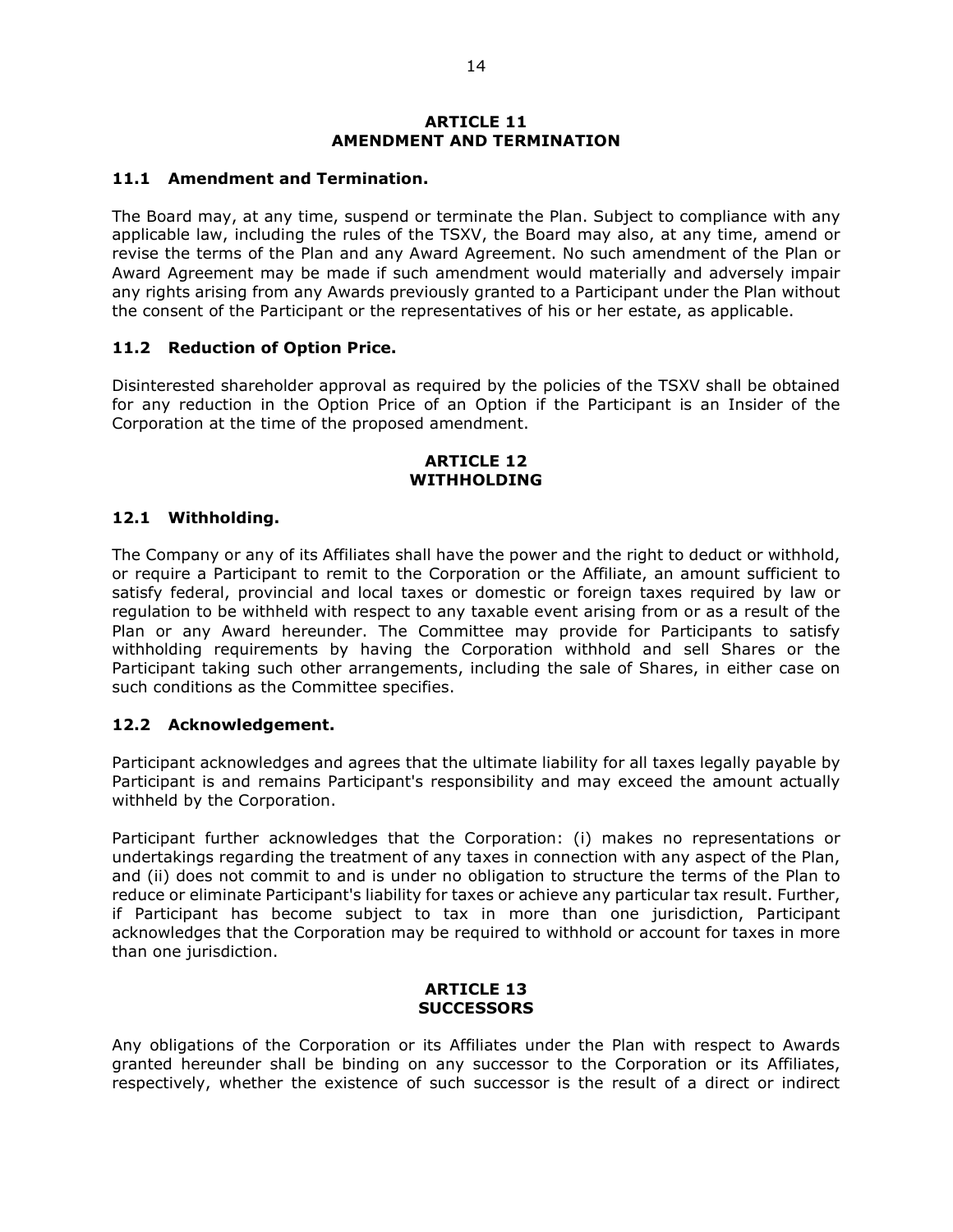purchase, merger, consolidation or otherwise, of all or substantially all of the businesses and/or assets of the Corporation or the Affiliate, as applicable.

#### **ARTICLE 14 GENERAL PROVISIONS**

## **14.1 Delivery of Title.**

The Company shall have no obligation to issue or deliver evidence of title for Shares issued under the Plan prior to: obtaining any approvals from governmental agencies that the Corporation determines are necessary or advisable; and Completion of any registration or other qualification of the Shares under any applicable law or ruling of any governmental body that the Corporation determines to be necessary or advisable.

## **14.2 Investment Representations.**

The Committee may require each Participant receiving Shares pursuant to an Award under the Plan to represent and warrant in writing that the Participant is acquiring the Shares for investment and without any present intention to sell or distribute such Shares.

## **14.3 Uncertificated Shares.**

To the extent that the Plan provides for issuance of certificates to reflect the transfer of Shares, the transfer of such Shares may be effected on a noncertificated basis to the extent not prohibited by applicable law or the rules of the TSXV.

## **14.4 No Fractional Shares.**

No fractional Shares shall be issued or delivered pursuant to the Plan or any Award Agreement. In such an instance, unless the Committee determines otherwise, fractional Shares and any rights thereto shall be forfeited or otherwise eliminated.

### **14.5 Other Compensation and Benefit Plans.**

Nothing in the Plan shall be construed to limit the right of the Corporation or an Affiliate of the Corporation to establish other compensation or benefit plans, programs, policies or arrangements. Except as may be otherwise specifically stated in any other benefit plan, policy, program or arrangement, no Award shall be treated as compensation for purposes of calculating a Participant's rights under any such other plan, policy, program or arrangement.

### **14.6 No Constraint on Corporate Action.**

Nothing in the Plan shall be construed (i) to limit, impair or otherwise affect the Corporation's or its Affiliates' right or power to make adjustments, reclassifications, reorganizations or changes in its capital or business structure, or to merge or consolidate, or dissolve, liquidate, sell or transfer all or any part of its business or assets, or (ii) to limit the right or power of the Corporation or its Affiliates to take any action which such entity deems to be necessary or appropriate.